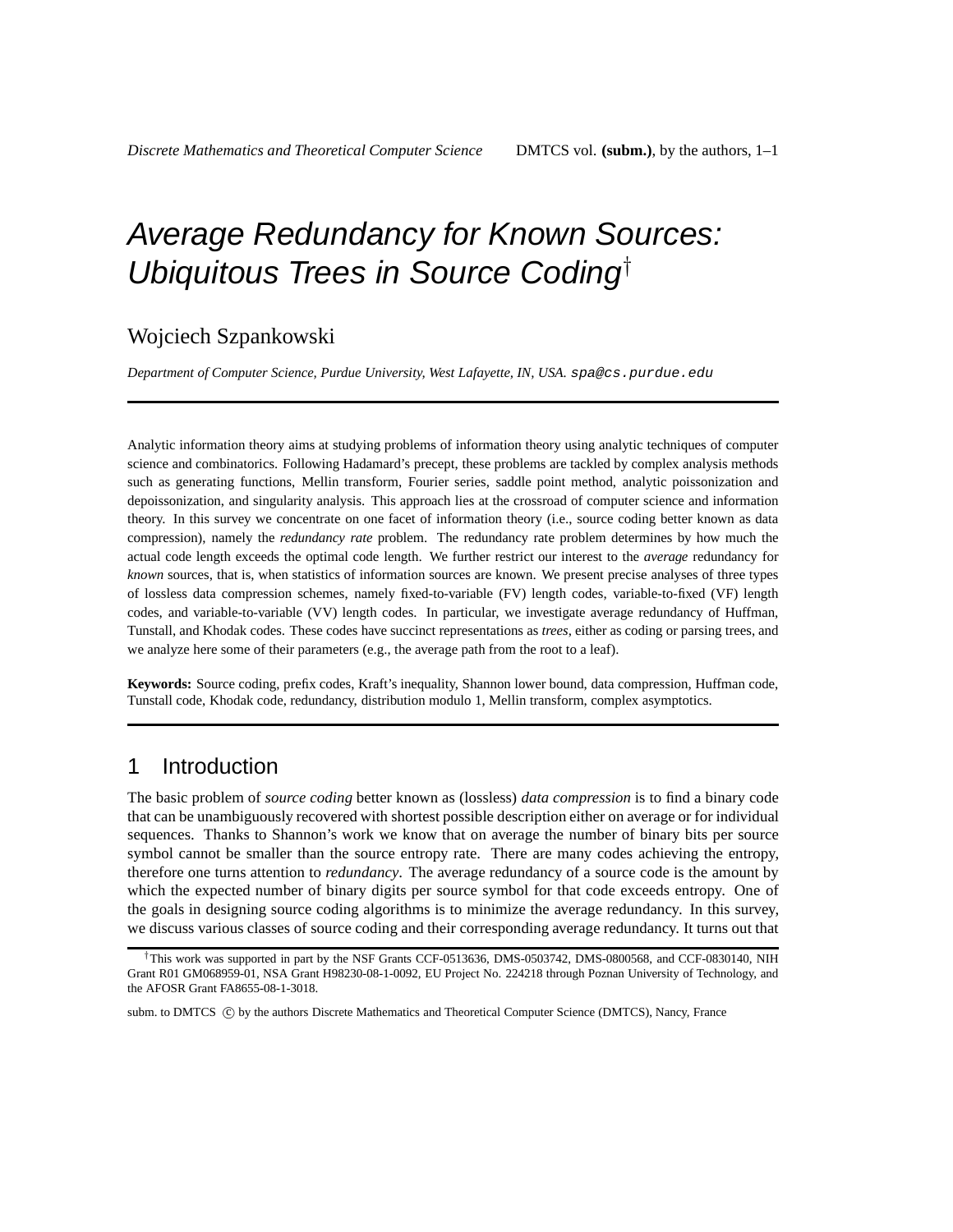such analyses often resort to studying certain intriguing trees such as Huffman, Tunstall and Khodak trees. We study them using tools from analysis of algorithms.

Lossless data compression comes in three flavors: fixed-to-variable (FV) length codes, variable-to-fixed (VF) length codes, and finally variable-to-variable (VV) length codes. The latter includes the previous two families of codes and is the least studied among all data compression schemes. In the fixed-to-variable code the encoder maps fixed length blocks of source symbols into variable-length binary code strings. Two important fixed-to-variable length coding schemes are the Shannon code and the Huffman code. While Huffman has already known that the average code length is asymptotically equal to the entropy of the source, the asymptotic performance of the Huffman code is still not fully understood. In [1] Abrahams summarizes much of the vast literature on fixed-to-variable length codes. In this survey, we present precise analysis from our work [129] of the Huffman average redundancy for memoryless sources. We show that the average redundancy either converges to an explicitly computable constant, as the block length increases, or it exhibits a very erratic behavior fluctuating between 0 and 1.

A VF encoder partitions the source string into variable-length phrases that belong to a given dictionary  $D$ . Often a dictionary is represented by a complete tree (i.e., a tree in which every node has maximum degree), also known as the *parsing tree*. The codes assigns a fixed-length word to each dictionary entry. An important example of a variable-to-fixed code is the Tunstall code [133]. Savari and Gallager [112] present an analysis of the dominant term in the asymptotic expansion of the Tunstall code redundancy. In this survey, following [33], we describe a precise analysis of the phrase length (i.e., path from the root to a terminal node in the corresponding parsing tree) for such a code and its average redundancy.

Finally, a variable-to-variable (VV) code is a concatenation of variable-to-fixed and fixed-to-variable codes. A variable-to-variable length encoder consists of a *parser* and a *string encoder*. The parser, as in VF codes, segments the source sequence into a concatenation of phrases from a predetermined dictionary D. Next, the string encoder in a variable-to-variable scheme takes the sequence of dictionary strings and maps each one into its corresponding binary codeword of variable length. Aside from the special cases where either the dictionary strings or the codewords have a fixed length, very little is known about variable-to-variable length codes, even in the case of memoryless sources. Surprisingly, in 1972 Khodak [65] described a VV scheme with small average redundancy that decreases with the growth of phrase length. He did not offer, however, an explicit VV code construction. We will remedy this situation and follow [12] to propose a transparent proof.

Throughout this survey, we study various intriguing trees describing Huffman, Tunstall and Khodak codes. These trees are studied by analytic techniques of analysis of algorithms [42; 70; 71; 72; 130]. The program of applying tools from analysis of algorithms to problems of source coding and in general to information theory lies at the crossroad of computer science and information theory. It is also known as *analytic information theory*. In fact, the interplay between information theory and computer science dates back to the founding father of information theory, Claude E. Shannon. His landmark paper "A Mathematical Theory of Communication" is hailed as the foundation for information theory. Shannon also worked on problems in computer science such as chess-playing machines and computability of different Turing machines. Ever since Shannon's work on both information theory and computer science, the research at the interplay between these two fields has continued and expanded in many exciting ways. In the late 1960s and early 1970s, there were tremendous interdisciplinary research activities, exemplified by the work of Kolmogorov, Chaitin, and Solomonoff, with the aim of establishing algorithmic information theory. Motivated by approaching Kolmogorov complexity algorithmically, A. Lempel (a computer scientist), and J. Ziv (an information theorist) worked together in the late 1970s to develop compression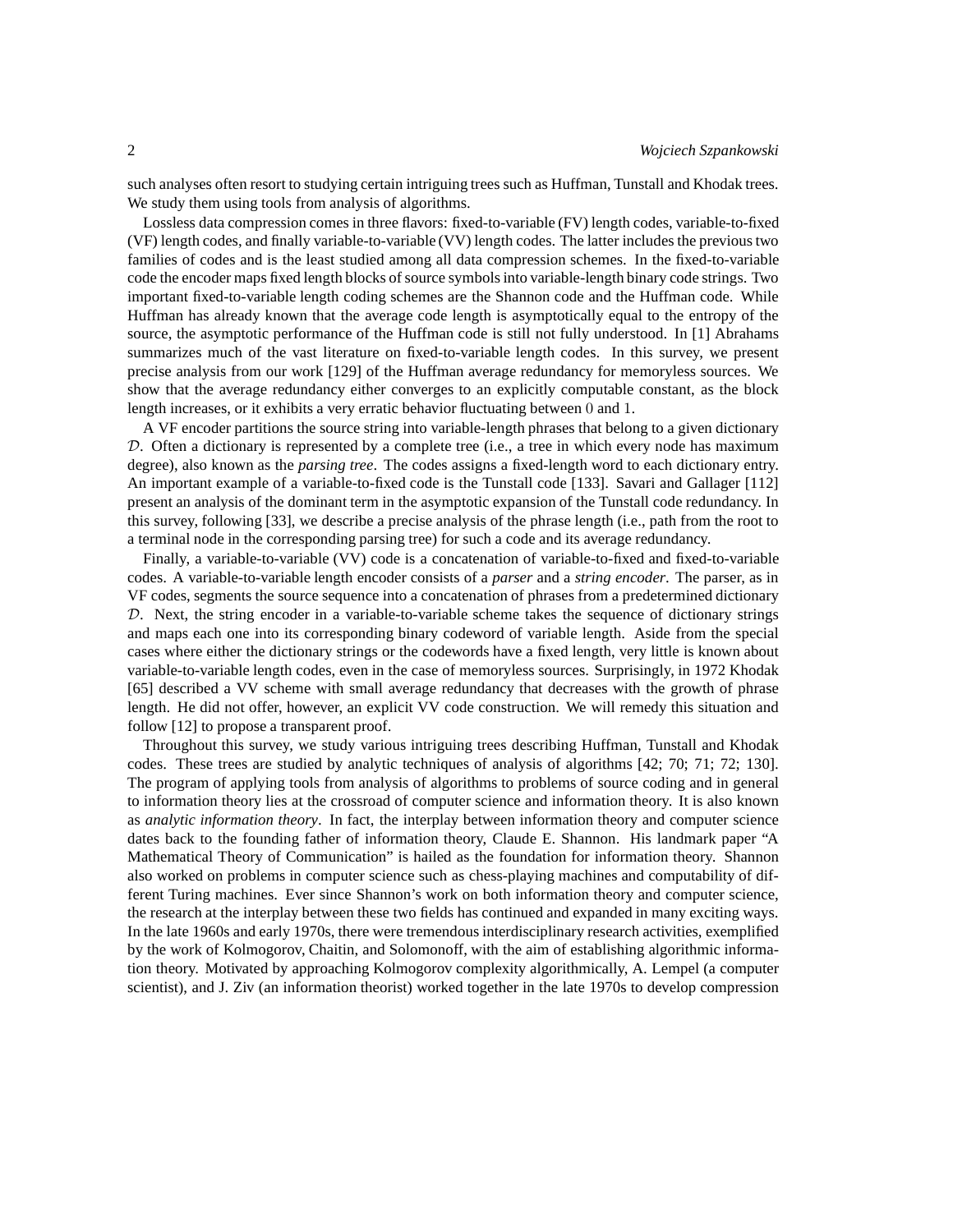algorithms that are now widely referred to as Lempel-Ziv algorithms. Analytic information theory is a continuation of these efforts.

Finally, we point out that this survey deals only with source coding for *known sources*. The more practical *universal source coding* (in which source distribution is unknown) is left for another time. However, at the end of this survey we provide an extensive bibliography on the redundancy rate problem, including universal source coding. In particular, we note that recent years have seen a resurgence of interest in redundancy rate for *fixed-to-variable* coding (cf. [18; 23; 24; 25; 53; 78; 79; 80; 84; 86; 103; 105; 109; 110; 112; 118; 121; 128; 129; 139; 146; 153; 149; 150]). Surprisingly there are only a handful of results for variable-to-fixed codes (cf. [63; 76; 92; 111; 112; 113; 132; 136; 158] ) and an almost non-existing literature on variable-to-variable codes (cf. [36; 44; 65; 76]). While there is some recent work on universal VF codes [132; 136; 158], to the best of our knowledge redundancy for universal VF and VV codes was not studied with the exception of some preliminary work of the Russian school [76; 77] (cf. also [82]).

This survey is organized as follows. In the next section, we present some preliminary results such as Kraft's inequality, Shannon lower bound, and Barron's lemma. In Section 3 we analyze Hufmman's code. Then we turn our attention in Section 4 to the Tunstall and VF Khodak codes. Finally, in Section 5 we the VV code of Khodak and its interesting analysis. We conclude this survey with two remarks concerning average redundancy for sources with unknown parameters and for non-prefix codes.

### 2 Preliminary Results

Let us start with some definitions and preliminary results. A *source code* is a bijective mapping

$$
C:\mathcal{A}^*\rightarrow \{0,1\}^*
$$

from the set of all sequences over an alphabet A to the set  $\{0,1\}^*$  of binary sequences. We write  $x \in A^*$ for a sequence of unspecified length, and  $x_i^j = x_i \dots x_j \in A^{j-i+1}$  for a sequence of length  $j - i + 1$ . We denote by P the probability of the source, and write  $L(C, x)$  (or simply  $L(x)$ ) for the code length of the source sequence x over the code C. Finally, the source *entropy* is defined as usual by  $H(P)$  =  $-\sum_{x\in A^*} P(x)$  lg  $P(x)$  and the *entropy rate* is denoted by h. We write  $\log := \log_2$  and  $\log$  for the logarithm of unspecified base. We often present our results for the binary alphabet  $\mathcal{A} = \{0, 1\}$ .



**Fig. 1:** Lattice paths and binary trees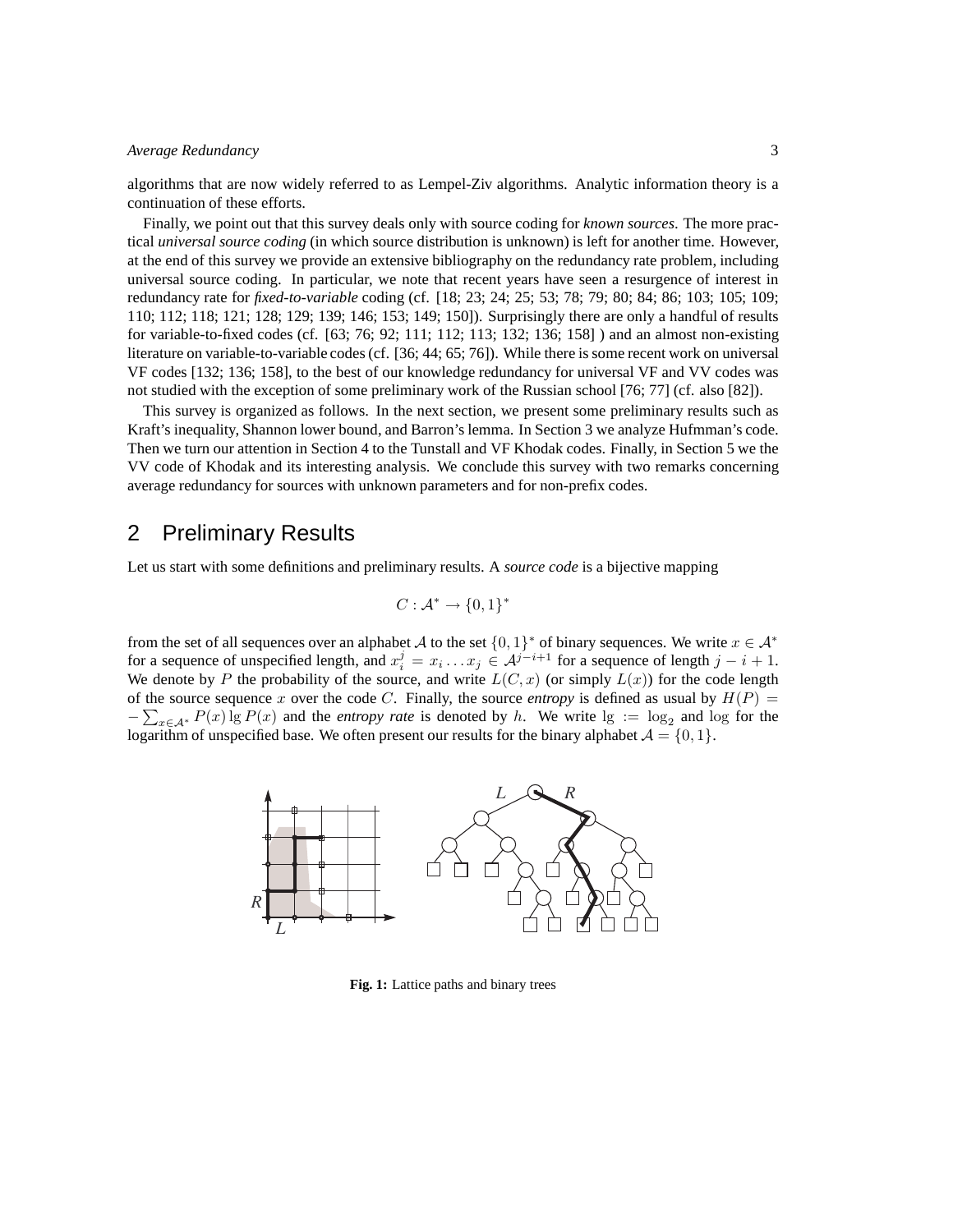П

Throughout this survey (except in Section 6.2) we study *prefix codes* for which no codeword is a prefix of another codeword. For such codes there is a mapping between a prefix code and a path in a tree from the root to a terminal (external) node (e.g., for a binary prefix code move to the left in the tree represents 0 and move to the right represents 1), as shown in Figure 1. We also point out that a prefix code and the corresponding path in a tree defines a lattice path in the first quadrant also shown in Figure 1. If some additional constraints are imposed on the prefix codes, this translates into certain restrictions on the lattice path indicated as the shaded area in Figure 1.

The prefix condition imposes some restrictions on the code length. This fact is knows as Kraft's inequality discussed next.

**Theorem 1 (Kraft's Inequality)** Let  $|\mathcal{A}| = m$ . For any prefix code the codeword lengths  $\ell_1, \ell_2, \ldots, \ell_N$ *satisfy the inequality*

$$
\sum_{i=1}^{N} m^{-\ell_i} \le 1. \tag{1}
$$

*Conversely, if codeword lengths satisfy this inequality, then one can build a prefix code.*

**Proof.** This is an easy exercise on trees. Consider only a binary alphabet  $|\mathcal{A}| = 2$ . Let  $\ell_{\text{max}}$  be the maximum codeword length. Observe that at level  $\ell_{\rm max}$  some nodes are codewords, some are descendants of codewords, and some are neither. Since the number of descendants at level  $\ell_{\rm max}$  of a codeword located at level  $\ell_i$  is  $2^{\ell_{\max}-\ell_i}$ , we obtain

$$
\sum_{i=1}^{N} 2^{\ell_{\max} - \ell_i} \leq 2^{\ell_{\max}},
$$

which is the desired inequality. The converse part can also be proved, and is left for the reader.

Observe that the Kraft's inequality implies the existence of at least one sequence  $\tilde{x}$  such that

$$
L(\widetilde{x}) \geq -\log P(\widetilde{x}).
$$

Actually, a stronger statement is due to Barron [5] who proved the following result.

**Lemma 1 (Barron)** Let  $L(X)$  be the length of a prefix code, where X is generated by a stationary ergodic source over a binary alphabet. For any sequence  $a_n$  of positive constants satisfying  $\sum_n 2^{-a_n} < \infty$ *the following holds*

$$
\mathbb{P}(L(X) < -\log P(X) - a_n) \le 2^{-a_n},
$$

*and therefore*

$$
L(X) \ge -\log P(X) - a_n \quad \text{(almost surely)}.
$$

**Proof**: We argue as follows:

$$
\mathbb{P}(L(X) < -\log_2 P(X) - a_n) = \sum_{x: P(x) < 2^{-L(x) - a_n}} P(x)
$$
\n
$$
\leq \sum_{x: P(x) < 2^{-L(x) - a_n}} 2^{-L(x) - a_n}
$$
\n
$$
\leq 2^{-a_n} \sum_{x} 2^{-L(x)} \leq 2^{-a_n}.
$$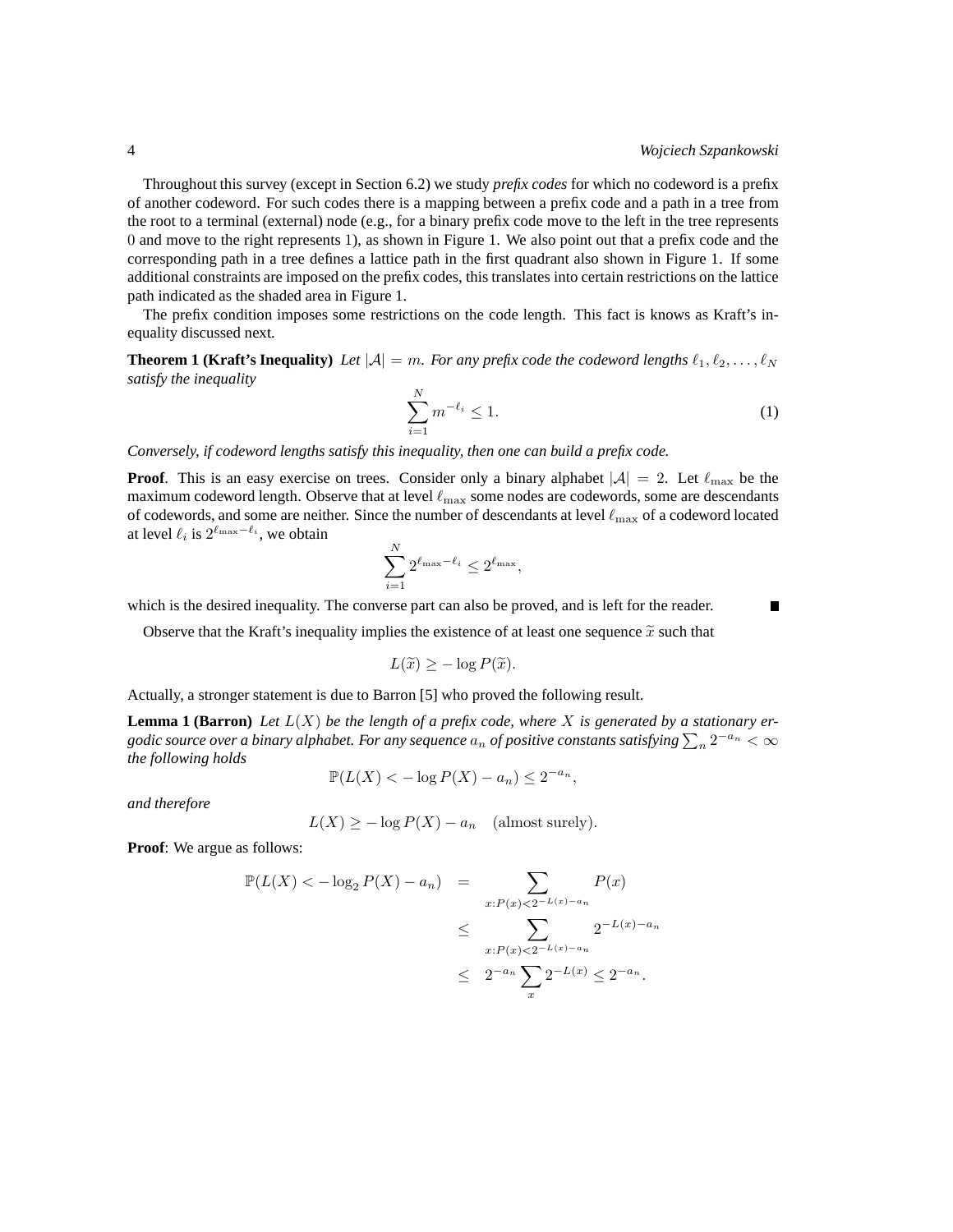The lemma follows from the Kraft inequality for binary alphabets and the Borel-Cantelli Lemma.

Using Kraft's inequality we can now prove the first theorem of Shannon that bounds from below the average code length.

**Theorem 2** *For any prefix code the average code length*  $\mathbb{E}[L(C, X)]$  *cannot be smaller than the entropy of the source* H(P)*, that is,*

$$
\mathbb{E}[L(C, X)] \ge H(P).
$$

*where the expectation is taken with respect to the distribution* P *of the source sequence* X*.*

**Proof**. Let  $K = \sum_{x} 2^{-L(x)} \le 1$  for a binary alphabet, and  $L(x) := L(C, x)$ . Then

$$
\mathbb{E}[L(C, X)] - H(P)] = \sum_{x \in A^*} P(x)L(x) + \sum_{x \in A^*} P(x) \log P(x)
$$

$$
= \sum_{x \in A^*} P(x) \log \frac{P(x)}{2^{-L(x)}/K} - \log K \ge 0
$$

since  $\log x \leq x - 1$  for  $0 < x \leq 1$  or the divergence is nonnegative, while  $K \leq 1$  by Kraft's inequality.

What is the best code length? We are now in a position to answer this question. As long as the expected code length is concerned, one needs to solve the following constrained optimization problem for, say a binary alphabet

$$
\min_L \sum_x L(x)P(x) \quad \text{subject to} \quad \sum_x 2^{-L(x)} \le 1.
$$

This optimization problem has an easy solution through Lagrangian multipliers, and one finds that the optimal code length is  $L(x) = -\lg P(x)$  provided the *integer character of the length is ignored*.

In general, one needs to round the length to an integer, thereby incurring some cost. This cost is usually known under the name *redundancy*. For *known* distribution P, that we assume throughout this survey, the  $\bar{p}$ *pointwise redundancy*  $R^C(x)$  *for a code*  $C$  *and the <i>average redundancy*  $\overline{R}^C$  *a*re defined as

$$
R^{C}(x) = L(C, x) + \lg P(x), \qquad \overline{R}^{C} = \mathbb{E}[L(C, X)] - H(P)] \ge 0.
$$

The pointwise redundancy can be negative, but the average redundancy cannot due to the Shannon theorem.

### 3 Redundancy of Huffman's FV Code

We now turn our attention to fixed-to-variable length codes, in particular Shannon and Huffman codes. In this section, we assume that a known source P generates a sequence  $x_1^n = x_1 \dots x_n$  of *fixed* length n. The code  $C(x_1^n)$  may be of a variable length.

We are interested in constructing an optimal code on average. It is known that the following optimization problem

$$
\overline{R}_n^H = \min_{C_n} \mathbb{E}_{X_1^n} [L(C_n, x_1^n) + \lg P(x_1^n)]
$$

is solved by the *Huffman code*. Recall that Huffman code is a recursive algorithm built over the associated Huffman tree, in which the two nodes with lowest probabilities are combined into a new node whose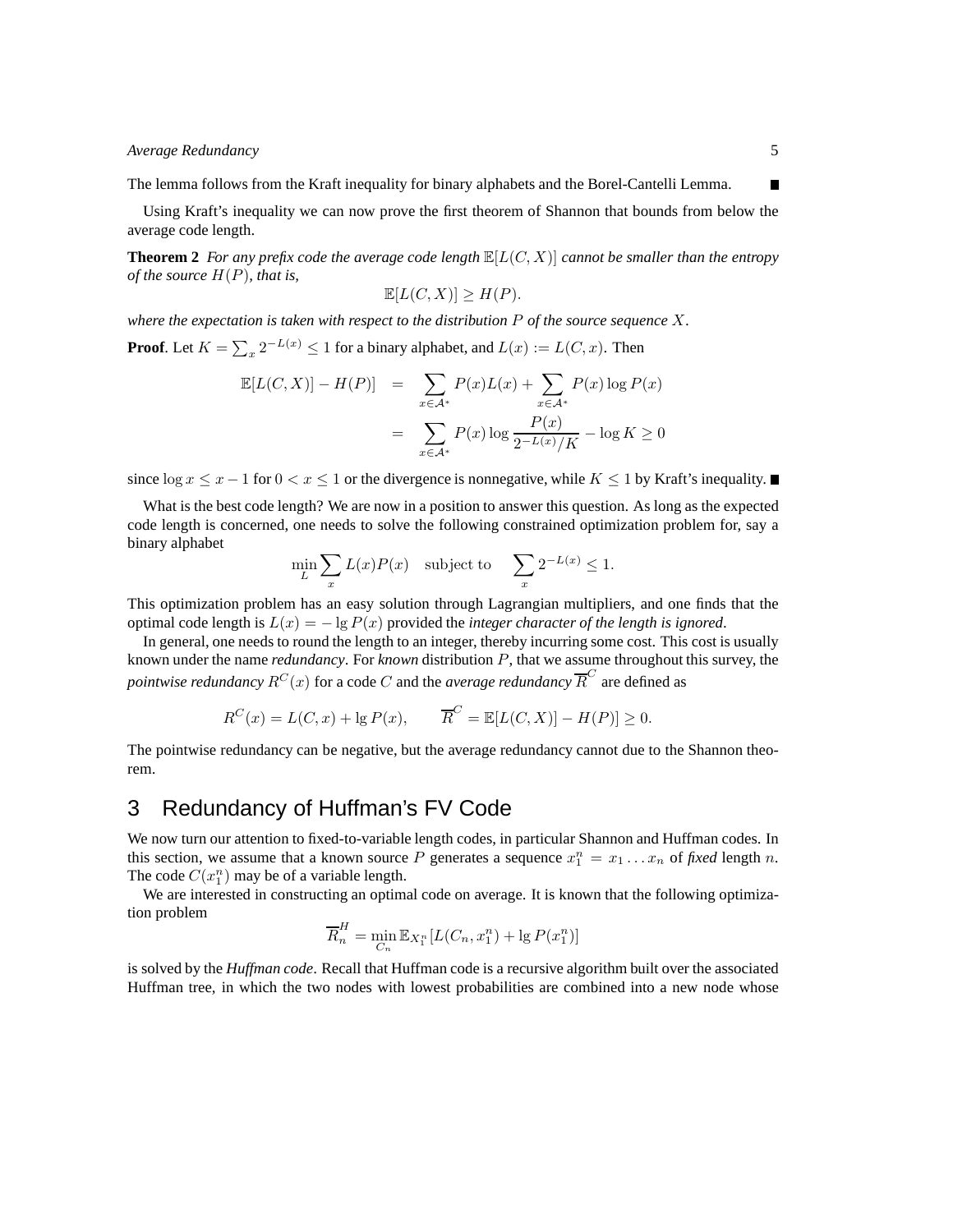probability is the sum of the probabilities of its two children. Huffman coding is still one of the most familiar topics in information theory [1; 45; 46; 124], however, only recently a precise estimate of the average redundancy  $\overline{R}_n^H$  of the Huffman code was derived in [129] that we review below.

We study the average redundancy for memoryless sources emitting a binary sequence. Let  $p$  denote the probability of generating "0" and  $q = 1 - p$  denote the probability of emitting "1". Throughout, we assume that  $p < \frac{1}{2}$ . We denote by  $P(x_1^n) = p^k q^{n-k}$  the probability of generating a binary sequence consisting of k zeros and  $n - k$  ones. The expected code length  $\mathbb{E}[L_n]$  of the Huffman code is

$$
E[L_n] = \sum_{k=0}^{n} \binom{n}{k} p^k q^{n-k} L(k),
$$

where

$$
L(k) = \frac{1}{\binom{n}{k}} \sum_{j \in S_k} l_j
$$

with  $S_k$  representing the set of all inputs having probability  $p^k q^{n-k}$ , and  $l_j$  being the length of the jth code in  $S_k$ . By Gallager's sibling property [46], we know that code lengths in  $S_k$  are either equal to  $l(k)$ or  $l(k) + 1$  for some integer  $l(k)$ . If  $n_k$  denotes the number of code words in  $S_k$  that are equal to  $l(k) + 1$ , then

$$
L(k) = l(k) + \frac{n_k}{\binom{n}{k}}.
$$

Clearly,  $l(k) = \lfloor -\lg(p^k q^{n-k}) \rfloor$ . Stubley [124] analyzed carefully  $n_k$  and was led to conclude that

$$
\overline{R}_n^H = \sum_{k=0}^n {n \choose k} p^k q^{n-k} [\lg(p^k q^{n-k}) + [-\lg(p^k q^{n-k})]]
$$
  
+ 
$$
2 \sum_{k=0}^{n-1} {n \choose k} p^k q^{n-k} (1 - 2^{(\lg(p^k q^{n-k}) + [-\lg(p^k q^{n-k})])}) + o(1).
$$

Since

$$
\lg(p^k q^{n-k}) + \lfloor -\lg(p^k q^{n-k}) \rfloor = \langle \alpha k + \beta n \rangle
$$

where

$$
\alpha = \log_2\left(\frac{1-p}{p}\right), \quad \beta = \log_2\left(\frac{1}{1-p}\right),
$$

and  $\langle x \rangle = x - \langle x \rangle$  is the fractional part of x, we arrive at the following

$$
\overline{R}_n^H = 2 - \sum_{k=0}^n \binom{n}{k} p^k q^{n-k} \langle \alpha k + \beta n \rangle - 2 \sum_{k=0}^n \binom{n}{k} p^k q^{n-k} 2^{-\langle \alpha k + \beta n \rangle} + o(1). \tag{2}
$$

This is our starting formula for the average Huffman redundancy. In [129] we proved the following result.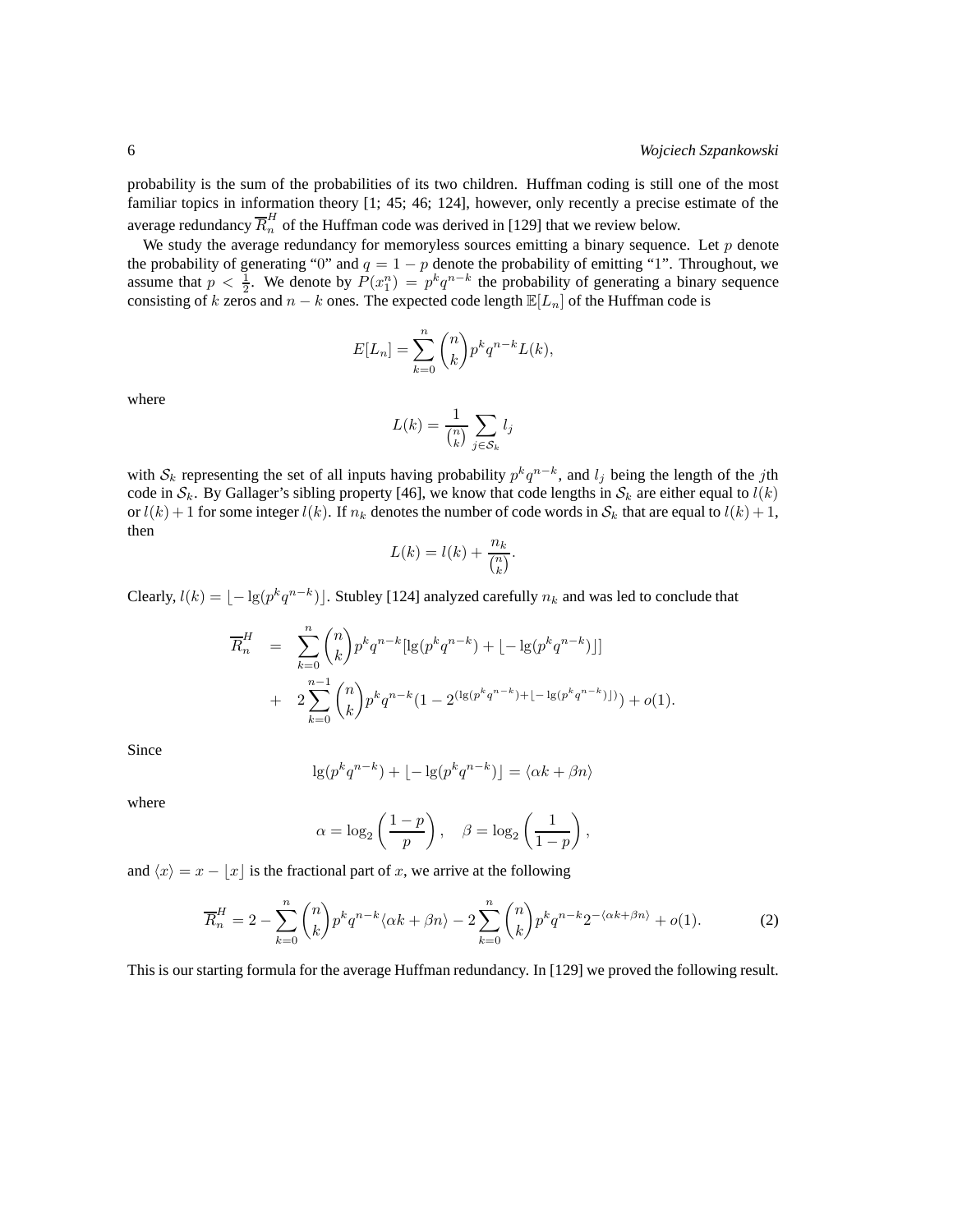

**Fig. 2:** The average redundancy of Huffman codes versus block size *n* for: (a) irrational  $\alpha = \log_2((1-p)/p)$  with  $p = 1/\pi$ ; (b) rational  $\alpha = \log_2((1-p)/p)$  with  $p = 1/9$ .

**Theorem 3** Consider the Huffman block code of length n over a binary memoryless source. For  $p < \frac{1}{2}$ *as*  $n \to \infty$ 

$$
\overline{R}_n^H = \begin{cases}\n\frac{3}{2} - \frac{1}{\ln 2} + o(1) \approx 0.057304 & \alpha \text{ irrational,} \\
\frac{3}{2} - \frac{1}{M} \left( \langle \beta M n \rangle - \frac{1}{2} \right) - \frac{1}{M(1 - 2^{-1/M})} 2^{-\langle n \beta M \rangle / M} + o(1) & \alpha = \frac{N}{M}\n\end{cases}
$$
\n(3)

*where* N, M are integers such that  $gcd(N, M) = 1$  and  $\rho < 1$ .

Before we present a sketch of the proof, we plot in Figure 2 the average redundancy  $\overline{R}_n^H$  $\frac{n}{n}$  as a function of n for two values of  $\alpha$ , one *irrational* and one *rational*. In Figure 2(a) we consider  $\alpha = \lg(1 - p)/p$ irrational while in Figure 2(b)  $\alpha$  is rational. Two modes of behavior are clearly visible. The function in Figure 2(a) converges to a constant ( $\approx 0.05$ ) for large n as predicted by Theorem 3, while the curve in Figure 2(b) is quite erratic (with the maximum close to Gallager's upper bound 0.086).

We now briefly sketch the proof of Theorem 3. Details can be found in [129]. From the above discussion, it should be clear that in order to evaluate the sums appearing in  $\overline{R}_n^H$  we need to understand asymptotics of the following

$$
\sum_{k=0}^{n} {n \choose k} p^{k} (1-p)^{n-k} f(\langle x_k + y \rangle)
$$

for fixed p and some Riemann integrable function  $f : [0, 1] \to \mathbb{R}$  uniformly over  $y \in \mathbb{R}$  where  $x_k$  is a sequence. In our case  $x_k = \alpha k$  and  $y = \beta n$ . We need to consider two cases:  $\alpha$  irrational and  $\alpha$  rational.

The case when  $\alpha$  is rational is relatively elementary. The following lemma taken from [129] is easy to prove. Using below lemma we easily derive (3) for  $\alpha$  rational.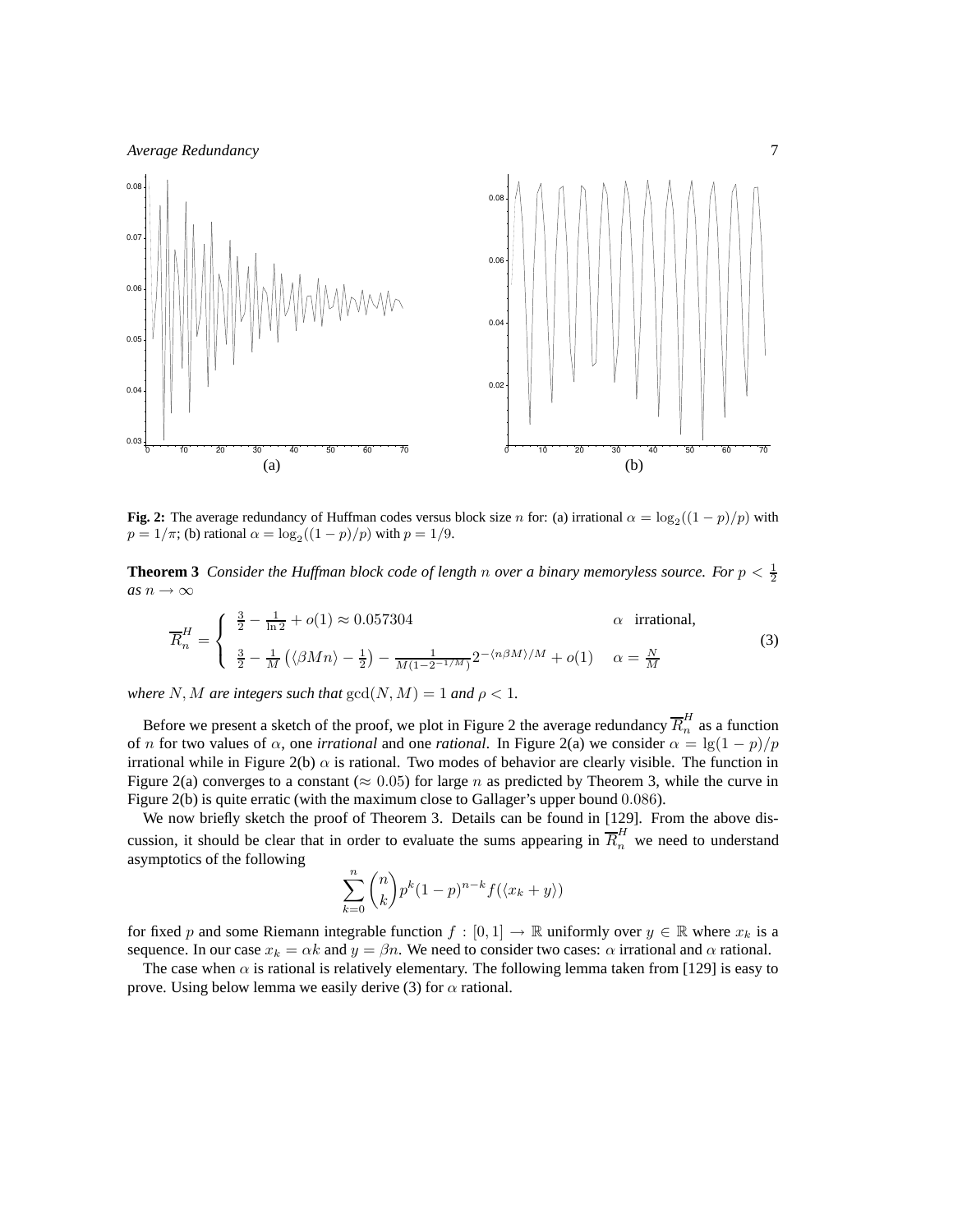**Lemma 2** *Let*  $0 < p < 1$  *be a fixed real number and suppose that*  $\alpha = \frac{N}{M}$  *is a rational number with*  $gcd(N, M) = 1$ *. Then for every bounded function*  $f : [0, 1] \rightarrow \mathbb{R}$  *we have* 

$$
\sum_{k=0}^{n} \binom{n}{k} p^k (1-p)^{n-k} f(\langle k\alpha + y \rangle) = \frac{1}{M} \sum_{l=0}^{M-1} f\left(\frac{l}{M} + \frac{\langle My \rangle}{M}\right) + O(\rho^n) \tag{4}
$$

*uniformly for all*  $y \in \mathbb{R}$  *and some*  $\rho < 1$ *.* 

The irrational case is more sophisticated and we need to appeal to *theory of sequences modulo* 1 as fully explained in the book by Drmota and Tichy [32]. The following result can be found in [32; 130].

**Lemma 3** *Let*  $0 < p < 1$  *be a fixed real number and*  $\alpha$  *be an irrational number. Then for every Riemann integrable function*  $f : [0, 1] \rightarrow \mathbb{R}$  *we have* 

$$
\lim_{n \to \infty} \sum_{k=0}^{n} {n \choose k} p^k (1-p)^{n-k} f(\langle \alpha k + y \rangle) = \int_0^1 f(t) dt,
$$
\n(5)

*where the convergence is uniform for all shifts*  $y \in \mathbb{R}$ *.* 

In our case we set  $f(t) = t$  and  $f(t) = 2^{-t}$  in (5) and Theorem 3 follows.

In passing we should point out that the methodology presented here can be used to derive redundancy of other FV codes. For example, Shannon code assigns the code length  $\lceil -\lg(p^kq^{n-k}) \rceil$  for the probability  $p^k q^{n-k}$ . Its average redundancy is then

$$
\overline{R}_n^S = \sum_{k=0}^n \binom{n}{k} p^k q^{n-k} \left( \left[ -\lg(p^k q^{n-k}) \right] + \lg p^k q^{n-k} \right)
$$

$$
= \sum_{k=0}^n \binom{n}{k} p^k q^{n-k} \langle -\lg(p^k q^{n-k}) \rangle \tag{6}
$$

$$
= \sum_{k=0}^{n} \binom{n}{k} p^k q^{n-k} \langle \alpha k + \beta n \rangle \tag{7}
$$

Using Lemmas 2 and 3 we easily arrive at the following conclusion.

**Theorem 4** Consider the Shannon block code of length n over a binary memoryless source. For  $p < \frac{1}{2}$ *as*  $n \to \infty$ 

$$
\overline{r}_n = \begin{cases} \frac{1}{2} + o(1) & \alpha \quad \text{irrational} \\ \frac{1}{2} - \frac{1}{M} \left( \langle Mn\beta \rangle - \frac{1}{2} \right) + O(\rho^n) & \alpha = \frac{N}{M}, \quad \gcd(N, M) = 1 \end{cases}
$$
(8)

*where*  $\rho < 1$ *.* 

In [129] we also derived the redundancy of Golomb's code which is a Huffman code for unbounded alphabets.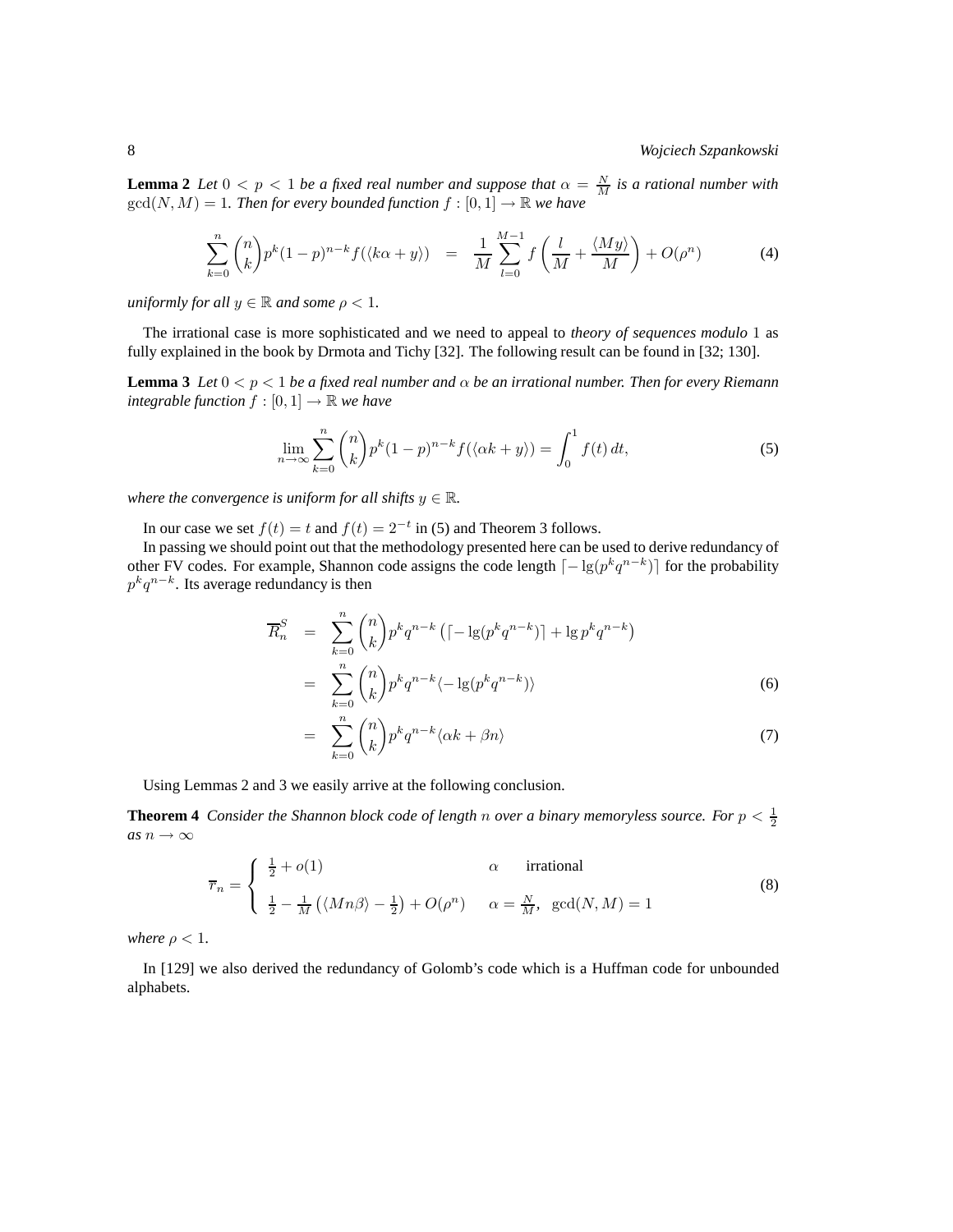### 4 Redundancy of Tunstall and Khodak VF Codes

We now study variable-to-fixed (VF) length codes, in particular, the Tunstall and Khodak VF codes. Recall that in the in VF scenario, the source string x, say over  $m$ -ary alphabet  $A$ , is partitioned into nonoverlapping (unique) phrases, each belonging to a given *dictionary* D represented by a complete *parsing tree* T. The dictionary entries  $d \in \mathcal{D}$  correspond to the *leaves* of the associated parsing tree, so that VF codes are prefix codes. The encoder represents each parsed string by the fixed length binary code word corresponding to its dictionary entry. If the dictionary  $D$  has  $M$  entries, then the code word for each phrase has  $\lceil \log_2 M \rceil$  bits. The best known variable-to-fixed length code is the Tunstall code [133]; however, it was independently discovered by Khodak [64].



**Fig. 3:** Tunstall's and Khodak's Codes for  $M = 5$  and  $r = 0.25$ .

Edges in the parsing tree of the Tunstall's code correspond to letters from the source alphabet  $A$  and are labeled by the alphabet probabilities, say  $p_1, \ldots, p_m$ . Every vertex in such a tree is assigned the probability of the path leading to it from the root, as shown in Figure 3. For memoryless sources, studied here, the probability of a vertex is the product of probabilities of vertices leading to it. More precisely, the root node has  $m$  leaves corresponding to all of the symbols in  $A$  and labeled by  $p_1, \ldots, p_m$ . At each iteration one selects the current leaf corresponding to a string of the *highest probability*, say  $P_{\text{max}}$ , and grows m children out of it with probabilities  $p_1P_{\text{max}}, \ldots, p_mP_{\text{max}}$ . After J iter-

ations, the parsing tree has J non-root *internal nodes* and  $M = (m-1)J + m$  leaves, each corresponding to a distinct dictionary entry.

Another version of VF algorithm was proposed by Khodak's [64] who independently discovered the Tunstall code using a rather different approach. Let  $p_{\min} = \min\{p_1, \ldots, p_m\}$ . Khodak suggested choosing a real number  $r \in (0, p_{min})$  and growing a complete parsing tree until all leaves  $d \in \mathcal{D}$  satisfy

$$
p_{\min} r \le P(d) < r. \tag{9}
$$

Khodak and Tunstall algorithms are illustrated in Figure 3 with the dictionary  $\mathcal{D} = \{00, 01, 10, 110, 111\}$ corresponding to strings represented by the paths from the root to all terminal nodes.

It is known (see, e.g., [112, Lemma 2]) that the parsing trees for Tunstall and Khodak algorithms are exactly the same, however, they react differently to the probability tie when expanding a leaf. More precisely, when there are several leaves with the same probability, the Tunstall algorithm selects *one* leaf and expands it, then selects another leaf of the same probability, and continues doing it until all leaves of the same probability are expanded. The Khodak algorithm expands *all* leaves with the same probability simultaneously, in parallel; thus there are "jumps" in the number of dictionary entries  $M$  when the parsing tree grows. For example, in Figure 3 two nodes marked "0.24" will be expanded simultaneously in the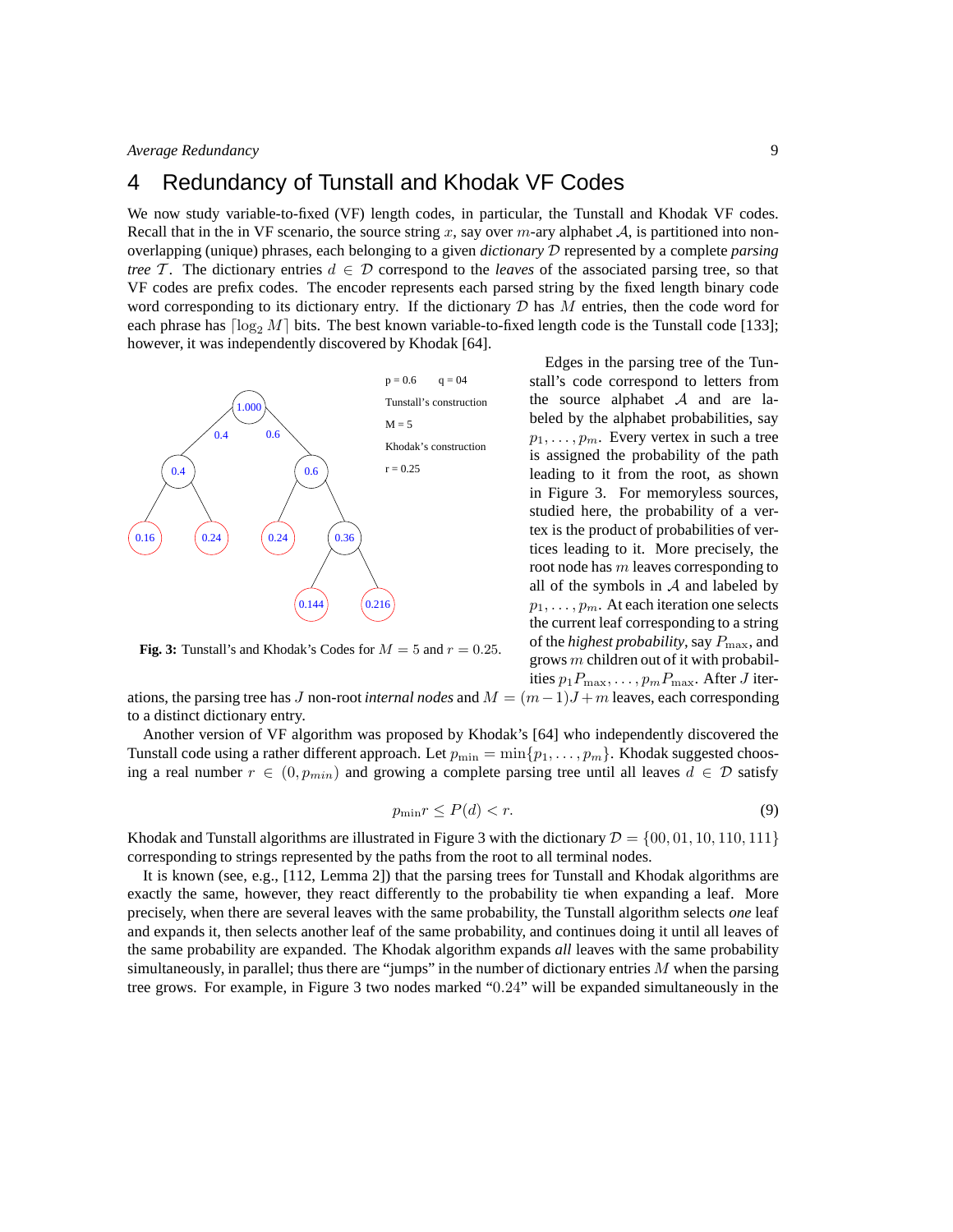Khodak algorithm, and one after another by the Tunstall algorithm.

Our goal i this section is to present a precise analysis of the Khodak redundancy as well as to provide some insights into the behavior of the parsing tree (i.e., the path length distribution). Let us study first the average redundancy *rate*  $\bar{r}$  defined

$$
\overline{r} = \lim_{n \to \infty} \frac{\sum_{|x|=n} P_{\mathcal{S}}(x) (L(x) + \log P_{\mathcal{S}}(x))}{n},\tag{10}
$$

where  $P_S(x)$  is the probability of the source sequence x. Using renewal theory (i.e., regeneration theory) [9] we find

$$
\lim_{n \to \infty} \frac{\sum_{|x|=n} P_{\mathcal{S}}(x) L(x)}{n} = \frac{\sum_{d \in \mathcal{D}} P_{\mathcal{D}}(d) \ell(d)}{\mathbb{E}[D]},\tag{11}
$$

where  $\ell(d)$  is the length of the phrase  $d \in \mathcal{D}$ , and  $\mathbb{E}[D] = \sum_{d \in \mathcal{D}} |d| P_{\mathcal{D}}(d)$  is the average phrase length D, known also as the average *delay*, which is actually the average path length from the root to a terminal node in the corresponding parsing tree. In the above  $P<sub>D</sub>$  represents the distribution of phrases in the dictionary, but from now on we shall write  $P := P_{\mathcal{D}}$ . Since for the VF codes  $\sum_{|x|=n} P_{\mathcal{S}}(x)L(x) = \log_2 M$ , we find

$$
\overline{r} = \frac{\log M}{\mathbb{E}[D]} - h \tag{12}
$$

where  $h := h<sub>S</sub>$  is the entropy rate of the source. In passing we should observe that by the *Conversation of Entropy Property* [111] the entropy rate of the dictionary  $h<sub>D</sub>$  is related to the source entropy h as follows

$$
h_{\mathcal{D}} = h\mathbb{E}[D].\tag{13}
$$

Tunstall's algorithm has been studied extensively (cf. the survey article [1]). Simple bounds for its redundancy were obtained independently by Khodak [64] and by Jelinek and Schneider [63]. Tjalkens and Willems [132] were the first to look at extensions of this code to sources with memory. Savari and Gallager [112] proposed a generalization of Tunstall's algorithm for Markov sources and used renewal theory for an asymptotic analysis of average code word length and redundancy for memoryless and Markov sources. Our presentation here is based on [33; 34].

In view of (12), we need to study the expected value of the phrase length  $\mathbb{E}[D]$ . In fact, we find the distribution of D. But, instead of concentrating on the terminal nodes we analyze the behavior of internal nodes. For Khodak's code, it follows from (9) that if y is a proper prefix of one or more entries of  $\mathcal{D}_r := \mathcal{D}$ , i.e., y corresponds to an internal node of  $\mathcal{T}_r := \mathcal{T}$ , then

$$
P(y) \ge r. \tag{14}
$$

Therefore, it is easier to characterize the internal nodes of the parsing tree  $\mathcal{T}_r$  rather than its leaves. We shall follow this approach when analyzing the path length  $D$  of Khodak's code.

We first derive the moment generating function of the phrase length  $D$  and then its moments. Our approach is analytic and we use such tools as the Mellin transform and the Tauberian theorems [42; 130]. Let us define the probability generating function  $D(r, z)$  of the phrase length D in the Khodak code with parameter  $r$  as

$$
D(r, z) := \mathbb{E}[z^D] = \sum_{d \in \mathcal{D}_r} P(d) z^{|d|}.
$$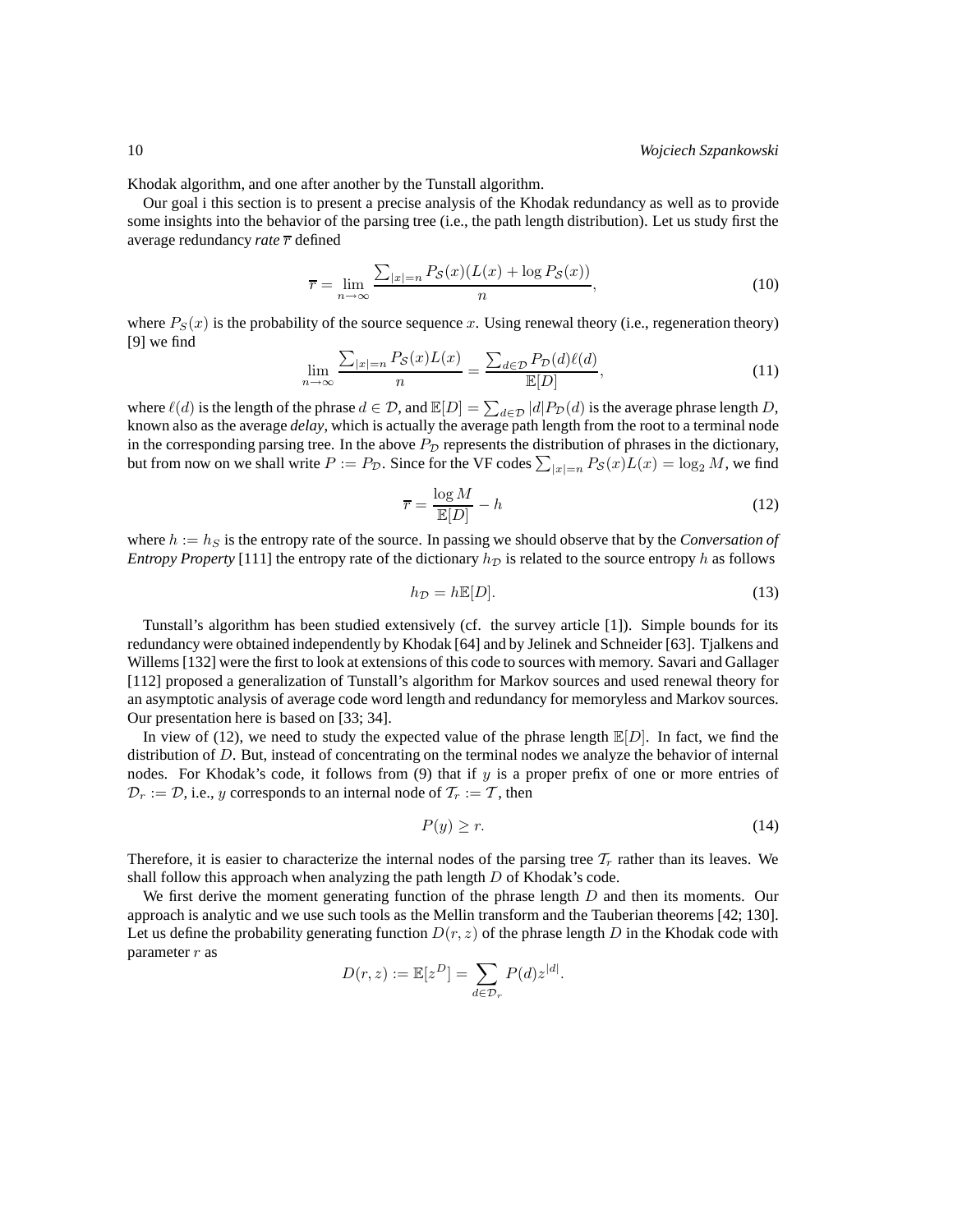However, as mentioned above, it is better to work with another transform describing the probabilities of strings which correspond to *internal nodes* in the parsing tree  $\mathcal{T}_r$ . Therefore, we also define

$$
S(r,z) = \sum_{y:\ P(y)\ge r} P(y) z^{|y|}.
$$
 (15)

In (17) of Lemma 4 below we show that

$$
D(r, z) = 1 + (z - 1)S(r, z),
$$
\n(16)

and therefore,

$$
\mathbb{E}[D] = \sum_{y \in \mathcal{Y}} P(y), \qquad \mathbb{E}[D(D-1)] = 2 \sum_{y \in \mathcal{Y}} P(y)|y|.
$$

**Lemma 4** *Let* D *be a uniquely parsable dictionary (i.e., leaves in the corresponding parsing tree) and* Y *be the collection of strings which are proper prefixes of one or more dictionary entries (i.e., internal nodes of the parsing tree). Then for all*  $|z| \leq 1$ ,

$$
\sum_{d \in \mathcal{D}} P(d) \frac{z^{|d|} - 1}{z - 1} = \sum_{y \in \mathcal{Y}} P(y) z^{|y|}.
$$
 (17)

We are now in the position to analyze the Khodak algorithm. Let  $v = 1/r$  and z be a complex number. Define  $\widetilde{S}(v, z) = S(v^{-1}, z)$ . We restrict our attention here to a binary alphabet A with  $0 < p < q < 1$ . Let  $A(v)$  devote the number of source strings with probability at least  $v^{-1}$  (i.e., number of internal nodes in the corresponding parsing tree), that is,

$$
A(v) = \sum_{y: P(y) \ge 1/v} 1.
$$
 (18)

The functions  $A(v)$  and  $\widetilde{S}(v, z)$  satisfy the following recurrences

$$
A(v) = \begin{cases} 0 & v < 1, \\ 1 + A(vp) + A(vq) & v \ge 1, \end{cases}
$$
 (19)

and

$$
\widetilde{S}(v,z) = \begin{cases}\n0 & v < 1, \\
1 + zp\widetilde{S}(vp,z) + zq\widetilde{S}(vq,z) & v \ge 1,\n\end{cases}
$$
\n(20)

since every binary string either is the empty string, a string starting with the first source symbol, or a string starting with the second source symbol. This partition directly leads to the recurrences above. Observe that  $A(v)$  represents the number of internal nodes in Khodak's construction with parameter  $v^{-1}$ and  $M_r = A(v) + 1 = |\mathcal{D}_r|$  is the dictionary size for the binary alphabet. Further,  $\mathbb{E}[D_r] = \widetilde{S}(v, 1)$  and  $\mathbb{E}[D_r(D_r-1)] = \widetilde{S}'(v,1).$ 

We illustrate the approach of [33; 34] on distributional results of D. For this we have to analyze (16) which we write in the following form

$$
D(v, z) = D(1/v, z) = 1 + (z - 1)\tilde{S}(v, z)
$$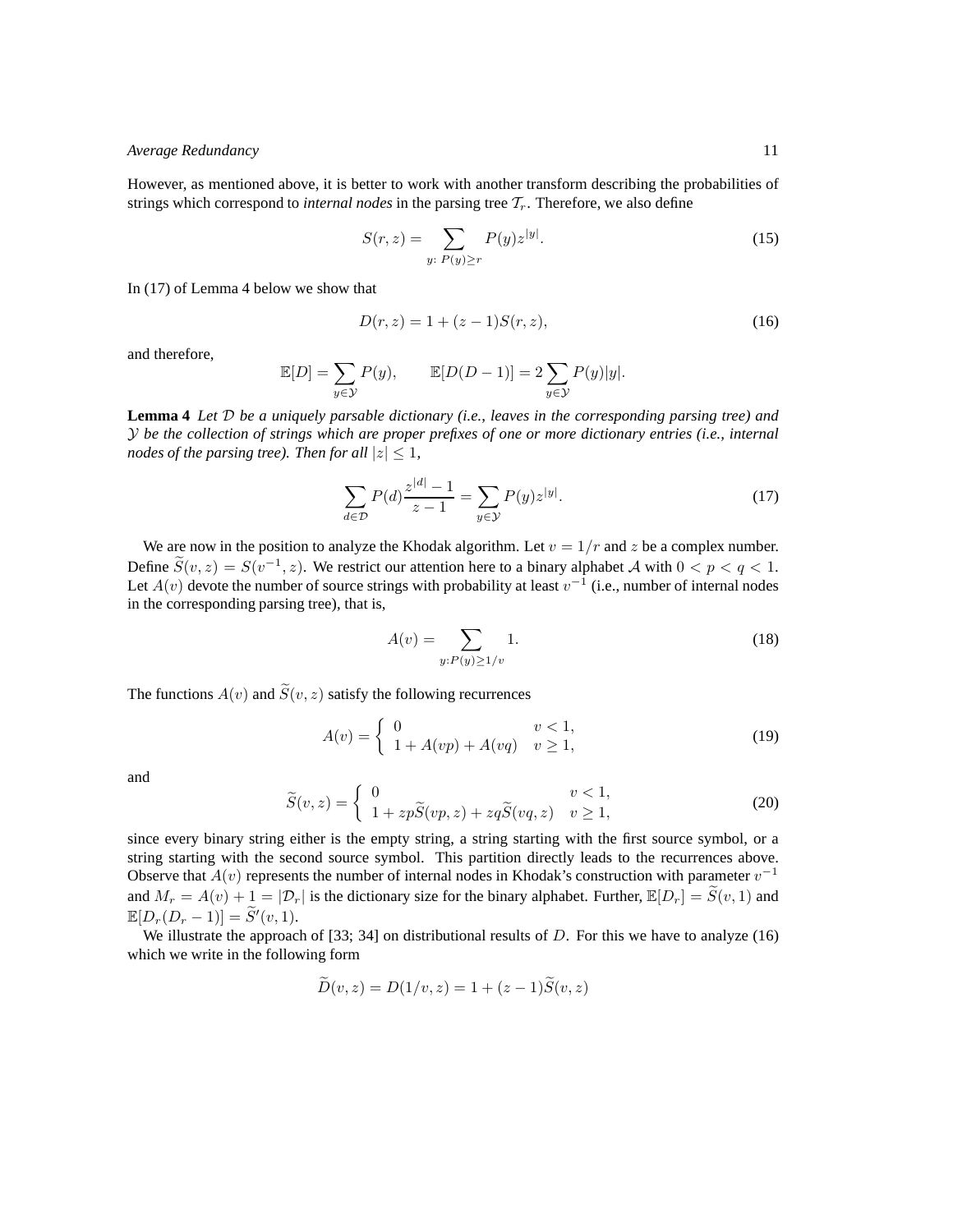where  $\widetilde{S}(v, z)$  satisfies recurrence (20). We study asymptotics of  $\widetilde{D}(v, z)$  using the Mellin transform [40; 42; 130]. The Mellin transform  $F^*(s)$  of a function  $F(v)$  is defined as

$$
F^*(s) = \int_0^\infty F(v)v^{s-1}dv.
$$

Using the fact that the Mellin transform of  $F(ax)$  is  $a^{-s}F^*(s)$ , we conclude from recurrence (20) that the Mellin transform  $D^*(s, z)$  of  $\overline{D}(v, z)$  with respect to v becomes

$$
\widetilde{D}^*(s,z) = \frac{1-z}{s(1-zp^{1-s}-zq^{1-s})} - \frac{1}{s},\tag{21}
$$

for  $\Re(s) < s_0(z)$ , where  $s_0(z)$  denotes the real solution of  $zp^{1-s} + zq^{1-s} = 1$ . It is easy to see that

$$
s_0(z) = -\frac{z-1}{h_e} + \left(\frac{1}{h_e} - \frac{p\ln^2 p + q\ln^2 q}{2h_e^3}\right)(z-1)^2 + O((z-1)^3)
$$

as  $z \to 1$  where  $h_2 = p \ln(1/p) + q \ln(1/q)$  is the natural entropy.

In order to find the asymptotics of  $\widetilde{D}(v, z)$  as  $v \to \infty$  we proceed to compute the inverse transform of  $\widetilde{D}^*(s, z)$ , that is (cf. [130])

$$
\widetilde{D}(v,z) = \frac{1}{2\pi i} \lim_{T \to \infty} \int_{\sigma - iT}^{\sigma + iT} \widetilde{D}^*(s,z) v^{-s} ds,
$$
\n(22)

where  $\sigma < s_0(z)$ . For this purpose it is usually necessary to determine the polar singularities of the meromorphic continuation of  $\tilde{D}^*(s, z)$  right to the line  $\Re(s) = s_0(z)$ , that is, we have to analyze the set

$$
\mathcal{Z}(z) = \{ s \in \mathbb{C} : z p^{1-s} + z q^{1-s} = 1 \}
$$
 (23)

of all complex roots of  $zp^{1-s} + zq^{1-s} = 1$ . The next lemma, basically due to Jacquet and Schachinger, summarizes all needed properties of the set  $\mathcal{Z}(z)$ . Its proof can be found in [34].

**Lemma 5** *Suppose that*  $0 < p < q < 1$  *and that* z *is a real number with*  $|z - 1| \le \delta$  *for some*  $0 < \delta < 1$ *. Let*

$$
\mathcal{Z}(z) = \{ s \in \mathbb{C} : p^{1-s} + q^{1-s} = 1/z \}.
$$

(i) *All*  $s \in \mathcal{Z}(z)$  *satisfy* 

$$
s_0(z) \leq \Re(s) \leq \sigma_0(z),
$$

*where*  $s_0(z) < 1$  *is the (unique) real solution of*  $p^{1-s} + q^{1-s} = 1/z$  *and*  $\sigma_0(z) > 1$  *is the (unique) real solution of*  $1/z + q^{1-s} = p^{1-s}$ . Furthermore, for every integer k there uniquely exists  $s_k(z) \in \mathcal{Z}(z)$  with

$$
(2k-1)\pi/\log p < \Im(s_k(z)) < (2k+1)\pi/\log p
$$

*and consequently*  $\mathcal{Z}(z) = \{s_k(z) : k \in \mathbb{Z}\}.$ 

(ii) *If*  $\log q / \log p$  *is irrational, then*  $\Re(s_k(z)) > \Re(s_0(z))$  *for all*  $k \neq 0$  *and also* 

$$
\min_{|z-1| \leq \delta} \left( \Re(s_k(z)) - \Re(s_0(z)) \right) > 0. \tag{24}
$$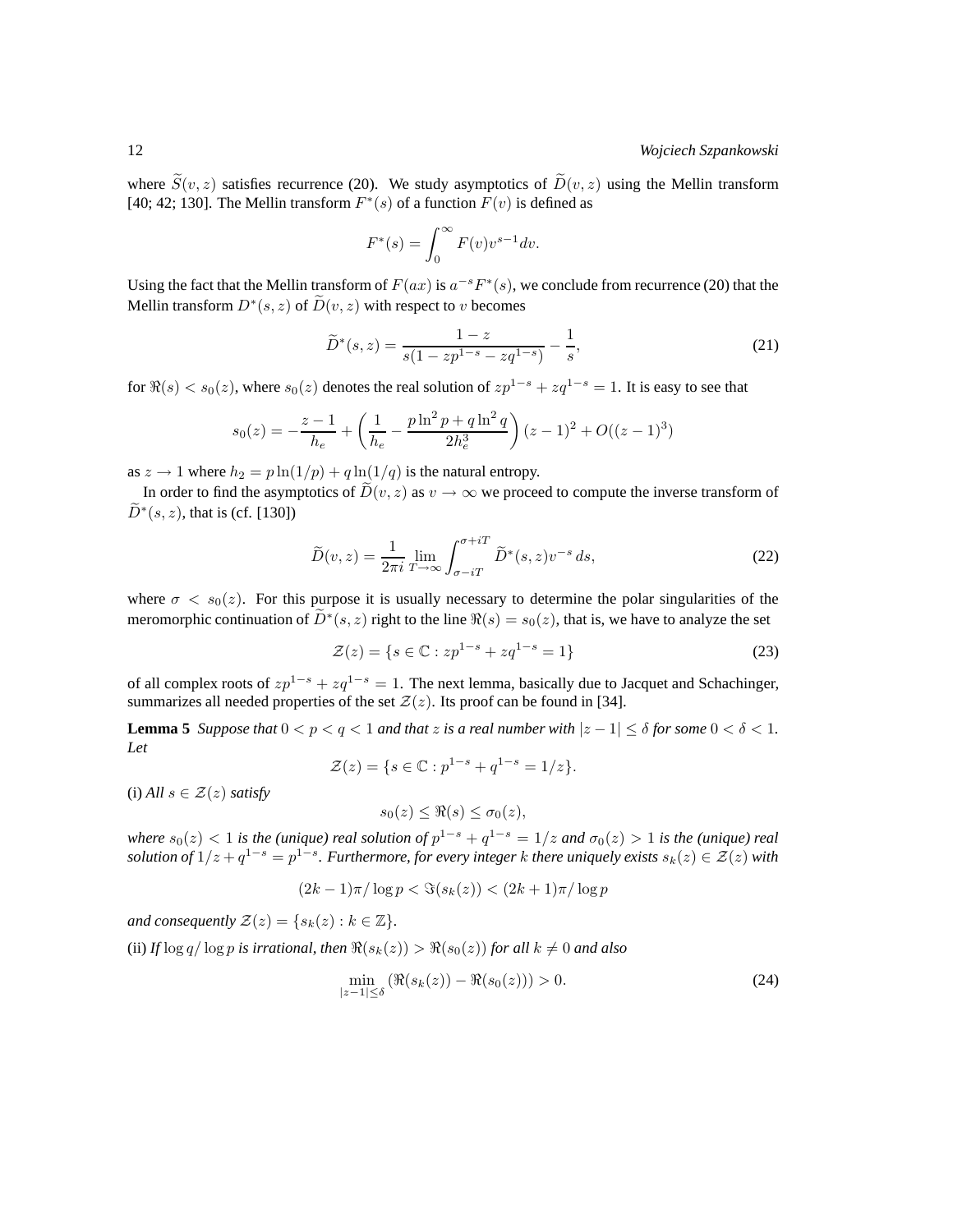(iii) If  $\log q / \log p = r/d$  *is rational, where*  $\gcd(r, d) = 1$  *for integers*  $r, d > 0$ *, then we have*  $\Re(s_k(z)) =$  $\Re(s_0(z))$  *if and only if*  $k \equiv 0 \mod d$ . In particular  $\Re(s_1(z)), \ldots, \Re(s_{d-1}(z)) > \Re(s_0(z))$  and

$$
s_k(z) = s_{k \mod d}(z) + \frac{2(k - k \mod d)\pi i}{\log p},
$$

*that is, all*  $s \in \mathcal{Z}(z)$  *are uniquely determined by*  $s_0(z)$  *and by*  $s_1(z), s_2(z), \ldots, s_{d-1}(z)$ *, and their imaginary parts constitute an arithmetic progression.*

The next step is to use the *residue theorem* of Cauchy (cf. [42; 130]) to estimate the integral in (22), that is, to find  $\tilde{D}(v, z) = \lim_{T \to \infty} F_T(v, z)$  for every  $\tau > s_0(z)$  with  $\tau \notin {\Re(s) : s \in Z(z)}$  where

$$
F_T(v, z) = - \sum_{s' \in Z(z), \ \Re(s') < \tau, |\Im(s')| > T} \text{Res}(\widetilde{D}^*(s, z) v^{-s}, \ s = s') + \frac{1}{2\pi i} \int_{\tau - iT}^{\tau + iT} \left( \frac{1 - z}{s(1 - z p^{1 - s} - z q^{1 - s})} - \frac{1}{s} \right) v^{-s} ds = - \sum_{s' \in Z(z), \ \Re(s') < \tau, |\Im(s')| > T} \frac{(1 - z) v^{-s'}}{z s' p^{1 - s'} \ln p + z s' q^{1 - s'} \ln q} + \frac{1}{2\pi i} \int_{\tau - iT}^{\tau + iT} \left( \frac{1 - z}{s(1 - z p^{1 - s} - z q^{1 - s})} - \frac{1}{s} \right) v^{-s} ds
$$

provided that the series of residues converges and the limit as  $T \to \infty$  of the last integral exists. The problem is that neither the series nor the integral above are absolutely convergent since the integrand is only of order  $1/s$ . To circumvent this problem, we resort to analyze another integral (cf. [134]), namely

$$
\widetilde{D}_1(v,z) = \int_0^v \widetilde{D}(w,z) \, dw.
$$

Clearly, the Mellin transform  $\overline{D}_1^*(s, z) = -\overline{D}^*(s+1, z)/s$ , and therefore it is of order  $O(1/s^2)$ . Then one can estimate its inverse Mellin as described above. However, after obtaining asymptotics of  $\widetilde{D}_1(v, z)$ as  $v \to \infty$  one must recover the original asymptotics of  $\tilde{D}(v, z)$ . This requires a Tauberian theorem of the following form.

**Lemma 6** *Suppose that*  $f(v, \lambda)$  *is a non-negative increasing function in*  $v > 0$ *, where*  $\lambda$  *is a real parameter with*  $|\lambda| \leq \delta$  *for some*  $0 < \delta < 1$ *. Assume that* 

$$
F(v,\lambda) = \int_0^v f(w,\lambda) \, dw
$$

*has the asymptotic expansion*

$$
F(v,\lambda) = \frac{v^{\lambda+1}}{\lambda+1} (1 + \lambda \cdot o(1))
$$

*as*  $v \to \infty$  *and uniformly for*  $|\lambda| \leq \delta$ *. Then* 

$$
f(v, \lambda) = v^{\lambda} (1 + |\lambda|^{\frac{1}{2}} \cdot o(1))
$$

*as*  $v \to \infty$  *and again uniformly for*  $|\lambda| \leq \delta$ .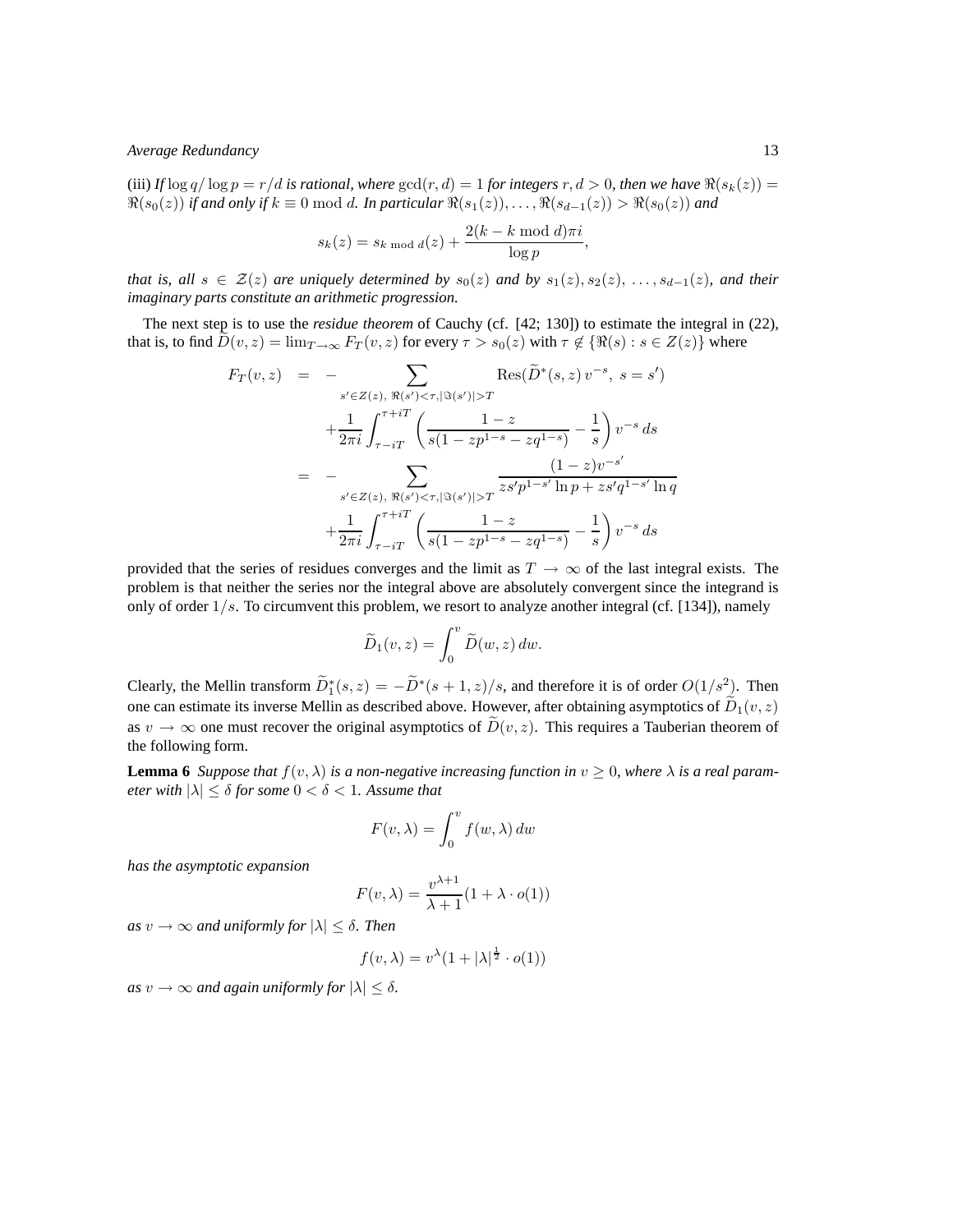**Proof**. By the assumption

$$
F(v,\lambda) - \frac{v^{\lambda+1}}{\lambda+1} \le \varepsilon |\lambda| \frac{v^{\lambda+1}}{\lambda+1}
$$

for  $v \ge v_0$  and all  $|\lambda| \le \delta$ . Set  $v' = (\varepsilon |\lambda|)^{1/2}v$ . By monotonicity we obtain (for  $v \ge v_0$ )

 $\overline{\phantom{a}}$  $\overline{\phantom{a}}$  $\overline{\phantom{a}}$  $\overline{\phantom{a}}$ 

$$
f(v, \lambda) \leq \frac{F(v + v', \lambda) - F(v, \lambda)}{v'}
$$
  
\n
$$
\leq \frac{1}{v'} \left( \frac{(v + v')^{\lambda+1}}{\lambda + 1} - \frac{v^{\lambda+1}}{\lambda + 1} \right) + \frac{2}{v'} \varepsilon |\lambda| \frac{(v + v')^{\lambda+1}}{\lambda + 1}
$$
  
\n
$$
= \frac{1}{v'(\lambda + 1)} \left( v^{\lambda+1} + (\lambda + 1)v^{\lambda}v' + O(v^{\lambda-1}(v')^2) - v^{\lambda+1} \right) + O\left( \frac{\varepsilon |\lambda| v^{\lambda+1}}{v'} \right)
$$
  
\n
$$
= v^{\lambda} + O\left( v^{\lambda} \varepsilon^{\frac{1}{2}} |\lambda|^{\frac{1}{2}} \right) + O\left( \frac{\varepsilon |\lambda| v^{\lambda+1}}{v'} \right) = v^{\lambda} + O\left( v^{\lambda} \varepsilon^{\frac{1}{2}} |\lambda|^{\frac{1}{2}} \right).
$$

In a similar way we find the corresponding lower bound (for  $v \ge v_0 + v_0^{1/2}$ ), the result follows.

ш

Combining Mellin transform, Tauberian theorems and singularity analysis allow us to establish our main results that we present next. The reader is referred to [34] for detailed proofs. First, we apply the above approach to recurrence (19) and arrive at the following.

**Theorem 5** *Let*  $v = 1/r$  *in the Khodak's construction and assume*  $v \rightarrow \infty$ *.* (i) *If* log q/ log p *is irrational, then*

$$
M_r = \frac{v}{h_e} + o(v) \tag{25}
$$

 $h_e = p \ln(1/p) + q \ln(1/q)$  *is the entropy rate in natural units (i.e.,*  $h_e = h \ln 2$ ). Otherwise, when log q/ log p *is rational, let* L > 0 *is the largest real number for which* log(1/p) *and* log(1/q) *are integer multiples of* L*. Then*

$$
M_r = \frac{Q_1(\ln v)}{h_e} v + O(v^{1-\eta})
$$
\n(26)

*for some*  $\eta > 0$  *where* 

$$
Q_1(x) = \frac{L}{1 - e^{-L}} e^{-L\langle \frac{x}{L} \rangle},\tag{27}
$$

*and, recall,*  $\langle y \rangle = y - \lfloor y \rfloor$  *is the fractional part of the real number* y. (ii) *If* log q/ log p *is irrational, then*

$$
\mathbb{E}[D_r] = \tilde{S}(v, 1) = \frac{\lg v}{h} + \frac{h_2}{2h^2} + o(1),\tag{28}
$$

*while in the rational case*

$$
\mathbb{E}[D_r] = \widetilde{S}(v, 1) = \frac{\lg v}{h} + \frac{h_2}{2h^2} + \frac{Q_2(\ln v)}{h \ln 2} + O(v^{-\eta})
$$
\n(29)

*for some*  $\eta > 0$ *, where* 

$$
Q_2(x) = L \cdot \left(\frac{1}{2} - \left\langle \frac{x}{L} \right\rangle\right) \tag{30}
$$

 $and h_2 = p \lg^2(1/p) + q \lg^2(1/q).$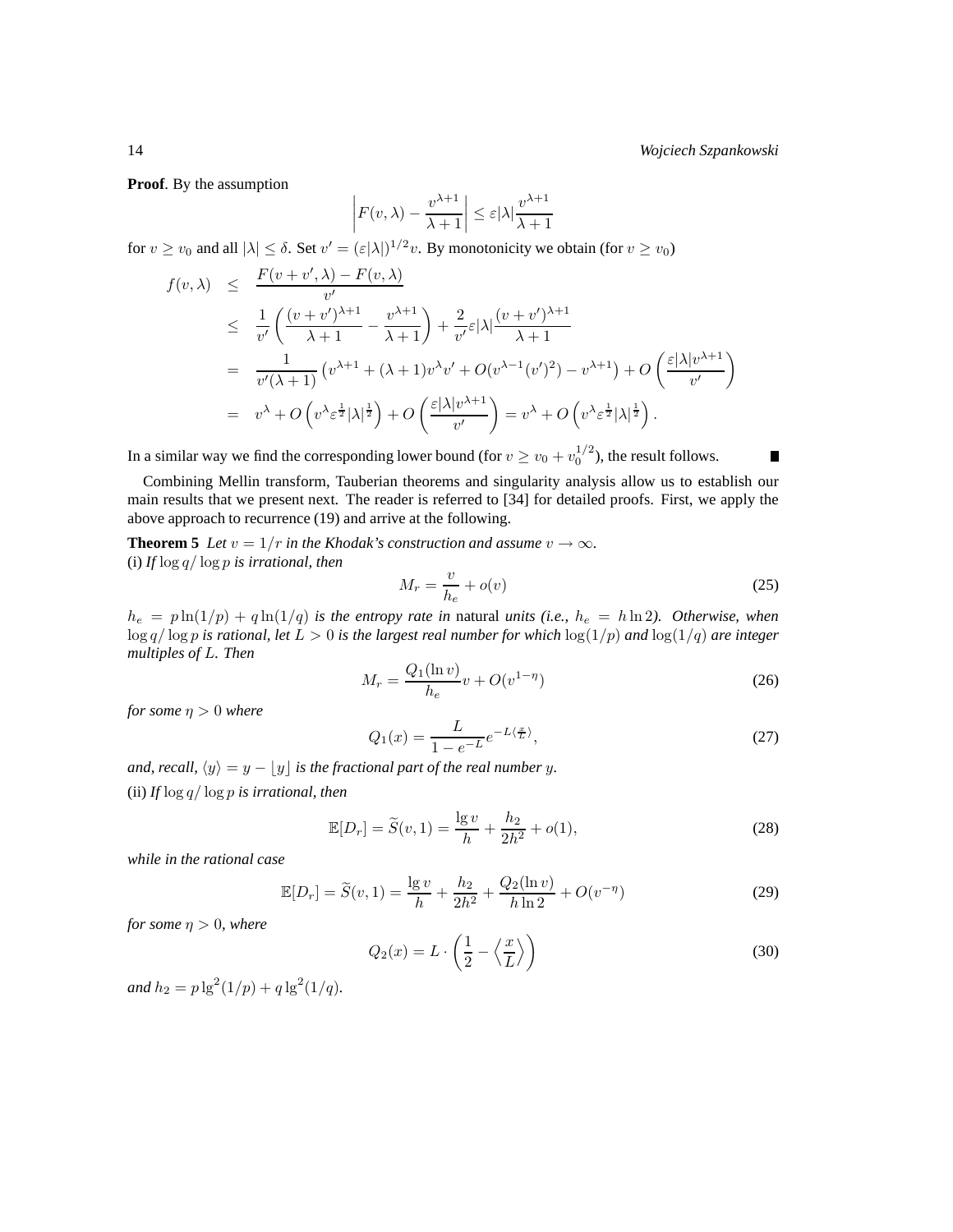Using these findings and using similar but more sophisticated analysis we obtain out next main result.

**Theorem 6** Let  $D_r$  denote the phrase length in Khodak's construction with parameter  $r$  of the Tunstall *code with a dictionary of size*  $M_r$  *over a biased memoryless source. Then as*  $M_r \to \infty$ 

$$
\frac{D_r - \frac{1}{h} \lg M_r}{\sqrt{\left(\frac{h_2}{h^3} - \frac{1}{h}\right) \lg M_r}} \to N(0, 1)
$$

*where*  $N(0, 1)$  *denotes the standard normal distribution. Furthermore, we have*  $E[D] = \frac{\lg M_r}{h} + O(1)$ *and*

$$
\mathbb{V}ar[D_r] = \left(\frac{h_2}{h^3} - \frac{1}{h}\right) \lg M_r + O(1)
$$

*for large* Mr*.*

By combining (25) and (28) resp. (26) and (29) we can be even more precise. In the irrational case we have

$$
\mathbb{E}[D_r] = \frac{\lg M_r}{h} + \frac{\lg(h \ln 2)}{h} + \frac{h_2}{2h^2} + o(1)
$$

and in the rational case we find

$$
\mathbb{E}[D_r] = \frac{\lg M_r}{h} + \frac{\lg(h \ln 2)}{h} + \frac{h_2}{2h^2} + \frac{-\lg L + \lg(1 - e^{-L}) + L \lg(e)/2}{h} + O((M_r^{-\eta}),
$$

so that there is actually no oscillation. Recall,  $L > 0$  is the largest real number for which  $\ln(1/p)$  and  $ln(1/q)$  are integer multiples of L.

As a direct consequence, we can derive a precise asymptotic formula for the average redundancy of the Khodak code, that is,

$$
\overline{r}_{M}^{K} = \frac{\lg M}{\mathbb{E}[D]} - h.
$$

The following result is a consequence of the above derivations.

**Corollary 1** Let  $\mathcal{D}_r$  denote the dictionary in Khodak's construction of the Tunstall code of size  $M_r$ . If lg p/ lg q *is irrational, then*

$$
\overline{r}^K_{M_r} = \frac{h}{\lg M_r} \left( -\frac{h_2 \ln 2}{2h} - \lg(h \ln 2) \right) + o\left( \frac{1}{\log M_r} \right).
$$

*In the rational case we have*

$$
\overline{r}_{M_r}^K = \frac{h}{\lg M_r} \Big( -\frac{h_2 \ln 2}{2h} - \lg(h \ln 2) - \lg \left( \frac{\sinh(L/2)}{L/2} \right) \Big) + O\left( \frac{1}{\log^2 M_r} \right),
$$

*for some*  $\eta > 0$ *, where*  $L > 0$  *is the largest real number for which*  $\ln(1/p)$  *and*  $\ln(1/q)$  *are integer multiples of* L*.*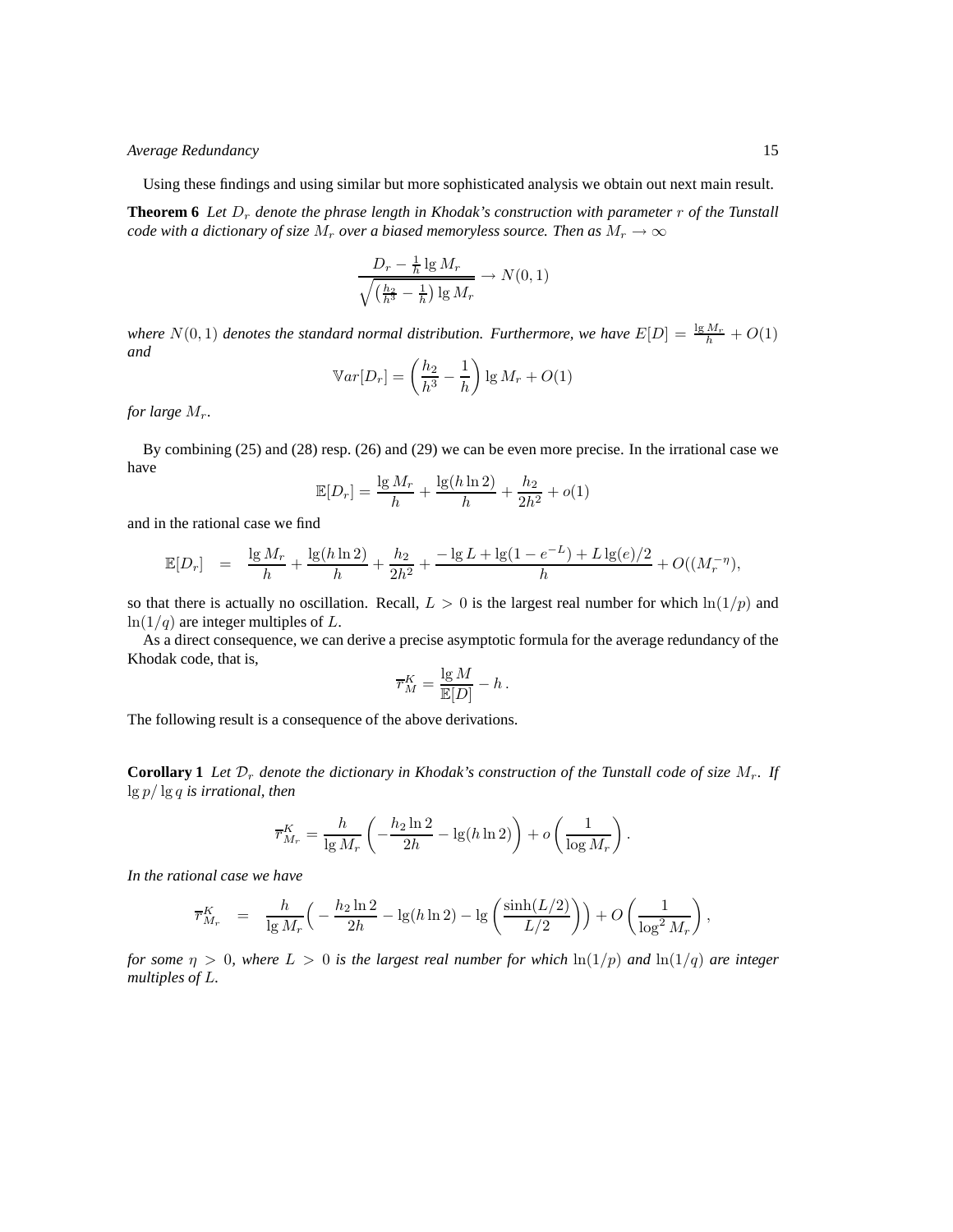

**Fig. 4:** A random walk with a linear barrier; the exit time is equivalent to the phrase length in the Khodak algorithm (e.g., the exit time  $= 7$ ).

for the Tunstall code as shown [34].

Finally, we relate our results to certain problems on random walks. As already observed in [112], a path in the parsing tree from the root to a leaf corresponds to a random walk on a lattice in the first quadrant of the plane (cf. Figure 4). Indeed, observe that our analysis of the Khodak code boils down to studying the following sum

$$
A(v) = \sum_{y:P(y)\ge 1/v} f(v)
$$

for some function  $f(v)$ . Since  $P(y) = p^k q^l$  for some nonnegative integers  $k, l \ge 0$ , we conclude that the summation set of  $A(v)$  can be expressed, after setting  $v = 2^V$ , as

$$
k\lg(1/p) + l\lg(1/q) \le V.
$$

This corresponds to a random walk in the first quadrant with the linear boundary condition  $ax + by = V$ , where  $a = \log(1/p)$  and  $b = \log(1/q)$  as shown in Figure 4. The phrase length coincides with the exit time of such a random walk (i.e., the last step before the random walk hits the linear boundary). This correspondence is further explored in [31; 62].

## 5 Redundancy of Khodak VV Code

Recall that a variable-to-variable (VV) length code partitions a source sequence into variable length phrases that are encoded into strings of variable lengths. While it is well known that every VV (prefix) code is a concatenation of a variable-to-fixed length code (e.g., Tunstall code) and a fixed-to-variable length encoding (e.g., Huffman code), an optimal VV code has not yet been found. Fabris [36] proved that greedy, step by step, optimization (that is, a concatenation of Tunstall and Huffman codes) does not lead to an optimal VV code. In this section, we analyze an interesting VV code due to Khodak [65].

Recall that in (10) we define the average redundancy rate as

$$
\overline{r} = \lim_{n \to \infty} \frac{\sum_{|x|=n} P_{\mathcal{S}}(x)(L(x) + \log P_{\mathcal{S}}(x))}{n}
$$

Let us offer some final remarks. We already observed that the parsing trees for the Tunstall and Khodak algorithms are the same except when there is a "tie". In the case of a tie Khodak algorithm develops all nodes with the tie simultaneously while the Tunstall algorithm expends one node after another. This situation can occur both, for the rational case and for the irrational case, and somewhat surprisingly leads to the cancelation of oscillation in the redundancy of the Khodak code for the rational case. As shown in [112] tiny oscillations remain in the Tunstall code redundancy for the rational case. But as easy to see that Central Limit Theorem holds also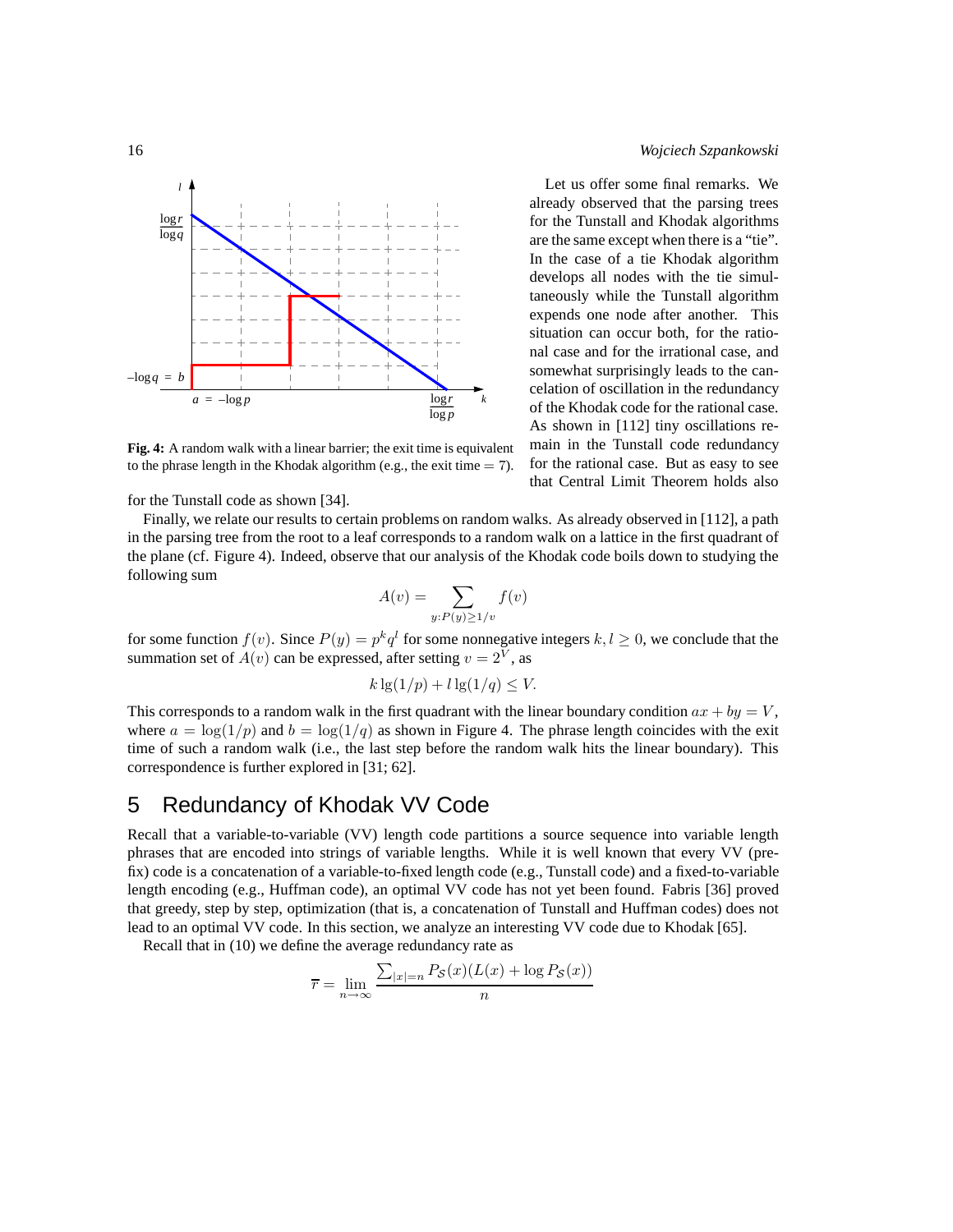becomes after using renewal theory as in (11)

$$
\overline{r} = \frac{\sum_{d \in \mathcal{D}} P(d)\ell(d) - h_{\mathcal{D}}}{\mathbb{E}[D]} = \frac{\sum_{d \in \mathcal{D}} P(d)(\ell(d) + \lg P(d))}{\mathbb{E}[D]},\tag{31}
$$

where P is the probability law of the dictionary phrases and  $\mathbb{E}[D] = \sum_{d \in \mathcal{D}} |d| P(d)$ . From now on we shall write  $\overline{D} := \mathbb{E}[D]$ .

In previous sections we analyzed FV and VF codes. We prove that the average redundancy rate (per block in the case of FV codes) is  $O(1/\overline{D})$ . It is an intriguing question whether one can construct a code with  $\bar{r} = o(1/\bar{D})$ . This quest was accomplished by Khodak [65] in 1972 who proved that one can find a VV code with  $\bar{r} = O(\overline{D}^{-5/3})$ . However, the proof presented in [65] is rather sketchy and complicated. Here we present a transparent proof proposed in [12] of the following main result of this section.

**Theorem 7** *For every*  $D_0 \geq 1$ *, there exists a VV code with average delay*  $\overline{D} \geq D_0$  *such that its average redundancy rate satisfies*

$$
\overline{r} = O(\overline{D}^{-5/3})
$$
\n(32)

*and the average code length is*  $O(\overline{D} \log \overline{D})$ *.* 

The rest of this section is devoted to describe a proof of Theorem 7 presented in [12]. We assume an mary alphabet  $A = \{a_1, \ldots, a_m\}$  with probability of symbols  $p_1, \ldots, p_m$ . Let us first give some intuitions. For every  $d \in \mathcal{D}$  we can represent  $P(d)$  as  $P(d) = p_1^{k_1} \cdots p_m^{k_m}$ , where  $k_i = k_i(d)$  is the number of times symbol  $a_i$  appears in d. In what follows we write  $type(d) = (k_1, k_2, \ldots, k_m)$  for all strings with the same probability  $P(d) = p_1^{k_1} \cdots p_m^{k_m}$ . Furthermore, the string encoder of our VV code uses a slightly modified Shannon code that assigns to  $d \in \mathcal{D}$  a binary word of length  $\ell(d)$  close to  $-\log P(d)$  when  $log P(d)$  is slightly larger or smaller than an integer. (Kraft's inequality will not be automatically satisfied but Lemma 9 below takes care of it.) Observe that the average redundancy of Shannon code is

$$
\sum_{d \in \mathcal{D}} P(d)[\lceil -\log P(d) \rceil + \log P(d)] = \sum_{d \in \mathcal{D}} P(d) \cdot \langle k_1(d)\gamma_1 + k_2(d)\gamma_2 + \dots + k_m(d)\gamma_m \rangle
$$

where  $\gamma_i = \log p_i$ . In order to build a VV code with  $\bar{r} = o(1/\bar{D})$ , we are to find integers  $k_1 =$  $k_1(d), \ldots k_m = k_m(d)$  such that the linear form  $k_1\gamma_1 + k_2\gamma_2 + \cdots + k_m\gamma_m$  is close to an integer. In the sequel, we discuss some properties of the distribution of  $\langle k_1\gamma_1 + k_2\gamma_2 + \cdots + k_m\gamma_m \rangle$  when at least one of  $\gamma_i$  is irrational (cf. [32]).

Let  $||x|| = \min(\langle x \rangle, \langle -x \rangle) = \min(\langle x \rangle, 1 - \langle x \rangle)$  be the distance to the nearest integer. The *dispersion*  $\delta(X)$  of the set  $X \subseteq [0,1)$  is defined as

$$
\delta(X) = \sup_{0 \le y < 1} \inf_{x \in X} \|y - x\|,
$$

that is, for every  $y \in [0,1)$  there exists  $x \in X$  with  $||y - x|| \leq \delta(X)$ . Since  $||y + 1|| = ||y||$ , the same assertion holds for all real y. Dispersion tells us that points of X are at most  $2\delta(X)$  apart in [0, 1]. Therefore, there exist distinct points  $x_1, x_2 \in X$  with  $\langle y - x_1 \rangle \leq 2\delta(X)$  and  $\langle y - x_2 \rangle \leq 2\delta(X)$ .

The following property will be used throughout this paper. This is a standard result following from Dirichlet's approximation theorem, so we leave it for the reader to prove it (cf. [32]).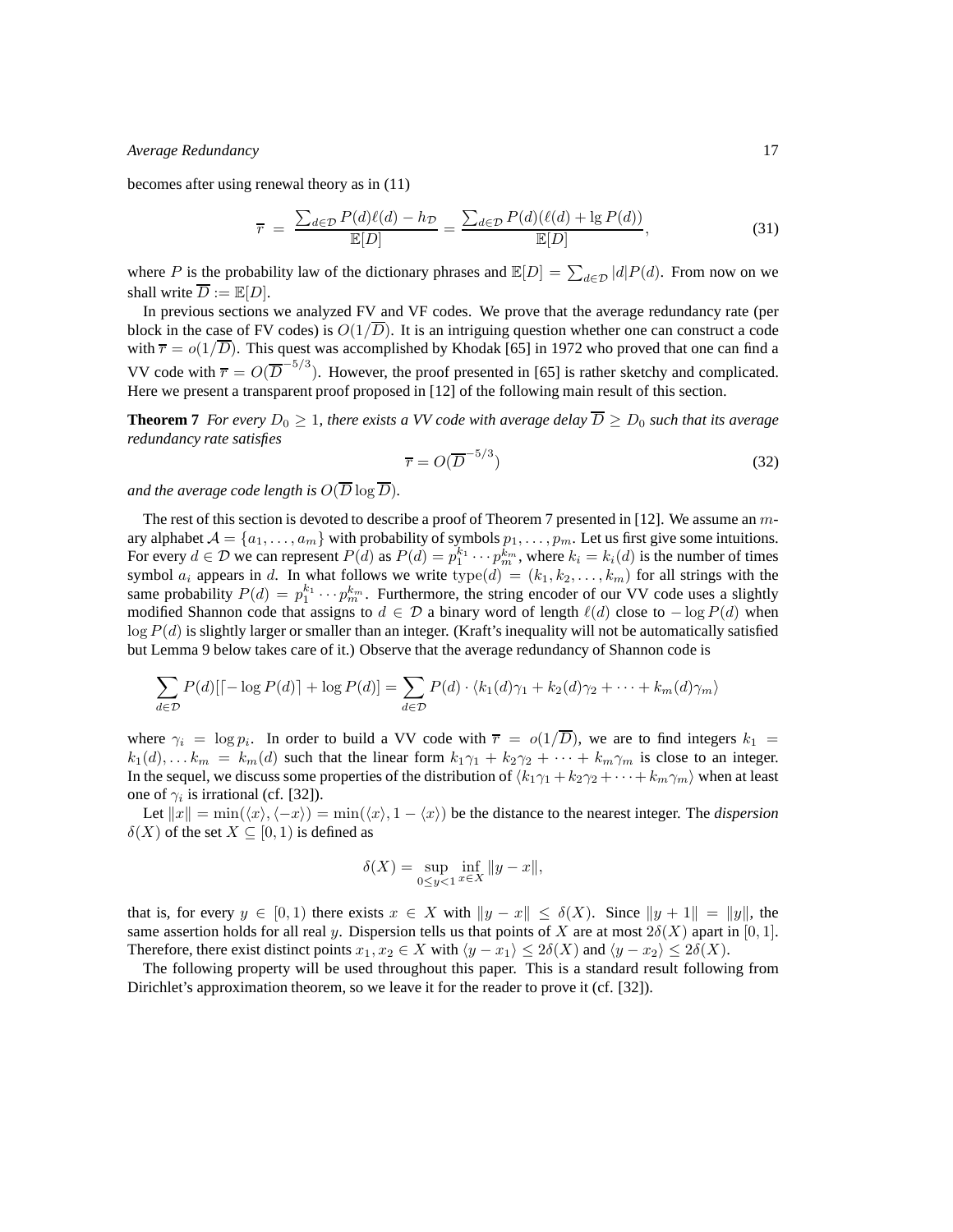**Lemma 7** (i) *Suppose that* θ *is an irrational number. There exists an integer* N *such that*

$$
\delta\left(\left\{\langle k\theta\rangle:0\leq k\lt N\right\}\right)\leq\frac{2}{N}.
$$

(ii) In general, let  $(\gamma_1, \ldots, \gamma_m)$  be an m-vector of real numbers such that at least one of its coordinates *is irrational. There exists an integer* N *such that the dispersion of the set is*

$$
X = \{ \langle k_1 \gamma + \dots + k_m \gamma \rangle : 0 \le k_j < N \ (1 \le j \le m) \}
$$

*is bounded by*

$$
\delta(X) \le \frac{2}{N}.
$$

The central step of all existence results is the observation that a bound on the dispersion of linear forms of  $\log_2 p_j$  implies the existence of a VV code with small redundancy. Indeed, our main result of this section follows directly from the below lemma whose proof is presented below.

**Lemma 8** *Let*  $p_j > 0$   $(1 \le j \le m)$  *with*  $p_1 + \cdots + p_m = 1$  *be given and suppose that for some*  $N \ge 1$ *and*  $\eta \geq 1$  *the set* 

$$
X = \{ \langle k_1' \log_2 p_1 + \dots + k_m' \log_2 p_m \rangle : 0 \le k_j' < N \ (1 \le j \le m) \},
$$

*has dispersion*

$$
\delta(X) \le \frac{2}{N^{\eta}}.\tag{33}
$$

*Then there exists a VV code with the average code length*  $\overline{D} = \Theta(N^3)$ , the maximal length of order Θ(N<sup>3</sup> log N)*, and the average redundancy rate*

$$
\overline{r} \leq c'_m \cdot \overline{D}^{-\frac{4+\eta}{3}}.
$$

Clearly, Lemma 7 and Lemma 8 directly imply Theorem 7 by setting  $\eta = 1$  if one of the  $\log_2 p_j$  is irrational. (If all  $\log_2 p_j$  are rational, then the construction is simple).

We now concentrate on proving Lemma 8. The main thrust of the proof is to construct a complete prefix free set D of words (i.e., a dictionary) on an alphabet of size m such that  $\log_2 P(d)$  is *very close* to an integer  $\ell(d)$  with high probability. This is accomplished by growing an m-ary tree T in which paths from the root to terminal nodes have  $log P(d)$  close to an integer.

In the first step, we set  $k_i^0 := \lfloor p_i N^2 \rfloor$   $(1 \le i \le m)$  and define

$$
x = k_1^0 \log_2 p_1 + \dots + k_m^0 \log_2 p_m.
$$

By our assumption (33) of Lemma 8, there exist integers  $0 \leq k_j^1 < N$  such that

$$
\left\langle x + k_1^1 \log_2 p_1 + \dots + k_m^1 \log_2 p_m \right\rangle = \left\langle (k_1^0 + k_1^1) \log_2 p_1 + \dots + (k_m^0 + k_m^1) \log_2 p_m \right\rangle < \frac{4}{N^{\eta}}.
$$

Now consider all paths in a (potentially) infinite  $m$ -ary tree starting at the root with  $k_1^0 + k_1^1$  edges of type  $a_1 \in \mathcal{A}$ ,  $k_2^0 + k_2^1$  edges of type  $a_2 \in \mathcal{A}$ , ..., and  $k_m^0 + k_m^1$  edges of type  $a_m \in \mathcal{A}$  (cf. Figure 5). Let  $\mathcal{D}_1$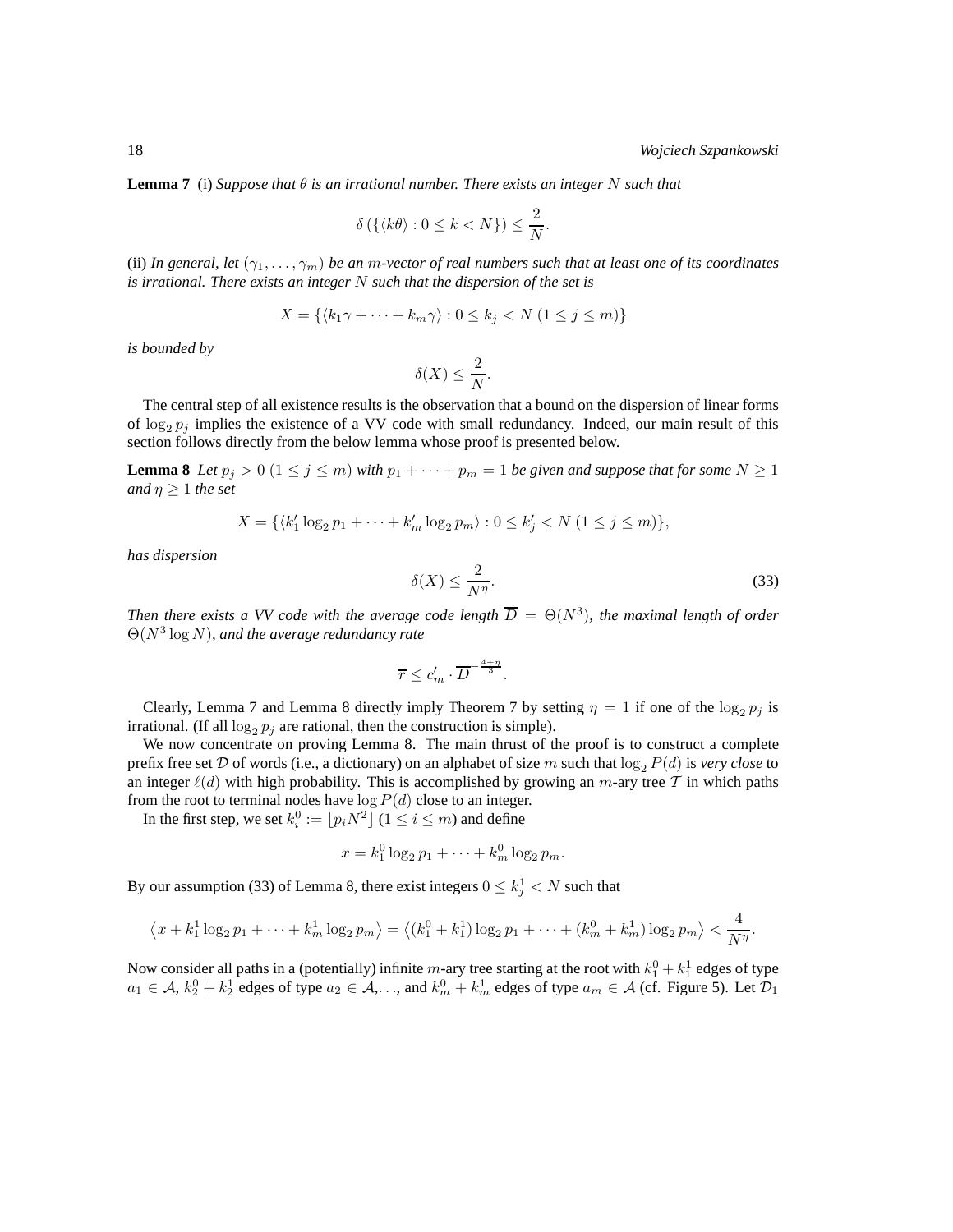denote the set of such words. (These are the first words of our prefix free set we are going to construct.) By an application of Stirling's formula it follows that there are two positive constants  $c', c''$  such that

$$
\frac{c'}{N} \le P(\mathcal{D}_1) = \binom{(k_1^0 + k_1^1) + \dots + (k_m^0 + k_m^1)}{k_1^0 + k_1^1, \dots, k_m^0 + k_m^1} p_1^{k_1^0 + k_1^1} \dots p_m^{k_m^0 + k_m^1} \le \frac{c''}{N} \tag{34}
$$

uniformly for all  $k_j^1$  with  $0 \leq k_j^1 < N$ . In summary, by construction all words  $d \in \mathcal{D}_1$  have the property that

$$
\langle \log_2 P(d) \rangle < \frac{4}{N^{\eta}},
$$

that is,  $\log_2 P(d)$  is very close to an integer. Note further that all words in  $d \in \mathcal{D}_1$  have about the same length

$$
n_1 = (k_1^0 + k_1') + \dots + (k_m^0 + k_m') = N^2 + O(N),
$$

and words in  $\mathcal{D}_1$  constitute the first crop of "good words". Finally, let  $\mathcal{B}_1 = \mathcal{A}^{n_1} \setminus \mathcal{D}_1$  denote all words of length  $n_1$  not in  $\mathcal{D}_1$  (cf. Figure 5). Then

$$
1 - \frac{c''}{N} \le P(\mathcal{B}_1) \le 1 - \frac{c'}{N}.
$$

In the second step, we consider all words  $r \in \mathcal{B}_1$  and concatenate them with appropriately chosen words  $d_2$  of length ∼  $N^2$  such that  $\log_2 P(r d_2)$  is close to an integer *with high probability*. The construction is almost the same as in the first step. For every word  $r \in \mathcal{B}_1$  we set

$$
x(r) = \log_2 P(r) + k_1^0 \log_2 p_1 + \dots + k_m^0 \log_2 p_m.
$$

By (33) there exist integers  $0 \le k_j^2(r) < N$   $(1 \le j \le m)$  such that

$$
\left\langle x(r) + k_1^2(r) \log_2 p_1 + \dots + k_m^2(r) \log_2 p_m \right\rangle < \frac{4}{N^{\eta}}.
$$

Now consider all paths (in the infinite tree T) starting at  $r \in \mathcal{B}_1$  with  $k_1^0 + k_1^2(r)$  edges of type  $a_1$ ,  $k_2^0 + k_2^2(r)$  edges of type  $a_2, \ldots$ , and  $k_m^0 + k_m^2(r)$  edges of type  $a_m$  (that is, we concatenated r with properly chosen words  $d_2$ ) and denote this set by  $\mathcal{D}_2^+(r)$ . We again have that the total probability of these words is bounded from below and above by

$$
P(r)\frac{c'}{N} \le P(\mathcal{D}_2(r)) = P(r) \binom{(k_1^0 + k_1^2(r)) + \dots + (k_m^0 + k_m^2(r))}{k_1^0 + k_1^2(r), \dots, k_m^0 + k_m^2(r)} p_1^{k_1^0 + k_1^2(r)} \dots p_m^{k_m^0 + k_m^2(r)} \le P(r) \frac{c''}{N}
$$

Furthermore, by construction we have  $\langle \log_2 P(d) \rangle < \frac{4}{N^{\eta}}$  for all  $d \in \mathcal{D}_2^+(r)$ .

Similarly, we can construct a set  $\mathcal{D}_2^-(r)$  instead of  $\mathcal{D}_2^+(r)$  for which we have  $1 - \langle \log_2 P(d) \rangle < 4/N^{\eta}$ . We will indicate in the sequel whether we will use  $\mathcal{D}_2^+(r)$  or  $\mathcal{D}_2^-(r)$ .

Let  $\mathcal{D}_2 = \bigcup_{i}(2^+(r): r \in \mathcal{B}_1)$  (or  $\mathcal{D}_2 = \bigcup_{i}(2^-(r): r \in \mathcal{B}_1)$ ). Then all words  $d \in \mathcal{D}_2$  have almost the same length  $|d| = 2N^2 + O(2N)$ , their probabilities satisfy

$$
\langle \log_2 P(d) \rangle < \frac{4}{N\eta} \quad \left( \text{or} \quad 1 - \langle \log_2 P(d) \rangle < \frac{4}{N\eta} \right)
$$

.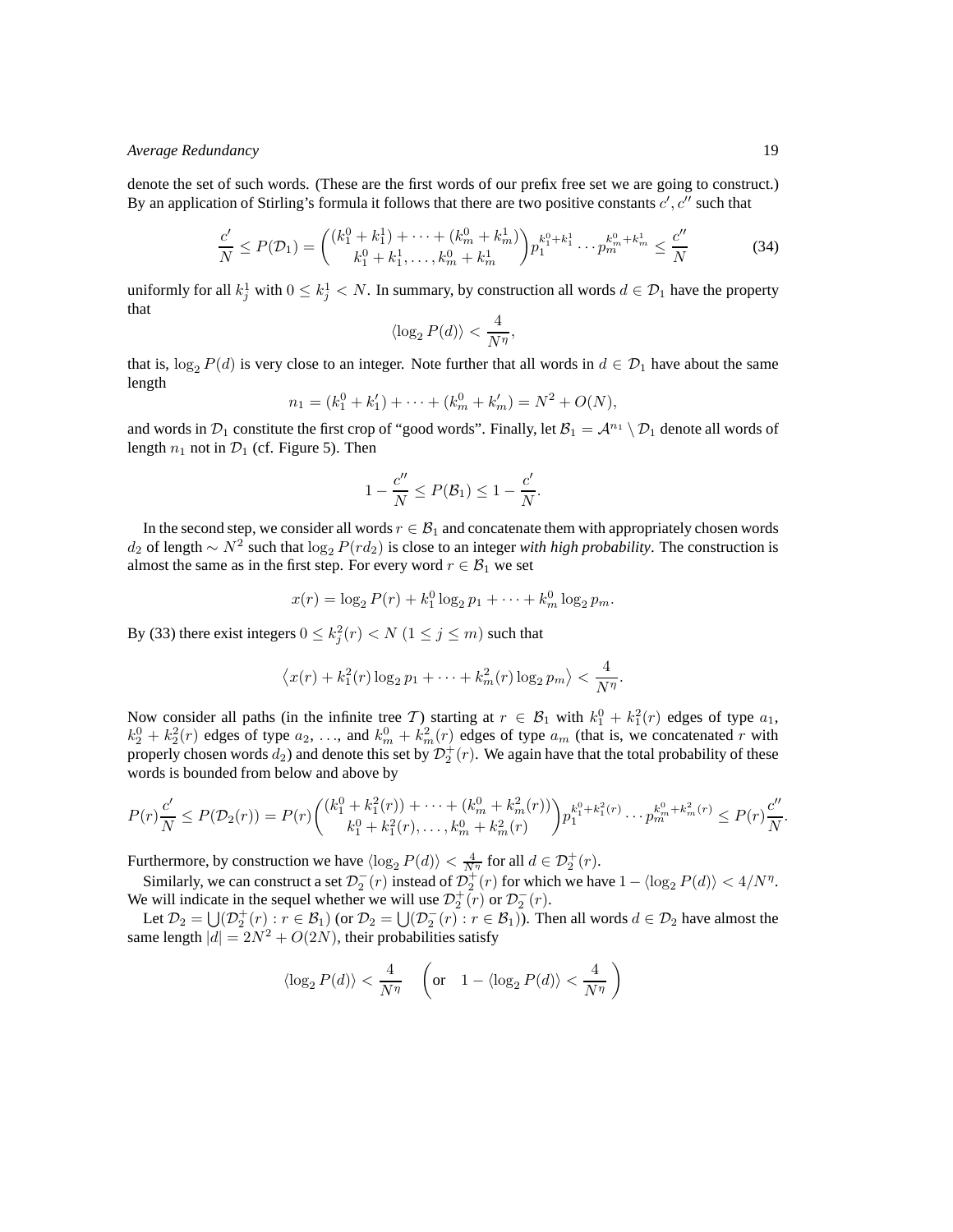

**Fig. 5:** Illustration to the construction of the VV code.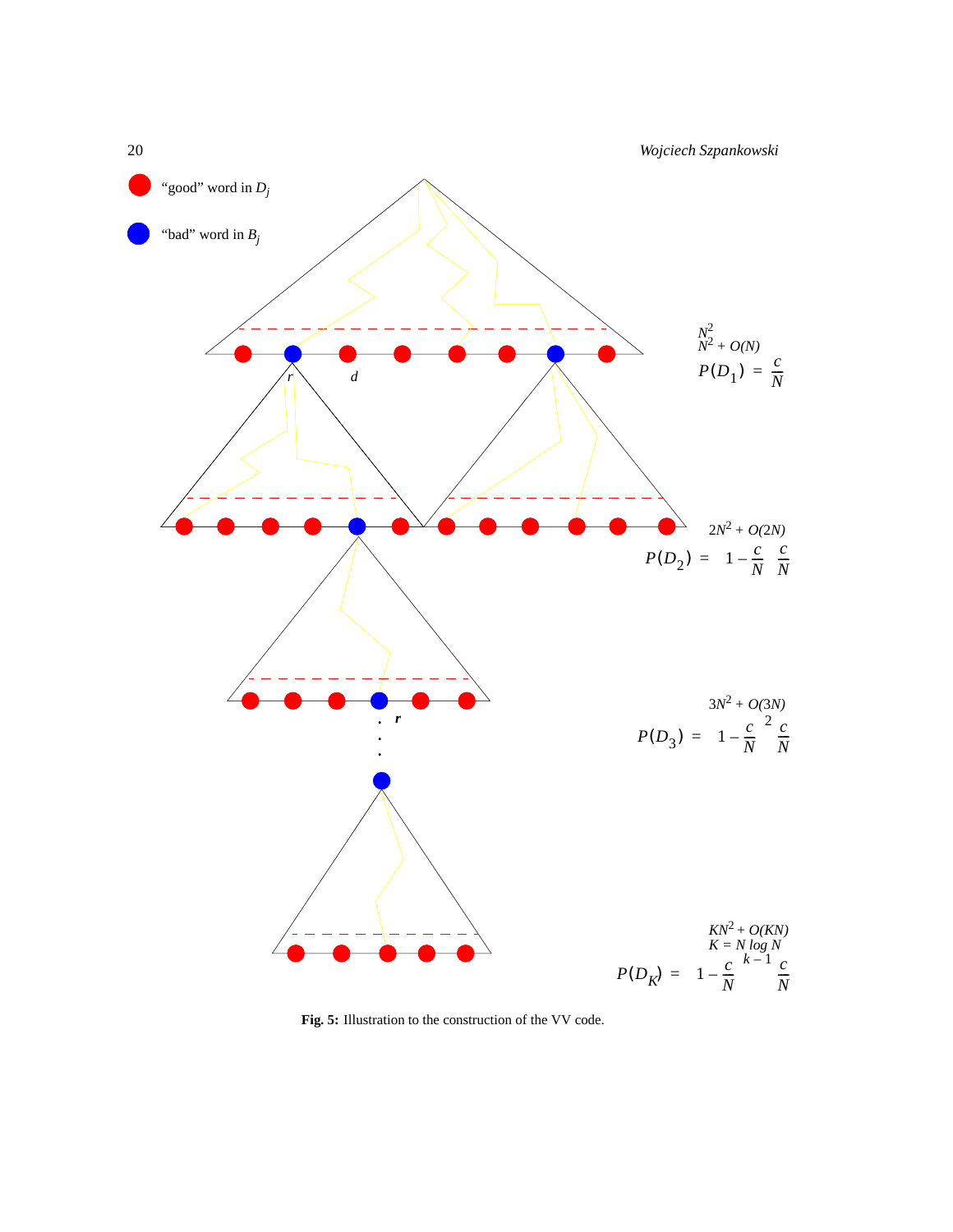and the total probability is bounded by

$$
\frac{c'}{N}\left(1-\frac{c''}{N}\right)\leq P(\mathcal{D}_2)\leq \frac{c''}{N}\left(1-\frac{c'}{N}\right).
$$

For every  $r \in \mathcal{B}_1$ , let  $\mathcal{B}^+(r)$  (or  $\mathcal{B}^-(r)$ ) denote the set of paths (resp. words) starting with r of length  $2(k_1^0 + \cdots + k_m^0) + (k_1^1 + k_1^2(r) + \cdots + k_m^1 + k_m^2(r))$  that are *not* contained in  $\mathcal{D}_2^+(r)$  (or  $\mathcal{D}_2^-(r)$ ) and set  $\mathcal{B}_2 = \bigcup (\mathcal{B}_2^+(r) : r \in \mathcal{B}_1)$  (or  $\mathcal{B}_2 = \bigcup (\mathcal{B}_2^-(r) : r \in \mathcal{B}_1)$ ). Observe that the probability of  $\mathcal{B}_2$  is bounded by

$$
\left(1-\frac{c''}{N}\right)^2 \le P(\mathcal{B}_2) \le \left(1-\frac{c'}{N}\right)^2.
$$

We continue this construction, as illustrated in Figure 5, and in step j we define sets of words  $\mathcal{D}_j$  and  $\mathcal{B}_j$  such that all words  $d \in \mathcal{D}_j$  satisfy

$$
\langle \log_2 P(d) \rangle < \frac{4}{N^{\eta}} \quad \left( \text{or} \quad 1 - \langle \log_2 P(d) \rangle < \frac{4}{N^{\eta}} \right)
$$

and the length of  $d \in \mathcal{D}_j \cup \mathcal{B}_j$  is then given by  $|d| = jN^2 + \mathcal{O}(jN)$ . The probabilities of  $\mathcal{D}_j$  and  $\mathcal{B}_j$  are bounded by

$$
\frac{c'}{N}\left(1-\frac{c''}{N}\right)^{j-1}\leq P(\mathcal{D}_j)\leq \frac{c''}{N}\left(1-\frac{c'}{N}\right)^{j-1},
$$

and

$$
\left(1-\frac{c''}{N}\right)^j \le P(\mathcal{B}_j) \le \left(1-\frac{c'}{N}\right)^j.
$$

This construction is terminated after  $K = O(N \log N)$  steps so that

$$
P(\mathcal{B}_K) \le c'' \left(1 - \frac{c'}{N}\right)^K \le \frac{1}{N^{\beta}}
$$

for some  $\beta > 0$ . This also ensures that

$$
P(\mathcal{D}_1 \cup \cdots \cup \mathcal{D}_K) > 1 - \frac{1}{N^{\beta}}.
$$

The complete prefix free set D on the m-ary alphabet is given by  $D = D_1 \cup \cdots \cup D_K \cup B_K$ .

By the above construction, it is also clear that the average delay is bounded by

$$
c_1 N^3 \le \overline{D} = \sum_{d \in \mathcal{D}} P(d) |d| \le c_2 N^3
$$

for certain constants  $c_1, c_2 > 0$ . Notice further that the maximal code length satisfies

$$
\max_{d \in \mathcal{D}} |d| = \mathcal{O}\left(N^3 \log N\right) = \mathcal{O}\left(\overline{D} \log \overline{D}\right).
$$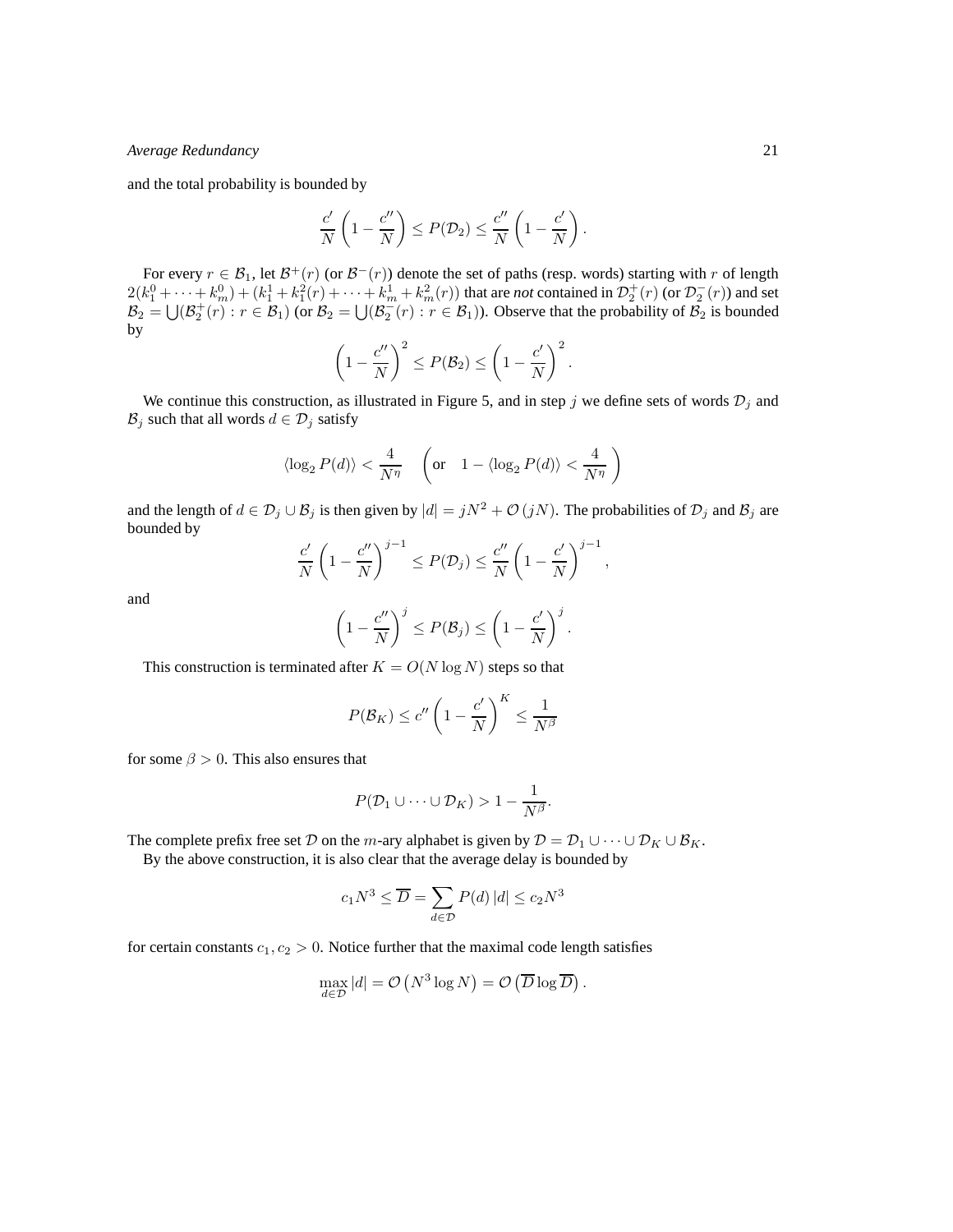Now we construct a variant of the Shannon code with  $\overline{r} = o(1/\overline{D})$ . For every  $d \in \mathcal{D}_1 \cup \cdots \cup \mathcal{D}_K$  we can choose a non-negative integer  $\ell(d)$  with

$$
|\ell(d) + \log_2 P(d)| < \frac{2}{N^{\eta}}.
$$

In particular, we have

$$
0 \le \ell(d) + \log_2 P(d) < \frac{2}{N^{\eta}}
$$

if  $\langle \log_2 P(d) \rangle < 2/N^{\eta}$  and

$$
-\frac{2}{N^{\eta}} < \ell(d) + \log_2 P(d) \le 0
$$

if  $1 - \langle \log_2 P(d) \rangle < 2/N^{\eta}$ . For  $d \in \mathcal{B}_K$  we simply set  $\ell(d) = \lceil -\log_2 P(d) \rceil$ . The final problem is now to *adjust* the choices of "+" resp. "-" in the above construction so that Kraft's inequality is satisfied. For this purpose we use the following easy property (that we adopt from Khodak [65]).

**Lemma 9 (Khodak, 1972)** *Let* D *be a finite set with probability distribution* P *and suppose that for every*  $d \in \mathcal{D}$  *we have*  $|\ell(d) + \log_2 P(d)| \leq 1$  *for a nonnegative integer*  $\ell(d)$ *. If* 

$$
\sum_{d \in \mathcal{D}} P(d)(\ell(d) + \log_2 P(d)) \ge 2 \sum_{d \in \mathcal{D}} P(d)(\ell(d) + \log_2 P(d))^2,
$$
\n(35)

*then there exists an injective mapping*  $C: \mathcal{D} \to \{0,1\}^*$  *such that*  $C$  *is a prefix free set and*  $|C(d)| = \ell(d)$ *for all*  $d \in \mathcal{D}$ *.* 

**Proof**. We use the local expansion  $2^{-x} = 1 - x \log 2 + \eta(x)$  for  $|x| \le 1$ , where  $((\log 4)/4)x^2 \le \eta(x) \le$  $(\log 4)x^2$ . Hence

$$
\sum_{d \in \mathcal{D}} 2^{-\ell(d)} = \sum_{d \in \mathcal{D}} P(d) 2^{-(\ell(d) + \log_2 P(d))}
$$
\n
$$
= 1 - \log 2 \sum_{d \in \mathcal{D}} P(d) (\ell(d) + \log_2 P(d)) + \sum_{d \in \mathcal{D}} P(d) \eta (\ell(d) + \log_2 P(d))
$$
\n
$$
\leq 1 - \log 2 \sum_{d \in \mathcal{D}} P(d) (\ell(d) + \log_2 P(d)) + 2 \log 2 \sum_{d \in \mathcal{D}} P(d) (\ell(d) + \log_2 P(d))^2
$$
\n(35)\n
$$
\leq 1
$$

If (35) is satisfied, then Kraft's inequality follows, and there exists an injective mapping  $C : \mathcal{D} \to \{0,1\}^*$ such that C is a prefix free set and  $|C(d)| = \ell(d)$  for all  $d \in \mathcal{D}$ .

Applying the above lemma, after some tedious algebra, we arrive at the following bound on the average redundancy rate

$$
\overline{r} \le \frac{1}{\overline{D}} \sum_{d \in \mathcal{D}} P(d) (\ell(d) + \lg P(d)) \le C \frac{1}{\overline{D} N^{1+\eta}}.
$$

Since the average code length  $\overline{D}$  is of order  $N^3$  we have

$$
\overline{r} = O\left(\overline{D}^{-1-\frac{1+\eta}{3}}\right) = O\left(\overline{D}^{-\frac{4+\eta}{3}}\right).
$$

This proves the upper bound for  $\overline{r}$  of Lemma 8 and Theorem 7 follows.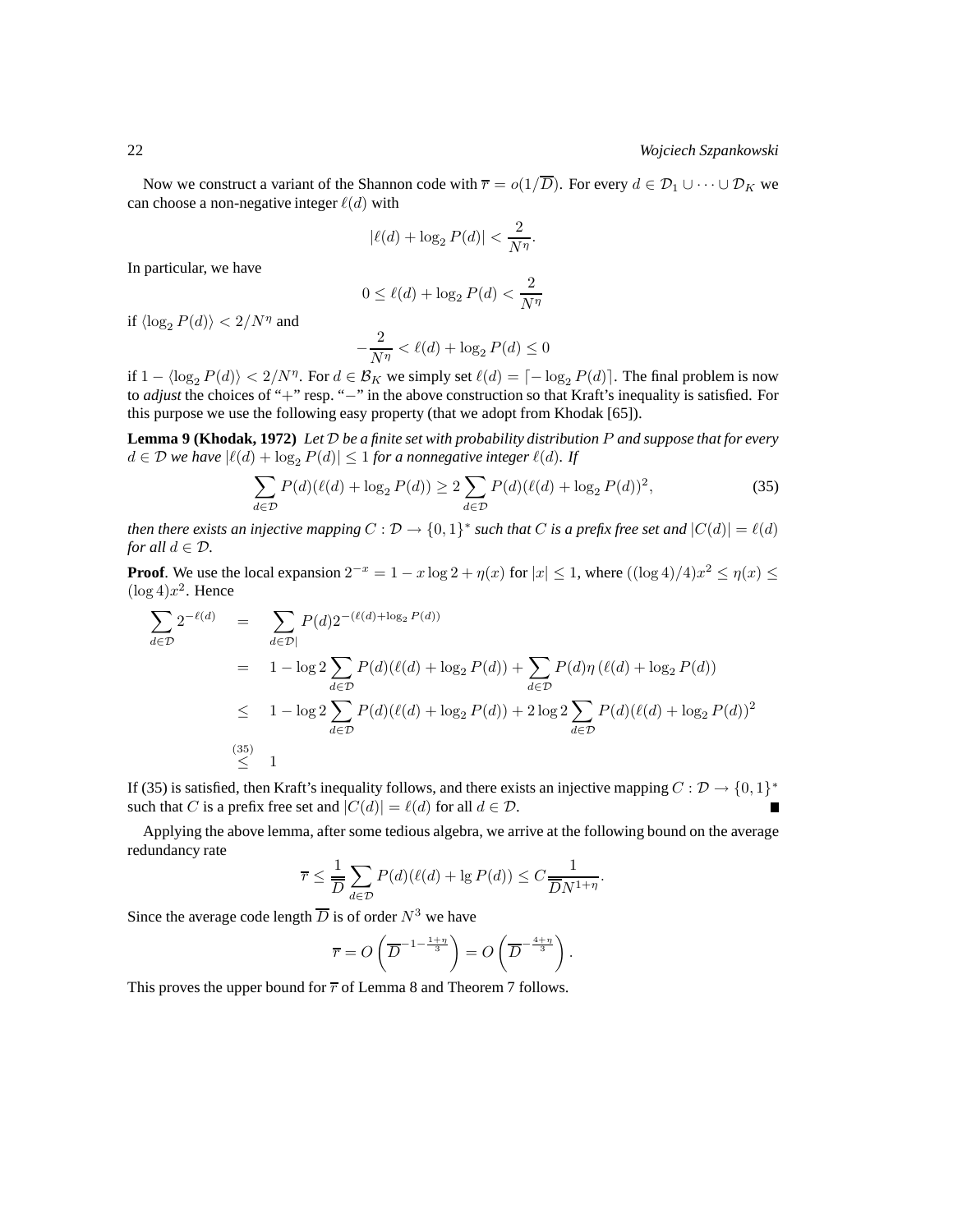# 6 Generalization and Concluding Remarks

In this concluding section, we address two problems: universal codes and non-prefix codes. In particular, we analyze the average redundancy of Shannon code when the source distribution is *unknown*. Then we construct a one-to-one code whose average length is smaller than the source entropy in defiance of the Shannon lower bound. To focus, we only consider fixed-to-variable codes with block size equal to  $n$  over binary  $\alpha^* = \{0, 1\}^*$  sequences generated by a memoryless source.

### 6.1 Universal Codes

We study here a FV code over a binary memoryless source with *unknown* parameter θ. The probability of a sequence  $x_1^n = x! \dots x_n$  of length n is  $P(x_1^n) = \theta^k (1-\theta)^{n-k}$ , where k is the number of "1"s. To apply any FV code, say Shannon's code, we need to estimate  $\theta$ . There are several algorithms to accomplish it. We select θ that minimizes the *Minimum Description Length* (MDL) by applying the Krichevsky– Trofimov (KT) estimator [76; 143]. The KT-estimator is defined by the following conditional probability

$$
P_e(x_n = 1 | x_1^{n-1}) = \frac{k+1/2}{n}
$$

where k is the number of "1"s in the sequence  $x_1^{n-1}$ . Thus, the probability  $P_e(k, n-k)$  of a sequence of k ones and  $n - k$  zeros is

$$
P_e(k, n-k) = \frac{1/2 \cdot \ldots \cdot (k-1/2) \cdot 1/2 \cdot \ldots \cdot (n-k-1/2)}{n!},
$$

which can be also written as

$$
P_e(k, n-k) := \frac{\Gamma(k + 1/2)\Gamma(n - k + 1/2)}{\pi \Gamma(n + 1)}
$$

where  $\Gamma(x)$  is the Euler gamma function.

Let us now choose a source coding, say the Shannon-Fano code (cf. [19; 49]) which assigns the code length  $L_n = \lfloor -\log P_e(k, n-k) \rfloor + 1$ . The average redundancy of such a code is

$$
\overline{R}_n^{SF} = 1 + \sum_{k=0}^n \binom{n}{k} \theta^k (1-\theta)^{n-k} \left( \left\lceil \log P_e(k, n-k) \right\rceil + \log \theta^k (1-\theta)^{n-k} \right).
$$

Using  $\lceil -x \rceil = -x + 1 - \langle -x \rangle$  we reduce the above to the following

$$
\overline{R}_n^{SF} = 2 + \sum_{k=0}^n {n \choose k} \theta^k (1-\theta)^{n-k} \log \frac{\theta^k (1-\theta)^{n-k}}{P_e(k, n-k)} - E_n,
$$

where

$$
E_n = \sum_{k=0}^n \binom{n}{k} \theta^k (1-\theta)^{n-k} \langle -\log P_e(k, n-k) \rangle.
$$

The main result of this section is presented next. Its complete proof can be found in [28].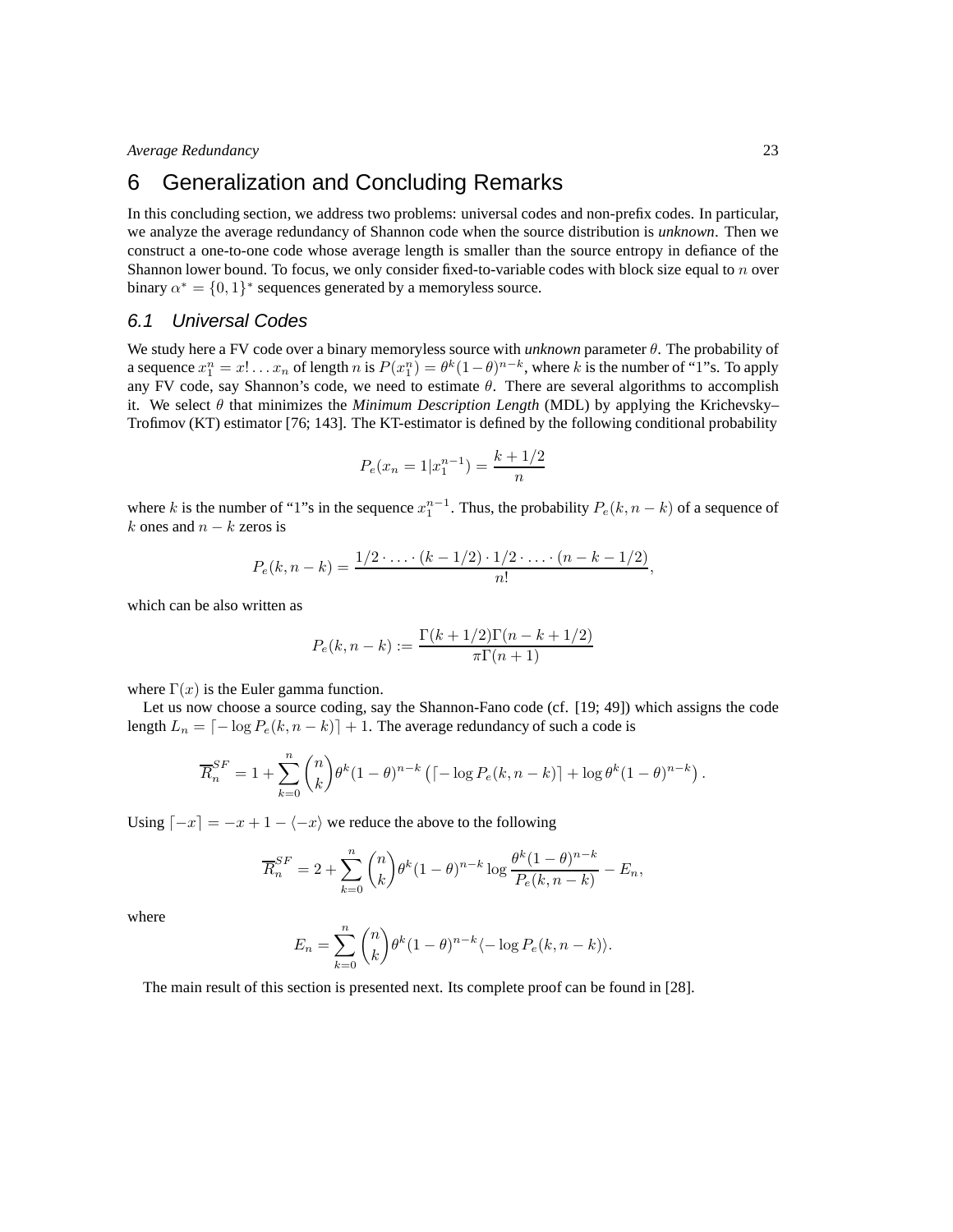**Theorem 8** *Consider the Shannon-Fano code over a memoryless(*θ*) source. Then*

$$
\overline{R}_n^{SF} = \frac{1}{2} \log n - \frac{1}{2} \log \frac{\pi e}{2} + 2 - E_n + O(n^{-1/2})
$$
\n(36)

*where*  $E_n$  *behavior depends whether*  $\alpha = \log \frac{1-\theta}{\theta}$  *is rational or not, that is:* 

(i) If  $\alpha = \log \frac{1-\theta}{\theta}$  is rational, i.e.  $\alpha = \frac{N}{M}$  for some positive integers M, N with  $gcd(M, N) = 1$ , then

$$
E_n = \frac{1}{2} + G_M \left( -\log(1-\theta)n + \frac{1}{2}\log\frac{\pi n}{2} \right) + o(1)
$$
 (37)

 $as n \rightarrow \infty$ *, where* 

$$
G_M(y) := \frac{1}{M} \frac{1}{\sqrt{2\pi}} \int_{-\infty}^{\infty} e^{-x^2/2} \left( \left\langle M \left( y - \frac{x^2}{2 \ln 2} \right) \right\rangle - \frac{1}{2} \right) dx
$$

is a periodic function with period  $\frac{1}{M}$  and maximum  $\max|G_M| \leq \frac{1}{2M}$ . (ii) *If*  $\alpha = \log \frac{1-\theta}{\theta}$  is irrational, then

$$
E_n = \frac{1}{2} + o(1) \tag{38}
$$

 $as n \rightarrow \infty$ .

**Proof.** We sketch the proof. We start with the main part of  $\overline{R}_n^{SF}$  $n^{1/2}$  and then we deal with  $E_n$ . Our proof first approximates the binomial distribution by its Gaussian density, and then estimates the sum by the Gaussian integral, coupling with large deviations of the binomial distribution. By Stirling's formula, we have

$$
\log \frac{\theta^k (1-\theta)^{n-k}}{P_e(k, n-k)} = \frac{1}{2} \log n + \frac{1}{2} \log \frac{\pi}{2} - \frac{x^2}{2 \ln 2} + O((|x|+|x|^3)n^{-1/2}),
$$

for  $k = \theta n + x\sqrt{\theta(1-\theta)n}$  and  $x = o(n^{1/6})$ . Note that the left-hand side is bounded above by  $\frac{1}{2} \log n +$  $1/2$  for  $n \ge 2$  and  $k \ne 0, n$ . This follows easily from the identity

$$
\Gamma(n + 1/2) = \frac{(2n)! \sqrt{\pi}}{4^n n!}
$$
  $(n \ge 0),$ 

and the inequalities

$$
\sqrt{2\pi n}(n/e)^n \le n! \le e^{1/12}\sqrt{2\pi n}(n/e)^n
$$
,  $(n \ge 1)$ .

On the other hand, by using the local limit theorem for the binomial distribution we arrive at

$$
\binom{n}{k} \theta^k (1-\theta)^{n-k} = \frac{e^{-x^2/2}}{\sqrt{2\pi\theta(1-\theta)n}} \left( 1 + O((1+|x|^3)n^{-1/2}) \right),\tag{39}
$$

uniformly for  $x = o(n^{1/6})$ , we deduce that

$$
\overline{R}_n^{SF} - E_n = \frac{1}{\sqrt{2\pi}} \int_{-\infty}^{\infty} e^{-x^2/2} \left( \frac{1}{2} \log n + \frac{1}{2} \log \frac{\pi}{2} - \frac{x^2}{2 \ln 2} \right) dx + O(n^{-1/2}).
$$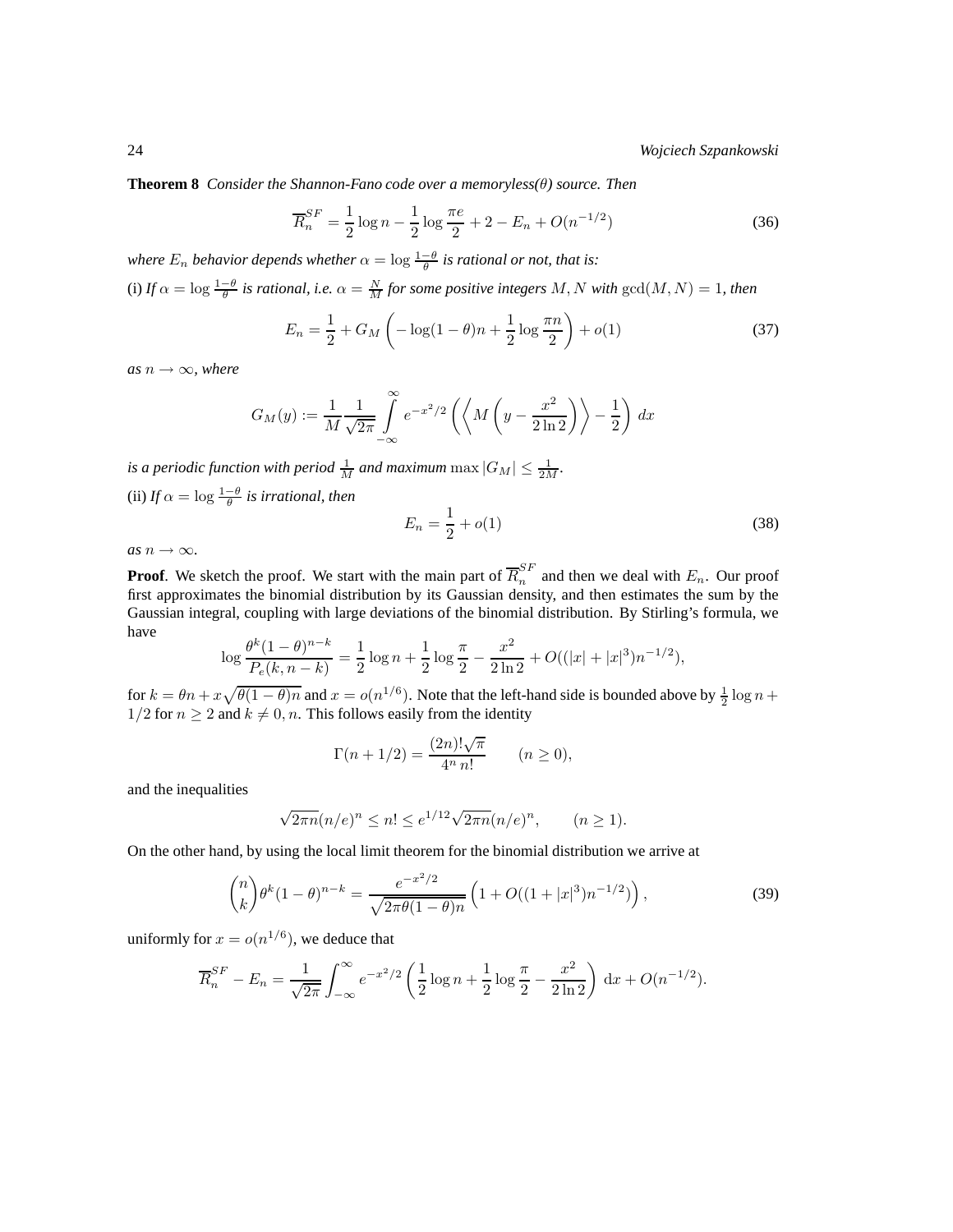A straightforward evaluation of the integral leads to (36).

In order to evaluate  $E_n$  we need to appeal to theory of sequences modulo 1 as in Section 3. We need to generalize Lemmas 2 and 3 proved in [28].

**Lemma 10** *Let*  $0 < p < 1$  *be a fixed real number and*  $f : [0, 1] \rightarrow \mathbb{R}$  *be a Riemann integrable function.* 

(i) If  $\alpha$  *is irrational, then* 

$$
\lim_{n \to \infty} \sum_{k=0}^{n} {n \choose k} p^k (1-p)^{n-k} f\left(\langle k\alpha + y - (k - np)^2 / (2pqn \ln 2) \rangle\right) = \int_0^1 f(t) dt,
$$
 (40)

*where the convergence is uniform for all shifts*  $y \in \mathbb{R}$ *.* 

(ii) *Suppose that*  $\alpha = \frac{N}{M}$  *is a rational number with integers* N, M *such that*  $gcd(N, M) = 1$ *. Then uniformly for all*  $y \in \mathbb{R}$ 

$$
\sum_{k=0}^{n} \binom{n}{k} p^k (1-p)^{n-k} f\left(\langle k\alpha + y - (k - np)^2 / (2pqn \ln 2) \rangle\right) = \int_0^1 f(t) \, dt + G_M(y) \tag{41}
$$

*where*

$$
G_M(y)[f] := \frac{1}{M} \frac{1}{\sqrt{2\pi}} \int_{-\infty}^{\infty} e^{-x^2/2} \left( \left\langle M \left( y - \frac{x^2}{2\ln 2} \right) \right\rangle - \int_0^1 f(t) dt \right) dx
$$

is a periodic function with period  $\frac{1}{M}$ .

To estimate  $E_n$  we need to set  $f(t) = t$  in Lemma 10, and this completes the proof of Theorem 8. П

Theorem 8 is quite revealing. In previous sections we proved that for *known* sources P the average redundancy of FV codes is  $\overline{R} = O(1)$  as the length of the sequence increases. However, if one needs to estimate one parameter,  $\theta$  in our case, the penalty incurred increases to  $\frac{1}{2} \log n + O(1)$ . In general, if there are  $m - 1$  unknown parameters, the average redundancy is

$$
\overline{R}_n = \frac{m-1}{2} \log n + O(1)
$$

as predicted by Rissanen's lower bound [6; 104].

#### 6.2 One-to-One Codes Violating Kraft's Inequality

Finally, we discuss a code known as the *one-to-one* code that is *not* a prefix code, and therefore doesn't satisfy the Kraft's inequality. We show that for such codes the Shannon lower bound doesn't apply.

We consider again a binary memoryless source X over the binary alphabet  $A = \{0, 1\}$  generating a sequence  $x_1^n = x_1, \ldots, x_n \in A^n$  with probability  $P(x_1^n) = p^k q^{n-k}$ , where k is the number of 0's in  $x_1^n$ and p is known. We shall assume that  $p \leq q$ . We first list all  $2^n$  probabilities in a nonincreasing order and assign code lengths to them as shown below:

probabilities 
$$
q^n \left(\frac{p}{q}\right)^0 \geq q^n \left(\frac{p}{q}\right)^1 \geq \dots \geq q^n \left(\frac{p}{q}\right)^n
$$
,  
code lengths  $\lfloor \log_2(1) \rfloor$   $\lfloor \log_2(2) \rfloor$   $\dots$   $\lfloor \log_2(2^n) \rfloor$ .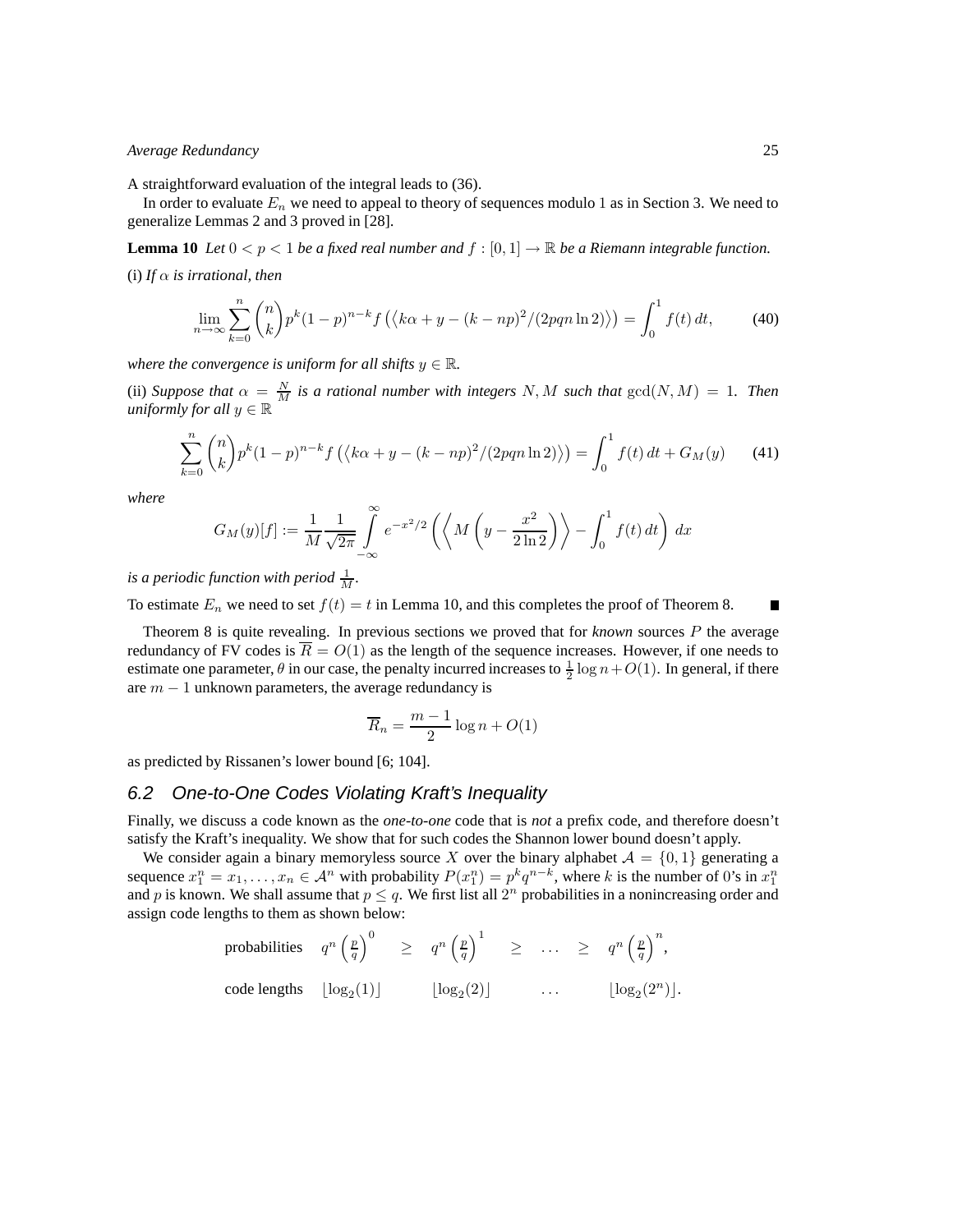Observe that there are  $\binom{n}{k}$  equal probabilities  $p^k q^{n-k}$  that are assigned different code lengths. More precisely, define

$$
A_k = \binom{n}{0} + \binom{n}{1} + \dots + \binom{n}{k}, \quad A_{-1} = 0.
$$

Starting from the position  $A_{k-1} + 1$  of the above list, the next  $\binom{n}{k}$  probabilities are the same and equal to  $p^k q^{n-k}$ . For each  $j = A_{k-1} + i$ ,  $1 \le i \le {n \choose k}$ , we assign the code length

$$
\lfloor \log_2(j) \rfloor = \lfloor \log_2(A_{k-1} + i) \rfloor
$$

to the  $j$ th binary string. Thus the average code length is

$$
\mathbb{E}[L_n] = \sum_{k=0}^n p^k q^{n-k} \sum_{j=A_{k-1}+1}^{A_k} \lfloor \log_2(j) \rfloor = \sum_{k=0}^n p^k q^{n-k} \sum_{i=1}^{\binom{n}{k}} \lfloor \log_2(A_{k-1}+i) \rfloor.
$$

Our goal is to estimate  $\mathbb{E}[L_n]$  asymptotically for large n and the average redundancy

$$
\overline{R}_n = \mathbb{E}[L_n] - nh(p)
$$

where  $h(p) = -p \lg p - q \lg q$  is the binary entropy.

Let us first simplify the formula for  $\mathbb{E}[L_n]$ . We need to handle the inner sum that contains the floor function. To evaluate this sum we apply the following identity (cf. Knuth [70] Ex. 1.2.4-42)

$$
\sum_{j=1}^{N} a_j = Na_N - \sum_{j=1}^{N-1} j(a_{j+1} - a_j)
$$

for any sequence  $a_j$ . Using this, we easily find an explicit formula for the inner sum of (42), namely

$$
S_{n,k} = \sum_{j=1}^{\binom{n}{k}} \lfloor \log_2(A_{k-1} + j) \rfloor = \binom{n}{k} \lfloor \log_2 A_k \rfloor - (2^{\lfloor \log_2(A_k) \rfloor + 1} - 2^{\lceil \log_2(A_{k-1} + 2) \rceil}) + (A_{k-1} + 1)(1 + \lfloor \log_2(A_k) \rfloor - \lceil \log_2(A_{k-1} + 2) \rceil).
$$

After some algebra, using  $\lfloor x \rfloor = x - \langle x \rangle$  and  $\lceil x \rceil = x + \langle -x \rangle$ , we finally reduce the formula for  $\mathbb{E}[L_n]$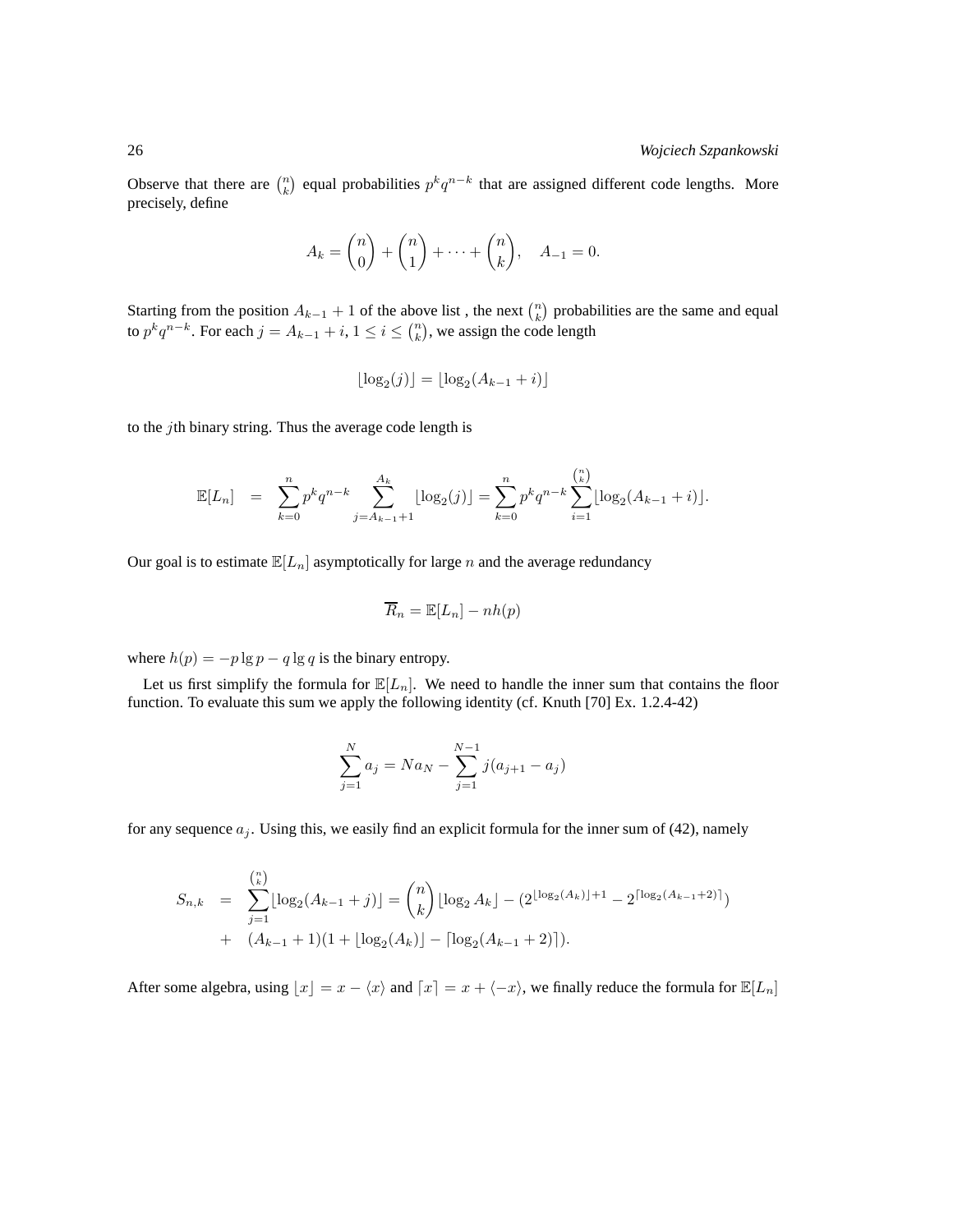to the following

$$
\mathbb{E}[L_n] = \sum_{k=0}^n \binom{n}{k} p^k q^{n-k} \lfloor \log_2 A_k \rfloor \tag{42}
$$

$$
-2\sum_{k=0}^{n} \binom{n}{k} p^k q^{n-k} 2^{-\langle \log_2 A_k \rangle} \tag{43}
$$

+ 
$$
\sum_{k=0}^{n} {n \choose k} p^k q^{n-k} \frac{1 + A_{k-1}}{{n \choose k}} \left( 1 + \log_2 \left( \frac{A_k}{A_{k-1} + 2} \right) - \langle -\log_2 (A_{k-1} + 2) \rangle - \langle \log_2 A_k \rangle \right)
$$
  
- 
$$
\sum_{k=0}^{n} {n \choose k} p^k q^{n-k} \frac{A_{k-1}}{{n \choose k}} \left( 2^{-\langle \log_2 A_k \rangle + 1} - 2^{\langle -\log_2 (A_{k-1} + 2) \rangle} \right)
$$
  
+ 
$$
2 \sum_{k=0}^{n} p^k q^{n-k} 2^{\langle -\log_2 (A_{k-1} + 2) \rangle}.
$$

Our main result proved in [131] is presented next.

**Theorem 9** *Consider a binary memoryless source and the one-to-one block code described above. Then for*  $p < \frac{1}{2}$ 

$$
\overline{R}_n = -\frac{1}{2}\log_2 n - \frac{3 + \ln(2)}{2\ln(2)} + \log_2 \frac{1 - p}{1 - 2p} \frac{1}{\sqrt{2\pi p(1 - p)}} + \frac{p}{1 - 2p} \log_2 \left(\frac{2(1 - p)}{p}\right)
$$
  
+  $F(n) + o(1)$  (44)

*where as before*  $\alpha = \log_2(1-p)/p$ ,  $\beta = \log_2(1/(1-p)$  and  $F(n) = 0$  if  $\log_2 \frac{1-p}{p}$  is irrational. If  $\log_2 \frac{1-p}{p} = N/M$  for some integers M, N such that  $\gcd(N, M) = 1$ , then

$$
F(n) = -\frac{1-p}{1-2p}H_M(n\beta)[x] - \frac{p}{1-2p}H_M(n\beta - \alpha)[-x] - \frac{2(1-3p)}{1-2p}H_M(n\beta)[2^{-x}] + \frac{p}{1-2p}H_M(n\beta - \alpha)[2^{x}]
$$

*where (cf. Lemma 10)*

$$
H_M(y)[f] := \frac{1}{M\sqrt{2\pi}} \int_{-\infty}^{\infty} e^{-x^2/2} \left( \left\langle M\left(y - \log_2\left(\frac{1 - 2p}{1 - p}\sqrt{2\pi p q n}\right) - \frac{x^2}{2\ln 2}\right) \right\rangle - \int_0^1 f(t)dt \right) dx
$$

*for some Riemann function* f*. For*  $p = \frac{1}{2}$ *, we have* 

$$
L_n = nh(1/2) - 2 + 2^{-n}(n+2)
$$

*for every*  $n \geq 1$ *.* 

Some observations are in order. First, the average redundancy  $\overline{R}_n$  is *negative*(!) for non-prefix codes such as one-to-one codes. This was already observed by Wyner in 1972 [146] and also discussed in [2]. Second, in view of Theorem 9, we again see that asymptotic behavior of the redundancy depends on the rationality/irrationality of  $\alpha = \log_2(1-p)/p$  (cf. [28; 29; 129]). In Figure 6 we plot  $R_n$  +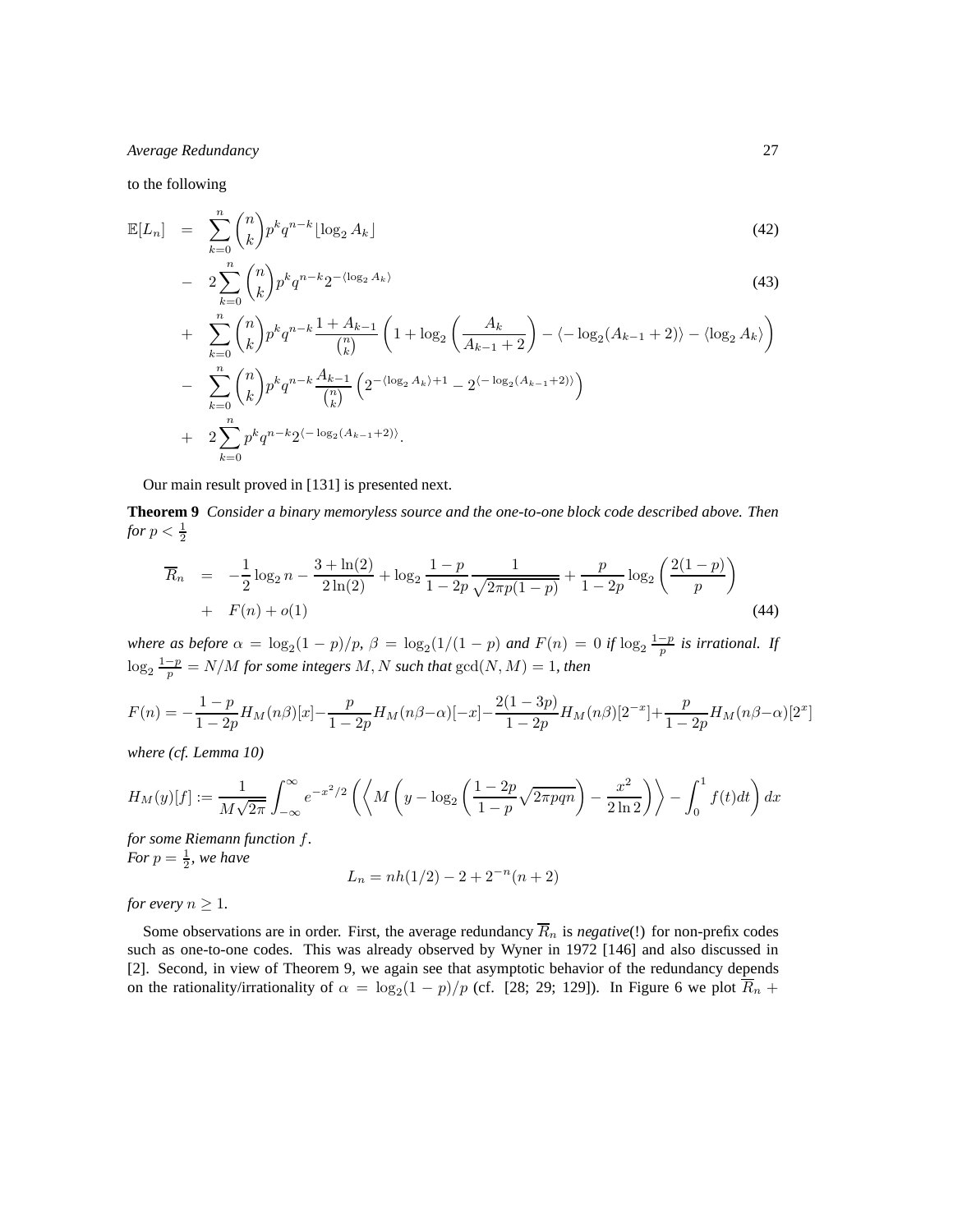

**Fig. 6:** Plots of  $L_n - nh(p) + 0.5 \log(n)$  (y-axis) versus n (x-axis) for: (a) irrational  $\alpha = \log_2(1-p)/p$  with  $p = 1/\pi$ ; (b) rational  $\alpha = \log_2(1-p)/p$  with  $p = 1/9$ .

 $0.5 \log_2(n)$  versus n. We observe change of "mode" from a "converging mode" to a "fluctuating mode", when switching from  $\alpha = \log_2(1-p)/p$  irrational (cf. Fig. 6(a)) to rational (cf. Fig. 6(b)). Recall that we saw this already for Huffman, Shannon, and Tunstall codes.

We only briefly sketch the proof of Theorem 9. We only analyze here (42) which we re-write as follows

$$
\sum_{k=0}^{n} \binom{n}{k} p^k q^{n-k} \lfloor \log_2 A_k \rfloor = \sum_{k=0}^{n} \binom{n}{k} p^k q^{n-k} \log_2 A_k - \sum_{k=0}^{n} \binom{n}{k} p^k q^{n-k} \langle \log_2 A_k \rangle,
$$

and define

$$
a_n = \sum_{k=0}^n \binom{n}{k} p^k q^{n-k} \log_2 A_k, \qquad b_n = \sum_{k=0}^n \binom{n}{k} p^k q^{n-k} \langle \log_2 A_k \rangle.
$$

We first deal with  $a_n$  for which we need to derive a precise asymptotic estimate for  $A_n$ . But this is a simple exercise of the saddle point method [42; 130] as presented below.

**Lemma 11** *For large n* and  $p < 1/2$ 

$$
A_{np} = \frac{1-p}{1-2p} \frac{1}{\sqrt{2\pi np(1-p)}} 2^{nh(p)} \left( 1 + O(n^{-1/2}) \right)
$$
(45)

*where*  $h(p)$  *is the binary entropy. More precisely, for an*  $\varepsilon > 0$  *and*  $k = np + \Theta(n^{1/2+\varepsilon})$  *we have* 

$$
A_k = \frac{1-p}{1-2p} \frac{1}{\sqrt{2\pi np(1-p)}} \left(\frac{1-p}{p}\right)^k \frac{1}{(1-p)^n} \exp\left(-\frac{(k-np)^2}{2p(1-p)n}\right) \left(1 + O(n^{-\delta})\right) \tag{46}
$$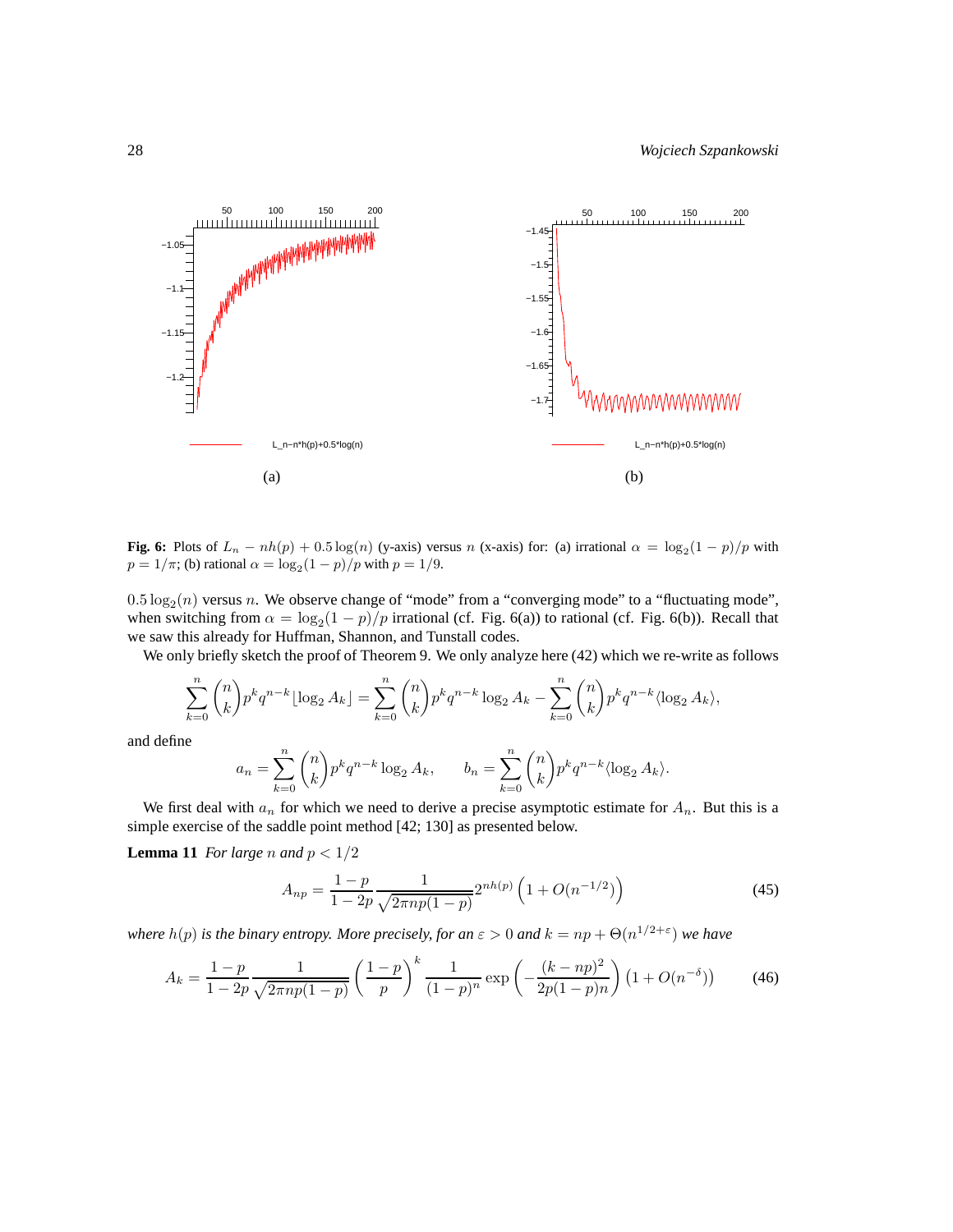*for some*  $\delta > 0$ *.* 

**Proof**. We use the saddle point method [130]. Let's first define the generating function of  $A_k$ , that is,

$$
A_n(z) = \sum_{k=0}^n A_k z^k = \frac{(1+z)^n - 2^n z^{n+1}}{1-z}.
$$

Thus by Cauchy's formula [130]

$$
A_k = \frac{1}{2\pi i} \oint \frac{(1+z)^n - 2^n z^{n+1}}{1-z} \frac{dz}{z^{k+1}}
$$
  
= 
$$
\frac{1}{2\pi i} \oint \frac{1}{1-z} 2^{n \log(1+z) - (k+1) \log z} dz.
$$

Define  $H(z) = n \log(1 + z) - (k + 1) \log z$ . The saddle point  $z_0$  solves  $H'(z_0) = 0$ , and one finds  $z_0 = (k+1)/(n-k+1) = p/(1-p) + O(1/n)$  for  $k = np$  and  $H''(z_0) = q^3/p$ . Thus by the saddle point method

$$
A_k = \frac{1}{1 - z_0} \frac{1}{\sqrt{2\pi n H''(z_0)}} 2^{nH(z_0)} (1 + O(n^{-1/2})).
$$

This proves (45). In a similar manner, as shown in [27], we establish (46).

For  $b_n$  we need to appeal to Lemma 10 after observing that for  $|k - pn| \le n^{1/2 + \varepsilon}$ 

$$
\log A_k = \alpha k + n\beta - \log_2 \omega \sqrt{n} - \frac{(k - np)^2}{2pqn \ln 2} + O(n^{-\delta}),
$$

where  $\omega = (1 - 2p)\sqrt{2\pi pq}/(1 - p)$ . Thus, we need asymptotics of

$$
\sum_{k=0}^{n} {n \choose k} p^{k} q^{n-k} \left\langle \alpha k + n\beta - \log_2 \omega \sqrt{n} - \frac{(k - np)^2}{2pqn \ln 2} \right\rangle
$$

that is discussed in Lemma 10. Details of the proof can be found in [131].

### Acknowledgment

This survey couldn't be written without able help of many of my co-authors: M. Drmota (TU Wien, Austria), P. Flajolet (INRIA, France), P. Jacquet (INRIA, France), Y. Reznik (Qualcom Inc.), and S. Savari (Texas A&M, USA).

### References

- [1] J. Abrahams, Code and parse trees for lossless source encoding, *Communications in Information and Systems* 1,113-146, 2001.
- [2] N. Alon and A. Orlitsky, A Lower Bound on the Expected Length of One-to-One Codes, *IEEE Trans. Information Theory*, 40, 1670-1672, 1994.

$$
\blacksquare
$$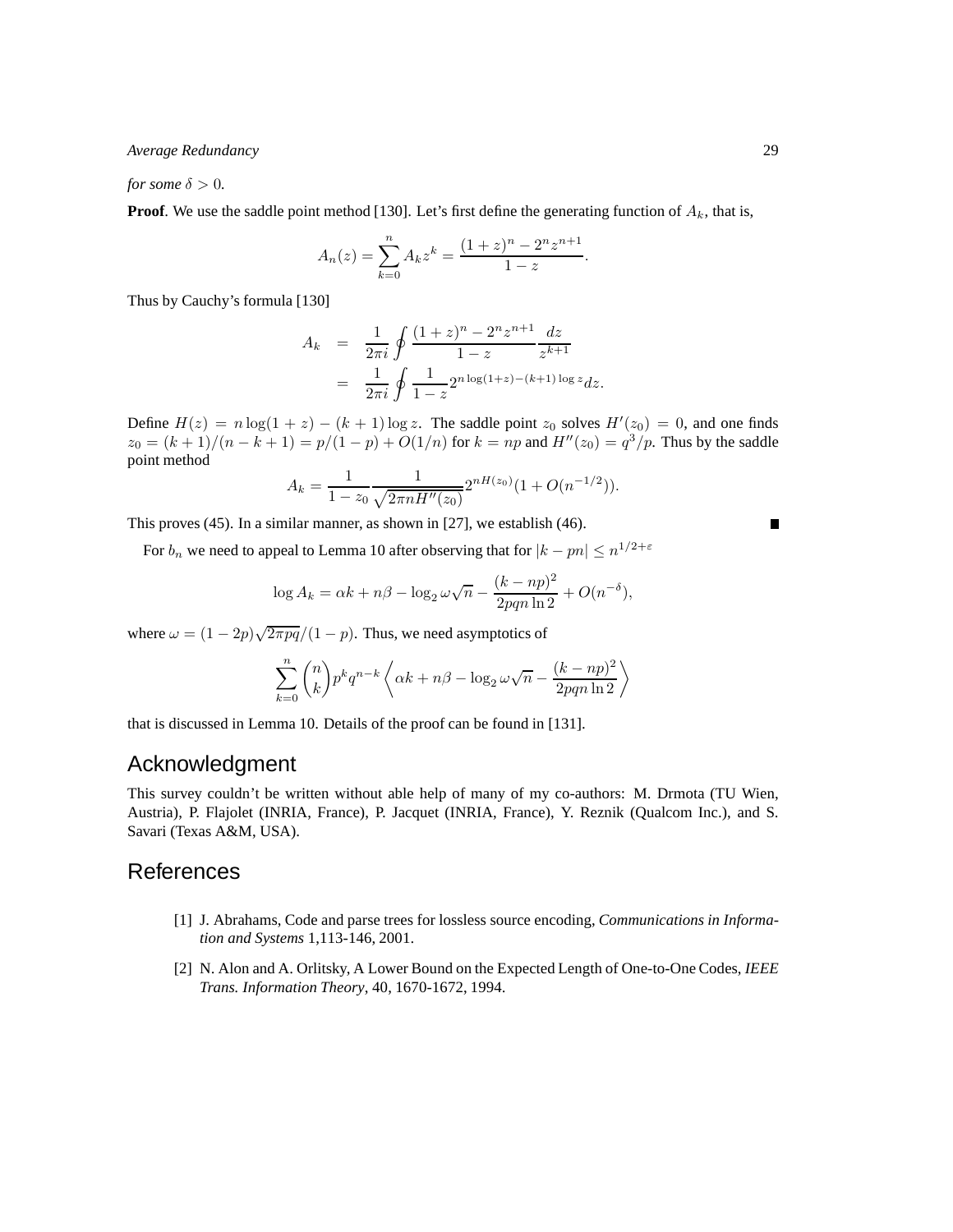- [3] K. Atteson, The Asymptotic Redundancy of Bayes Rules for Markov Chains, *IEEE Trans. on Information Theory*, 45, 2104–2109, 1999.
- [4] R. C. Baker, Dirichlet's Theorem on Diophantine Approximation, *Math. Proc. Cambridge Philos. Soc.* 83, 37–59, 1978.
- [5] A. Barron, *Logically Smooth Density Estimation*, Ph.D. Thesis, Stanford University, Stanford, CA, 1985.
- [6] A. Barron, J. Rissanen, and B. Yu, The Minimum Description Length Principle in Coding and Modeling, *IEEE Trans. Information Theory*, 44, 2743-2760, 1998.
- [7] T. Berger, *Rate Distortion Theory: A Mathematical Basis for Data Compression*, Prentice-Hall, 1971.
- [8] J. Bernardo, Reference Posterior Distributions for Bayesian Inference, *J. Roy. Stat. Soc. B.*, 41, 113–147, 1979.
- [9] P. Billingsley, *Convergence of Probability Measures*, John Wiley & Sons, New York 1968.
- [10] P. Billingsley, Statistical Methods in Markov Chains, *Ann. Math. Statistics*, 32, 12–40, 1961.
- [11] L. Boza, Asymptotically Optimal Tests for Finite Markov Chains, *Ann. Math. Statistics*, 42, 1992-2007, 1971.
- [12] Y. Bugeaud, M. Drmota and W. Szpankowski, On the Construction of (Explicit) Khodak's Code and Its Analysis, *IEEE Trans. Information Theory*, 54, 2008.
- [13] J. W. S. Cassels, *An Introduction to Diophantine Approximation*, Cambridge University Press, 1957.
- [14] B. Clarke and A. Barron, Information-theoretic Asymptotics of Bayes Methods, *IEEE Trans. Information Theory*, 36, 453–471, 1990.
- [15] B. Clarke and A. Barron, Jeffrey's Prior is Asymptotically Least Favorable Under Entropy Risk, *J. Stat. Planning Inference*, 41, 37–61, 1994.
- [16] R. Corless, G. Gonnet, D. Hare, D. Jeffrey and D. Knuth, On the Lambert W Function, *Adv. Computational Mathematics*, 5, 329–359, 1996.
- [17] I. Csiszár, and J. Körner, *Information Theory: Coding Theorems for Discrete Memoryless Systems*, Academic Press, New York, 1981.
- [18] I. Csisz`ar and P. Shields, Redundancy Rates for Renewal and Other Processes, *IEEE Trans. Information Theory*, 42, 2065–2072, 1996.
- [19] T.M. Cover and J.A. Thomas, *Elements of Information Theory*, John Wiley & Sons, New York, 1991.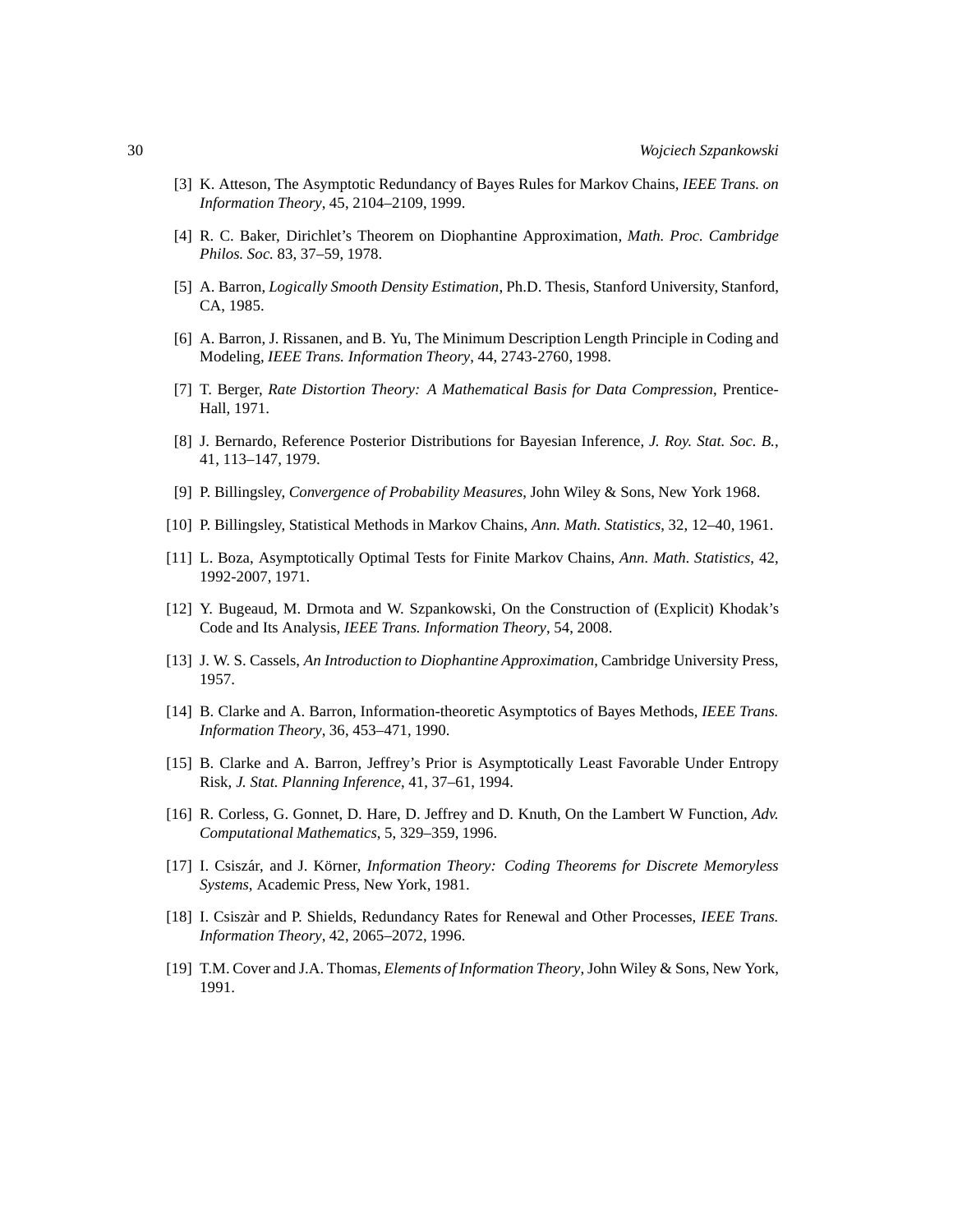- [20] T. Cover and E. Ordentlich, Universal Portfolios with Side Information, *IEEE Trans. Information Theory*, 42, 348–363, 1996.
- [21] L. Davisson, Universal Noiseless Coding, *IEEE Trans. Inform. Theory*, 19, 783–795, 1973.
- [22] L. Davisson and A. Leon-Garcia, A Source Matching Approach to Finding Minimax Codes, *IEEE Trans. Inform. Theory*, 26, 166–174, 1980.
- [23] A. Dembo and I. Kontoyiannis, The Asymptotics of Waiting Times Between Stationary Processes, Allowing Distortion, *Annals of Applied Probability*, 9, 413–429, 1999.
- [24] A. Dembo and I. Kontoyiannis, Critical Behavior in Lossy Coding, *IEEE Trans. Inform. Theory*, 47, 1230-1236, 2001.
- [25] A. Dembo and I. Kontoyiannis, Source Coding, Large Deviations, and Approximate Pattern Matching, *IEEE Trans. Information*, 48, 1590-1615, 2002.
- [26] H. Dickinson and M. M. Dodson, Extremal manifolds and Hausdorff dimension, *Duke Math. J.* 101, 271–281, 2000.
- [27] M. Drmota, A Bivariate Asymptotic Expansion of Coefficients of Powers of Generating Functions, *Europ. J. Combinatorics*, 15, 139-152, 1994.
- [28] M. Drmota, H-K. Hwang, and W. Szpankowski, Precise Average Redundancy of an Idealized Arithmetic Coding, *Proc. Data Compression Conference*, 222-231, Snowbird, 2002.
- [29] M. Drmota and W. Szpankowski, Precise Minimax Redundancy and Regrets, *IEEE Trans. Information Theory*, 50, 2686-2707, 2004.
- [30] M. Drmota and W. Szpankowski, Variations on Khodak's Variable-to-Variable Codes, *42-nd Annual Allerton Conference on Communication, Control, and Computing*, Urbana, 2004.
- [31] M. Drmota and W. Szpankowski, On the exit time of a random walk with the positive drift, *2007 Conference on Analysis of Algorithms*, Juan-les-Pins, France, *Proc. Discrete Mathematics and Theoretical Computer Science*, 291-302, 2007.
- [32] M. Drmota and R. Tichy, *Sequences, Discrepancies, and Applications*, Springer Verlag, Berlin Heidelberg, 1997.
- [33] M. Drmota, Y. Reznik, S. Savari and W. Szpankowski, Precise Asymptotic Analysis of the Tunstall Code, *Proc. 2006 International Symposium on Information Theory*, 2334-2337, Seattle, 2006
- [34] M. Drmota, Y. Reznik, S. Savari and W. Szpankowski, Tunstall Code, Khodak Variations, and random Walks, preprint Khodak Variations, and random Walks, preprint available on http://www.cs.purdue.edu/homes/spa.
- [35] Y. Ephraim and N. Merhav, Hidden Markov Processes, *IEEE Trans. Inform. Theory*, 48, 1518– 1569, 2002.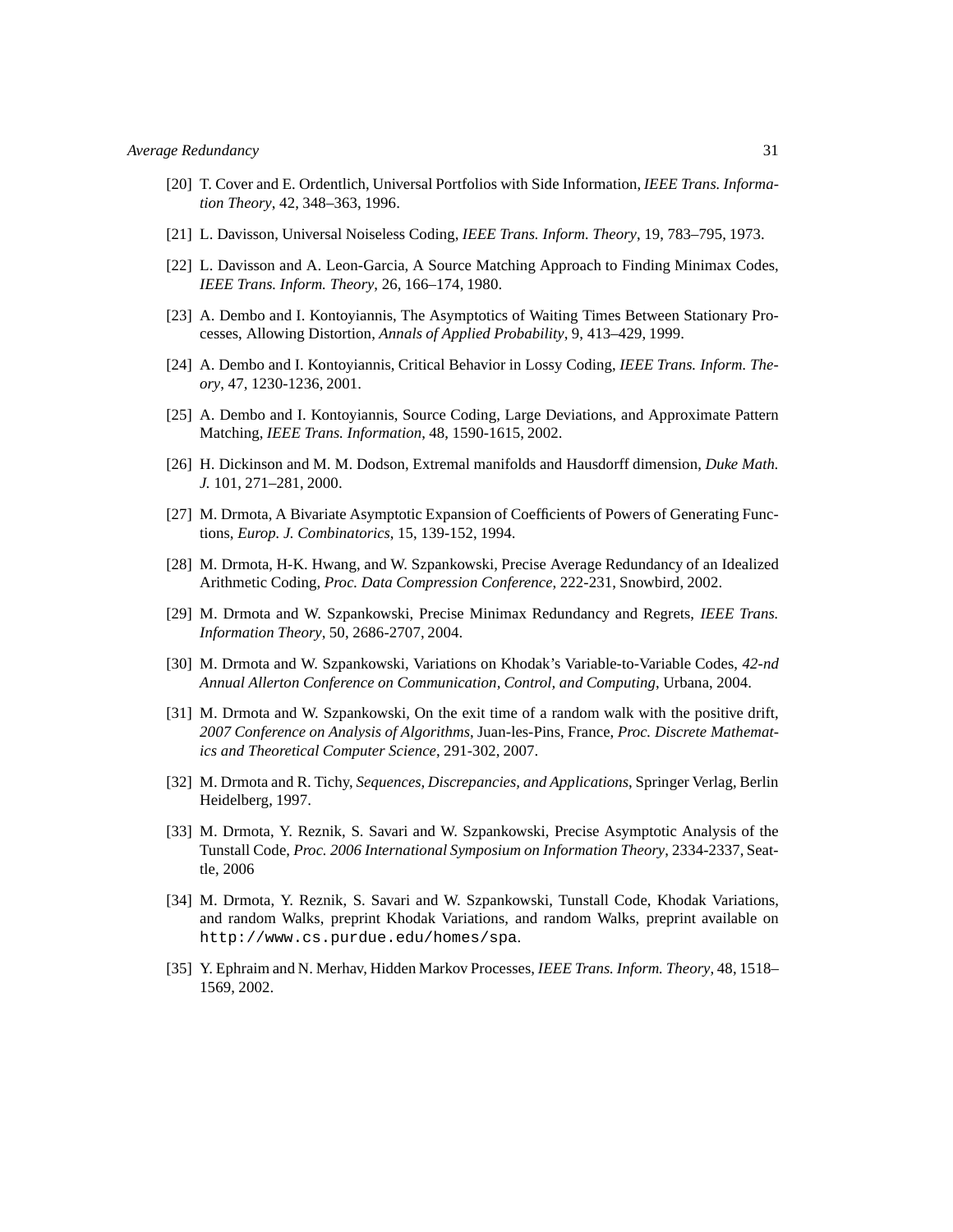- [36] F. Fabris, Variable-Length-to-Variable-Length Source Coding: A Greedy Step-by-Step Algorithm, *IEEE Trans. Info. Theory*, 38, 1609 - 1617, 1992.
- [37] J. Fan, T. Poo, B. Marcus, Constraint Gain, *IEEE Trans. Information Theory*, 50, 1989-2001, 2004.
- [38] M. Feder, N. Merhav, and M. Gutman, Universal Prediction of Individual Sequences, *IEEE Trans. Information Theory*, 38, 1258–1270, 1992.
- [39] P. Flajolet, Singularity Analysis and Asymptotics of Bernoulli Sums, *Theoretical Computer Science*, 215, 371–381, 1999.
- [40] P. Flajolet, X. Gourdon, and P. Dumas, Mellin transforms and asymptotics: harmonic sums, Special volume on mathematical analysis of algorithms, *Theoretical Computer Science*, 144, 3–58, 1995.
- [41] Ph. Flajolet and A. M. Odlyzko, Singularity analysis of generating functions, *SIAM J. Discrete Math.*, 3, 216–240, 1990.
- [42] P. Flajolet and R. Sedgewick, Analytic Combinatorics, Cambridge University Press, 2008.
- [43] P. Flajolet and W. Szpankowski, Analytic Variations on Redundancy Rates of Renewal Processes, *IEEE Trans. Information Theory*, 48, 2911 -2921, 2002.
- [44] Freeman, G.H.; Divergence and the Construction of Variable-to-Variable-length Lossless Codes by Source-word Extensions, Data Compression Conference, 1993. DCC '93., 79-88, 1993
- [45] R. Gallager, *Information Theory and Reliable Communications*, New York, Wiley 1968.
- [46] R. Gallager, Variations on the Theme by Huffman, *IEEE Trans. Information Theory*, 24, 668- 674, 1978.
- [47] V. Choi and M. J. Golin, Lopsided trees. I. Analyses. *Algorithmica* 31, 240–290, 2001.
- [48] D-K. He and E-H. Yang, Performance Analysis of Grammar-Based Codes Revisited, *IEEE Tans. Information Theory*, 50, 1524-1535, 2004.
- [49] P. Howard and J. Vitter, Analysis of Arithmetic Coding for Data Compression, Brown University, Department of Computer Science, *Proc. Data Compression Conference*, 3–12, Snowbird 1991.
- [50] H-K. Hwang, Large Deviations for Combinatorial Distributions I: Central Limit Theorems, *Ann. Appl. Probab.*, 6, 297-319, 1996.
- [51] P. Jacquet and W. Szpankowski, Analysis of Digital Tries with Markovian Dependency, *IEEE Trans. Information Theory*, 37, 1470-1475, 1991.
- [52] P. Jacquet and W. Szpankowski, Autocorrelation on Words and its Applications. Analysis of Suffix Trees by String-Ruler Approach, *J. Combinatorial Theory, Ser. A*, 66, 237-269, 1994.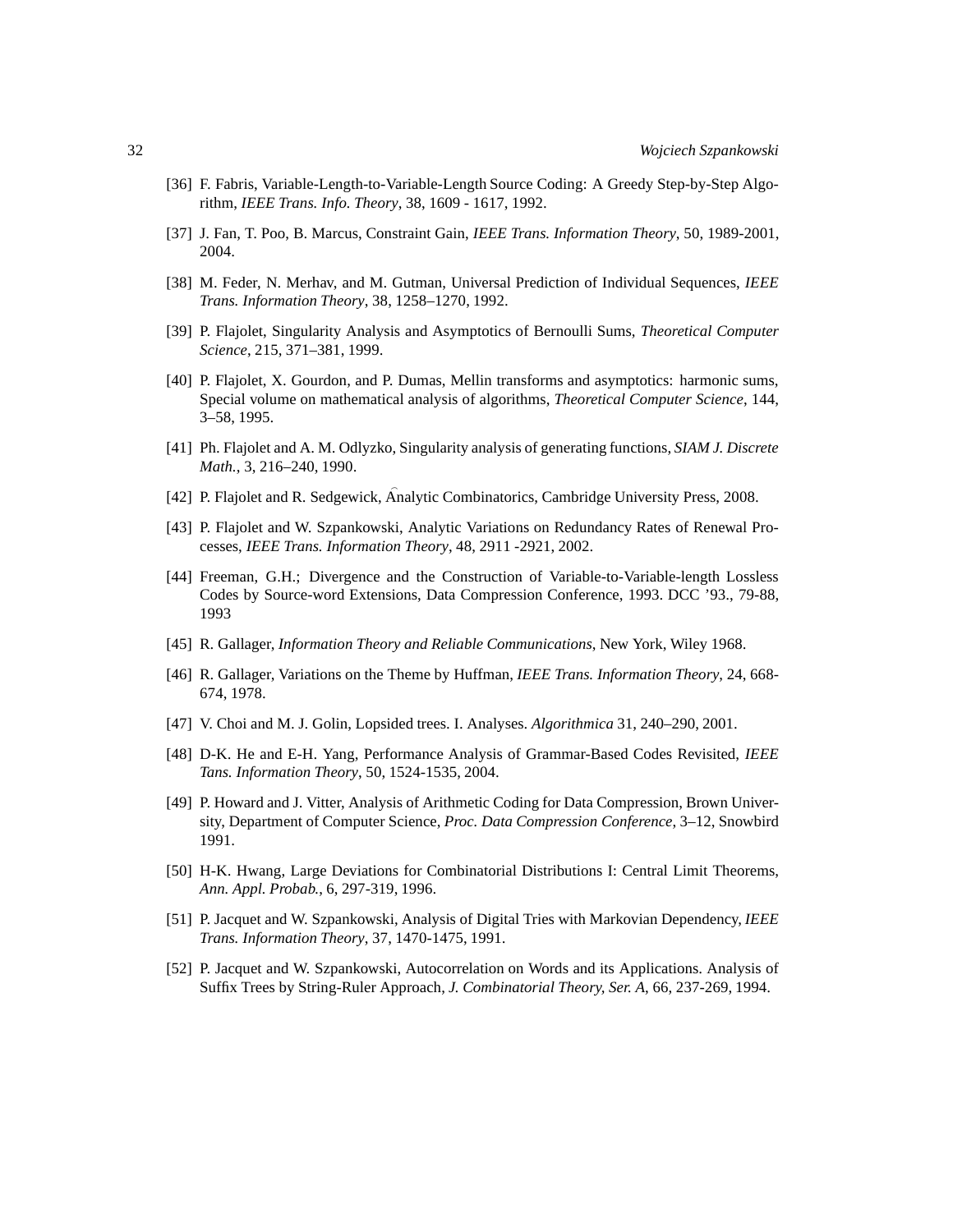- [53] P. Jacquet and W. Szpankowski, Asymptotic Behavior of the Lempel-Ziv Parsing Scheme and Digital Search Trees, *Theoretical Computer Science*, 144, 161-197, 1995.
- [54] P. Jacquet and W. Szpankowski, Entropy Computations via Analytic Depoissonization, *IEEE Trans. Information Theory*, 45, 1072-1081, 1999.
- [55] P. Jacquet and W. Szpankowski, Analytical Depoissonization and Its Applications, *Theoretical Computer Science* in "Fundamental Study", 201, No. 1-2, 1–62, 1998.
- [56] P. Jacquet and W. Szpankowski, Markov Types and Minimax Redundancy for Markov Sources *IEEE Trans. Information Theory*, 50, 1393-1402, 2004.
- [57] P. Jacquet and W. Szpankowski, Analytic Approach to Pattern Matching, Chap. 7 in *Applied Combinatorics on Words*(eds. Lothaire), Cambridge University Press (Encycl. of Mathematics and Its Applications), 2004.
- [58] P. Jacquet, G. Seroussi, and W. Szpankowski. On the Entropy of a Hidden Markov Process. In *Data Compression Conference*, Snowbird, 362-371, 2004.
- [59] P. Jacquet, G. Seroussi, and W. Szpankowski. On the Entropy of a Hidden Markov Process, *Theoretical Computer Science*, 395, 203-219, 2008.
- [60] P. Jacquet, W. Szpankowski, and J. Tang, Average Profile of the Lempel-Ziv Parsing Scheme for a Markovian Source, *Algorithmica*, 31, 318–360, 2001.
- [61] P. Jacquet, W. Szpankowski, and I. Apostol, A Universal Predictor Based on Pattern Matching, *IEEE Trans. Information Theory*, 48, 1462-1472, 2002.
- [62] S. Janson, Moments for first passage and last exit times, the minimum, and related quantities for random walks with positive drift. *Adv. Appl. Probab.*, 18, 865-879, 1986.
- [63] F. Jelinek and K. S. Schneider, On Variable-length-to-block Coding, *Trans. Information Theory* IT-18, 765-774, 1972.
- [64] G. L. Khodak, Connection Between Redundancy and Average Delay of Fixed-Length Coding, *All-Union Conference on Problems of Theoretical Cybernetics* (Novosibirsk, USSR, 1969) 12 (in Russian)
- [65] G.L. Khodak, Bounds of Redundancy Estimates for Word-based Encoding of Sequences Produced by a Bernoulli Source (Russian), *Problemy Peredachi Informacii* 8, 21–32, 1972.
- [66] J.C. Kieffer, A Unified Approach to Weak Universal Source Coding, *IEEE Tans. Information Theory*, 24, 340-360, 1978.
- [67] J.C. Kieffer, Strong Converses in Source Coding Relative to a Fidelity Criterion, *IEEE Trans. Information Theory*, 37, 257-262, 1991.
- [68] J. C. Kieffer, Sample Converses in Source Coding Theory, *IEEE Trans. Information Theory*, 37, 263-268, 1991.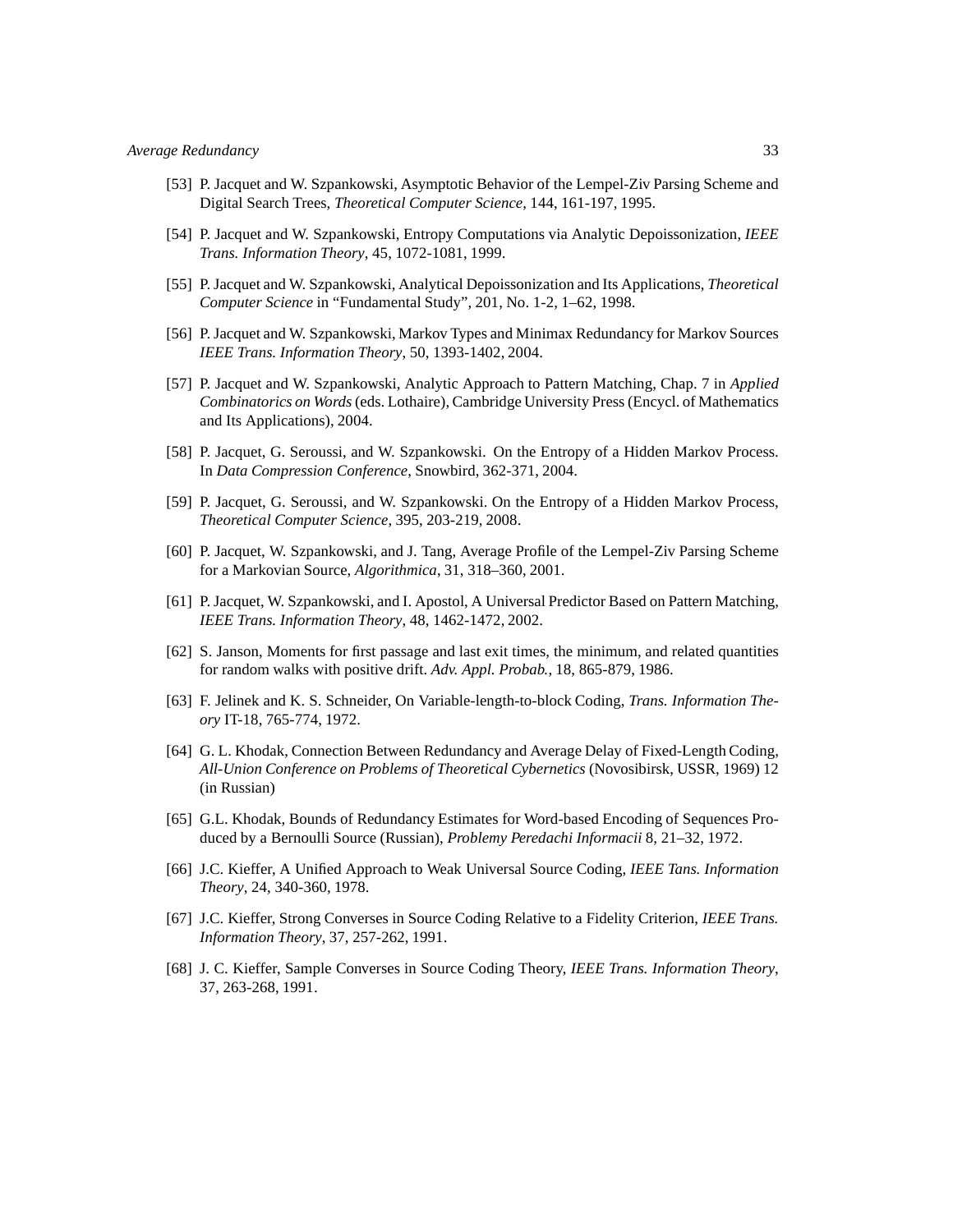- [69] C. Knessl and W. Szpankowski, Enumeration of Binary Trees, Lempel-Ziv'78 Parsings, and Universal Types, *Proc. the Second Workshop on Analytic Algorithmics and Combinatorics*, Vancouver, 2005.
- [70] D. E. Knuth, *The Art of Computer Programming. Fundamental Algorithms,* Vol. 1, Third Edition, Addison-Wesley, Reading, MA, 1997.
- [71] D. E. Knuth, *The Art of Computer Programming. Seminumerical Algorithms*. Vol. 2, Third Edition, Addison Wesley, Reading, MA, 1998.
- [72] D. E. Knuth, *The Art of Computer Programming. Sorting and Searching*, Vol. 3, Second Edition, Addison-Wesley, Reading, MA, 1998.
- [73] D. E. Knuth, Linear Probing and Graphs, *Algorithmica*, 22, 561–568, 1998.
- [74] D. E. Knuth, *Selected Papers on the Analysis of Algorithms*, Cambridge University Press, Cambridge, 2000.
- [75] C. Krattenthaler and P. Slater, Asymptotic Redundancies for Universal Quantum Coding, *IEEE Trans. Information Theory*, 46, 801-819, 2000.
- [76] R. Krichevsky and V. Trofimov, The Performance of Universal Coding, *IEEE Trans. Information Theory*, 27, 199–207, 1981.
- [77] R. Krichevsky, *Universal Compression and Retrieval,* Kluwer, Dordrecht, 1994.
- [78] I. Kontoyiannis, An Implementable Lossy Version of the Lempel-Ziv Algorithm Part I: Optimality for Memoryless Sources, *IEEE Trans. Information Theory*, 45, 2285–2292, 1999.
- [79] I. Kontoyiannis, Pointwise Redundancy in Lossy Data Compression and Universal Lossy Data Compression, *IEEE Trans. Inform. Theory*, 46, 136-152, 2000.
- [80] I. Kontoyiannis, Sphere-covering, Measure Concentration, and Source Coding, *IEEE Trans. Inform. Theory*, 47, 1544-1552, 2001.
- [81] L. Kuipers and H. Niederreiter, *Uniform Distribution of Sequences*. John Wiley & Sons, New York 1974.
- [82] J. Lawrence, A New Universal Coding Scheme for the Binary Memoryless Source, *IEEE Trans. Inform. Theory*, 23, 466-472, 1977.
- [83] A. Lempel and J. Ziv, On the Complexity of Finite Sequences, *IEEE Information Theory* 22, 1, 75-81, 1976.
- [84] T. Linder, G. Lugosi, and K. Zeger, Fixed-Rate Universal Lossy Source Coding and Rates of Convergence for Memoryless Sources, *IEEE Information Theory*, 41, 665-676, 1995.
- [85] S. Lonardi, W. Szpankowski, and M. Ward, Error Resilient LZ'77 Data Compression: Algorithms, Analysis, and Experiments, *IEEE Trans. Information Theory*, 53, 1799-1813, 2007.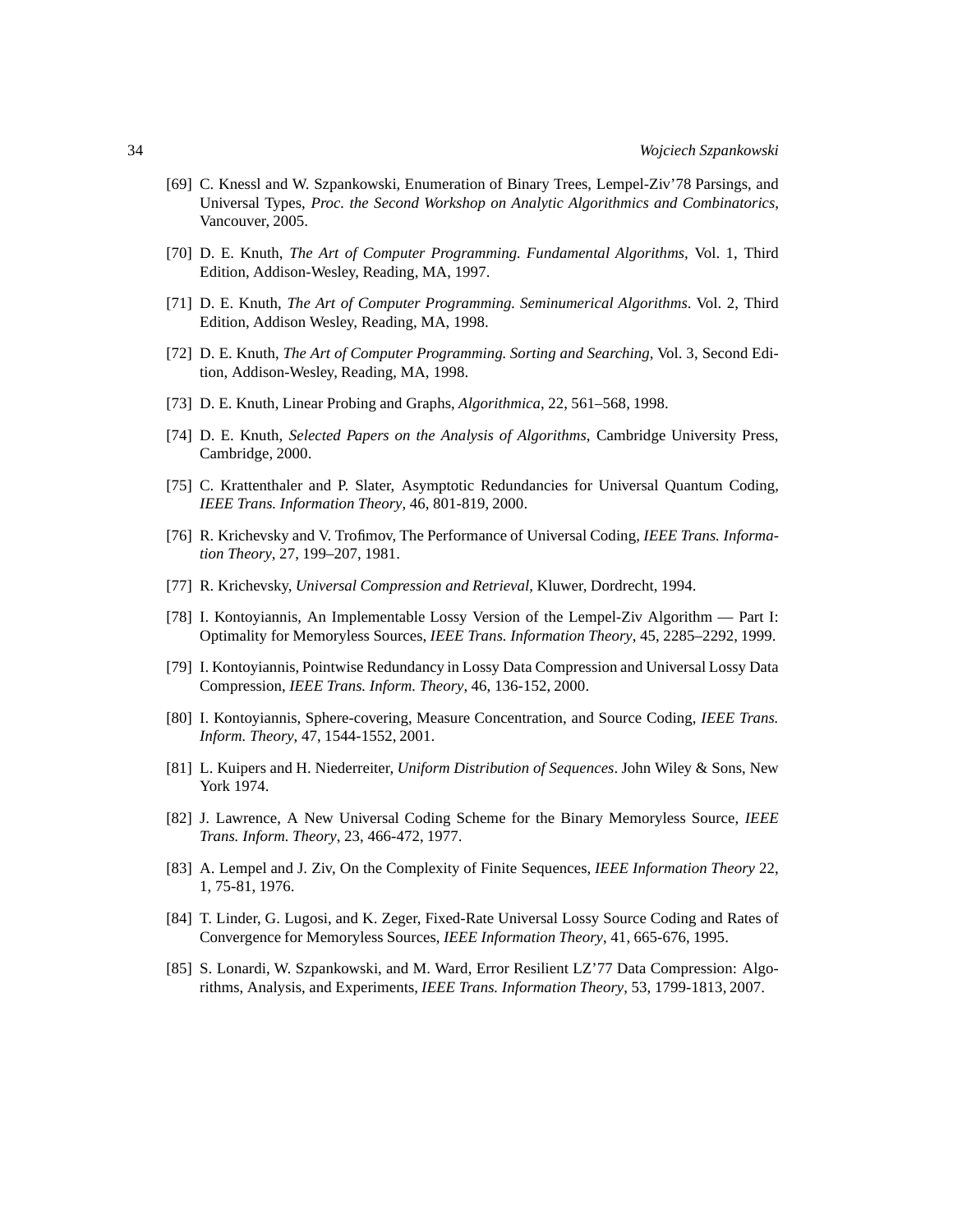- [86] G. Louchard and W. Szpankowski, Average Profile and Limiting Distribution for a Phrase Size in the Lempel-Ziv Parsing Algorithm, *IEEE Trans. Information Theory*, 41, 478-488, 1995.
- [87] G. Louchard and W. Szpankowski, On the Average Redundancy Rate of the Lempel-Ziv Code, *IEEE Trans. Information Theory*, 43, 2–8, 1997.
- [88] G. Louchard, W. Szpankowski, and J. Tang, Average Profile for the Generalized Digital Search Trees and the Generalized Lempel-Ziv Algorithms, *SIAM J. Computing*, 28, 935–954, 1999.
- [89] T. Luczak and W. Szpankowski, A Suboptimal Lossy Data Compression Based in Approximate Pattern Matching, *IEEE Trans. Information Theory*, 43, 1439–1451, 1997.
- [90] H. Mahmoud, *Evolution of Random Search Trees*, John Wiley & Sons, New York, 1992.
- [91] K. Marton and P. Shields, The Positive-Divergence and Blowing-up Properties, *Israel J. Math*, 80, 331-348, 1994.
- [92] N. Merhav and D. Neuhoff, Variable-to-Fixed Length Codes Provided Better Large deviations Performance Than Fixed-to-Variable Codes, *IEEE Trans. Information Theory*, 38, 135-140, 1992.
- [93] N. Merhav, M. Feder, and M. Gutman, Some Properties of Sequential Predictors for Binary Markov Sources, *IEEE Trans. Information Theory*, 39, 887–892, 1993.
- [94] N. Merhav and M. Feder, A Strong Version of the Redundancy-Capacity Theory of Universal Coding, *IEEE Trans. Information Theory*, 41, 714–722, 1995.
- [95] N. Merhav and J. Ziv, On the Amount of Statistical Side Information Required for Lossy Data Compression, *IEEE Trans. Information Theory*, 43, 1112–1121, 1997.
- [96] A. Odlyzko, Asymptotic Enumeration, in *Handbook of Combinatorics*, Vol. II, (Eds. R. Graham, M. Götschel and L. Lovász), Elsevier Science, 1063-1229, 1995.
- [97] A. Orlitsky, Prasad Santhanam, and J. Zhang Universal Compression of Memoryless Sources over Unknown Alphabets, *IEEE Trans. Information Theory*, 50, 1469-1481, 2004.
- [98] A. Orlitsky and P. Santhanam, Speaking of Infinity (i.i.d. Strings), *IEEE Trans. Information Theory*, 50, 2215 - 2230, 2004.
- [99] D. Ornstein and P. Shields, Universal Almost Sure Data Compression, *Ann. Probab.*, 18, 441- 452, 1990.
- [100] D. Ornstein and B. Weiss, Entropy and Data Compression Schemes, *IEEE Information Theory*, 39, 78-83, 1993.
- [101] E. Plotnik, M.J. Weinberger, and J. Ziv, Upper Bounds on the Probability of Sequences Emitted by Finite-State Sources and on the Redundancy of the Lempel-Ziv Algorithm, *IEEE Trans. Information Theory*, 38, 66-72, 1992.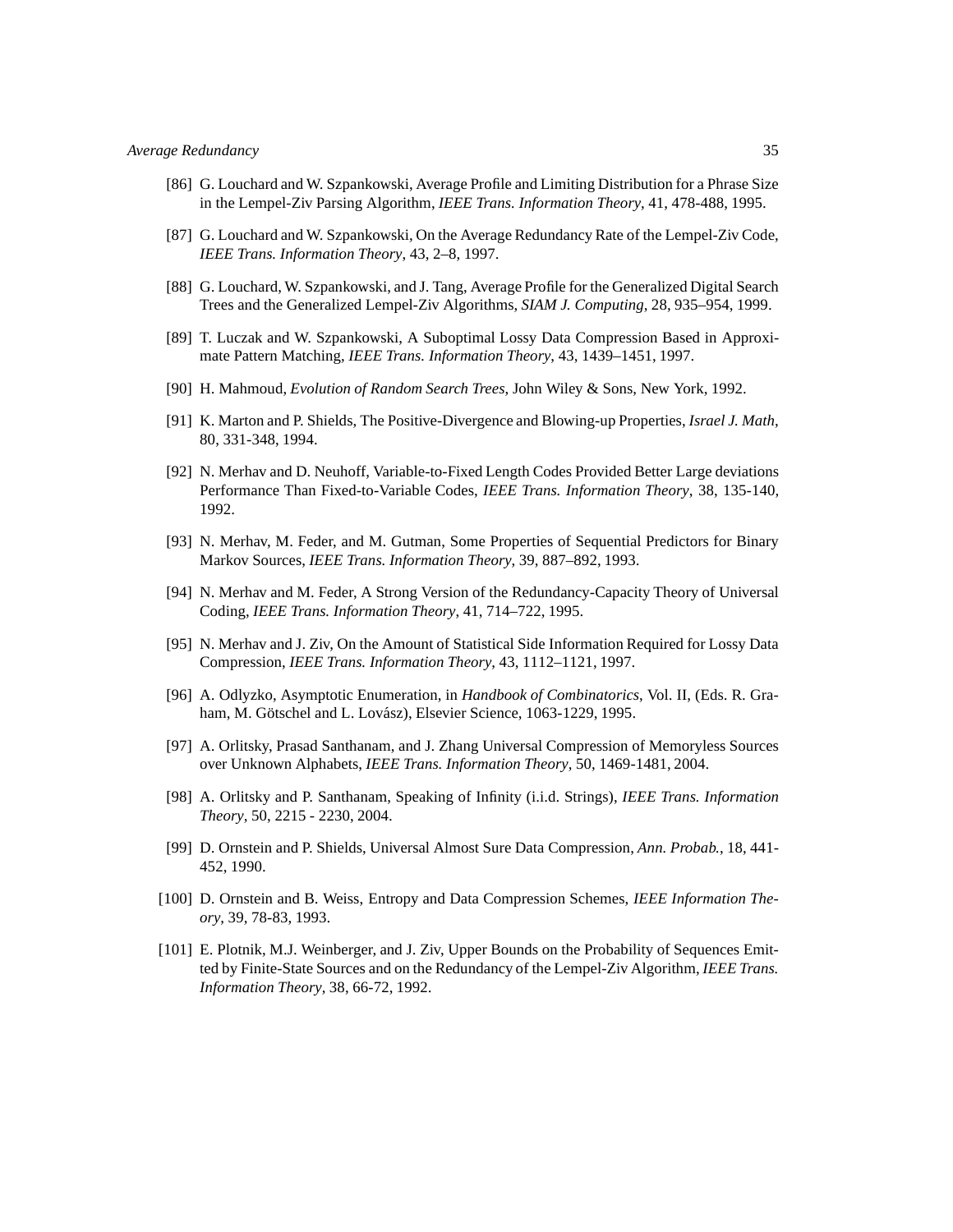- [102] Y. Reznik and W. Szpankowski, On Average Redundancy Rate of the Lempel-Ziv Codes with K-error Protocol, *Information Sciences*, 135, 57-70, 2001.
- [103] J. Rissanen, Complexity of Strings in the Class of Markov Sources, *IEEE Trans. Information Theory*, 30, 526–532, 1984.
- [104] J. Rissanen, Universal Coding, Information, Prediction, and Estimation, *IEEE Trans. Information Theory*, 30, 629–636, 1984.
- [105] J. Rissanen, Fisher Information and Stochastic Complexity, *IEEE Trans. Information Theory*, 42, 40–47, 1996.
- [106] B. Ryabko, Twice-Universal Coding, *Problems of Information Transmission*, 173–177, 1984.
- [107] B. Ryabko, Prediction of Random Sequences and Universal Coding, *Problems of Information Transmission*, 24, 3–14, 1988.
- [108] B. Ryabko, The Complexity and Effectiveness of Prediction Algorithms, *J. Complexity*, 10, 281–295, 1994.
- [109] S. Savari, Redundancy of the Lempel-Ziv Incremental Parsing Rule, *IEEE Trans. Information Theory*, 43, 9–21, 1997.
- [110] S. A. Savari, Variable-to-Fixed Length Codes for Predictable Sources, Proc IEEE Data Compression Conference (DCC'98), Snowbird, 481-490, 1998.
- [111] S. A. Savari, Variable-to-Fixed Length Codes and the Conservation of Entropy, *Trans. Information Theory* 45, 1612-1620, 1999.
- [112] S. Savari and R. Gallager, Generalized Tunstall Codes for Sources with Memory, *IEEE Trans. Information Theory*, 43, 658-668, 1997.
- [113] J. Schalkwijk, An Algorithm for Source Coding, *IEEE Information Theory*, 18, 395-399, 1972.
- [114] R. Sedgewick and P. Flajolet, *An Introduction to the Analysis of Algorithms*, Addison-Wesley Publishing Company, Reading Mass., 1995.
- [115] G. Seroussi, On Universal Types, *IEEE Transactions on Information Theory*, 52, 171-189, 2006.
- [116] G. Seroussi, On the Number of t-Ary Trees with a Given Path Length, *Algorithmica*, 46, 557- 565, 2006.
- [117] P. Shields, Universal Redundancy Rates Do Not Exist, *IEEE Information Theory*, 39, 520-524, 1993.
- [118] P. Shields, *The Ergodic Theory of Discrete Sample Path*, American Mathematical Society, 1996.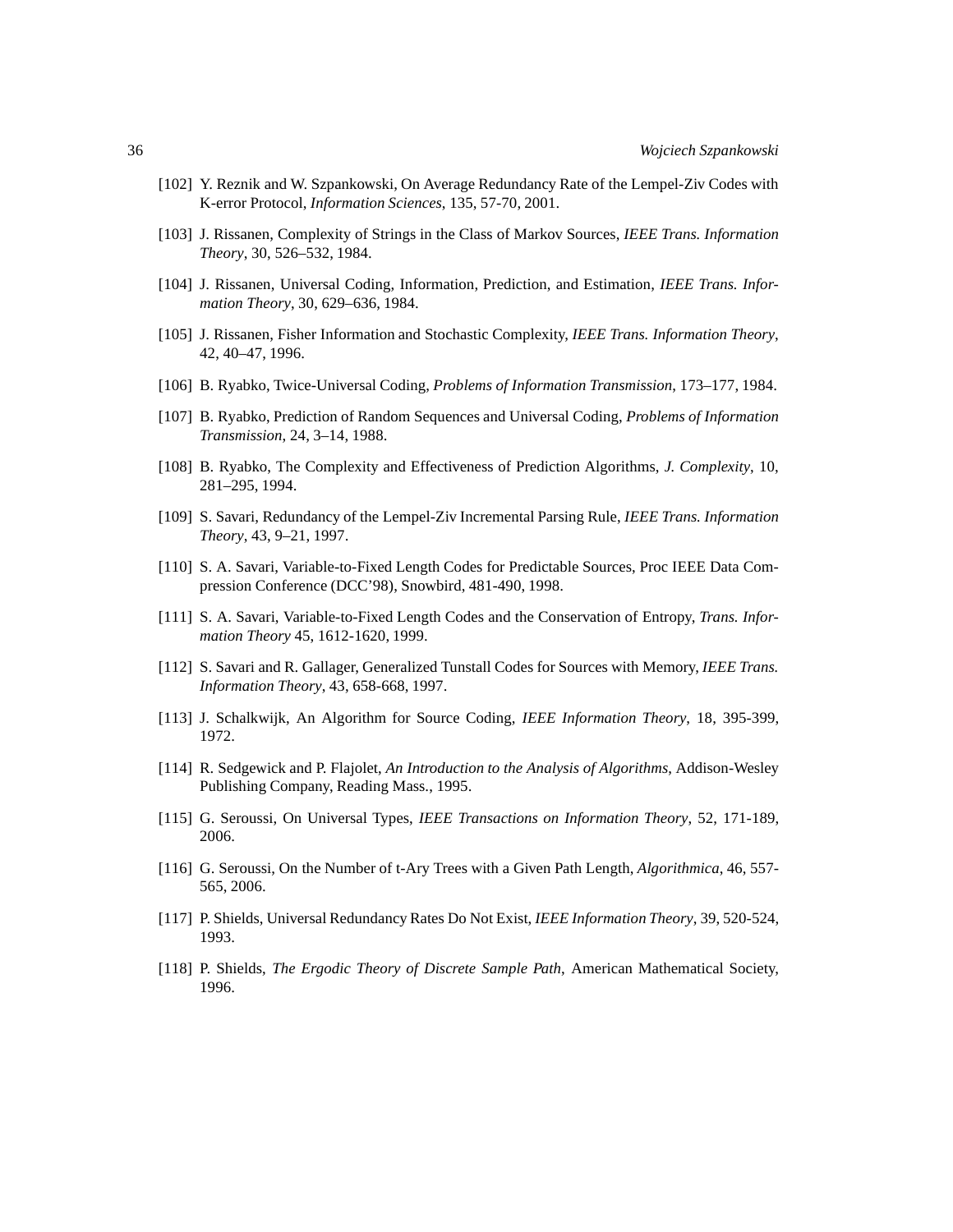- [119] R. Stanley, Enumerative Combinatorics, Wadsworth, Monterey, 1986.
- [120] R. Stanley, *Enumerative Combinatorics*, Vol. II, Cambridge University Press, Cambridge, 1999.
- [121] Y. Shtarkov, Universal Sequential Coding of Single Messages, *Problems of Information Transmission*, 23, 175–186, 1987.
- [122] Y. Shtarkov, T. Tjalkens and F.M. Willems, Multi-alphabet Universal Coding of Memoryless Sources, *Problems of Information Transmission*, 31, 114-127, 1995.
- [123] Y. Steinberg and M. Gutman, An Algorithm for Source Coding Subject to a Fidelity Criterion, Based on String Matching, *IEEE Trans. Information Theory*, 39, 877-886, 1993.
- [124] P. Stubley, On the Redundancy of Optimum Fixed-to-Variable Length Codes, *Proc. Data Compression Conference*, 90-97, Snowbird 1994.
- [125] W. Szpankowski, Asymptotic Properties of Data Compression and Suffix Trees, *IEEE Trans. Information Theory*, 39, 1647-1659, 1993.
- [126] W. Szpankowski, A Generalized Suffix Tree and Its (Un)Expected Asymptotic Behaviors, *SIAM J. Compt.*, 22, 1176–1198, 1993.
- [127] W. Szpankowski, On Asymptotics of Certain Sums Arising in Coding Theory, *IEEE Trans. Information Theory*, 41, 2087–2090, 1995.
- [128] W. Szpankowski, On Asymptotics of Certain Recurrences Arising in Universal Coding, *Problems of Information Transmission*, 34, 55-61, 1998.
- [129] W. Szpankowski, Asymptotic Redundancy of Huffman (and Other) Block Codes, *IEEE Trans. Information Theory*, 46, 2434-2443, 2000.
- [130] W. Szpankowski, *Average Case Analysis of Algorithms on Sequences*, Wiley, New York, 2001.
- [131] W. Szpankowski, A One-to-One Code and its Anti-redundancy,*IEEE Trans. Information Theory*, 54, 2008.
- [132] T. Tjalkens and F. Willems, A Universal Variable-to-Fixed Length Source Code Based on Lawrence's Algorithm, *IEEE Trans. Information Theory*, 38, 247-253, 1992.
- [133] B. P. Tunstall, Synthesis of Noiseless Compression Codes, Ph.D. dissertation, Georgia Inst. Technol., Atlanta, GA, 1967.
- [134] B. Vallée, Dynamics of the Binary Euclidean Algorithm: Functional Analysis and Operators, *Algorithmica*, 22, 660–685, 1998.
- [135] B. Vallée, Dynamical Sources in Information Theory : Fundamental intervals and Word Prefixes, *Algorithmica*, 29, 262–306, 2001.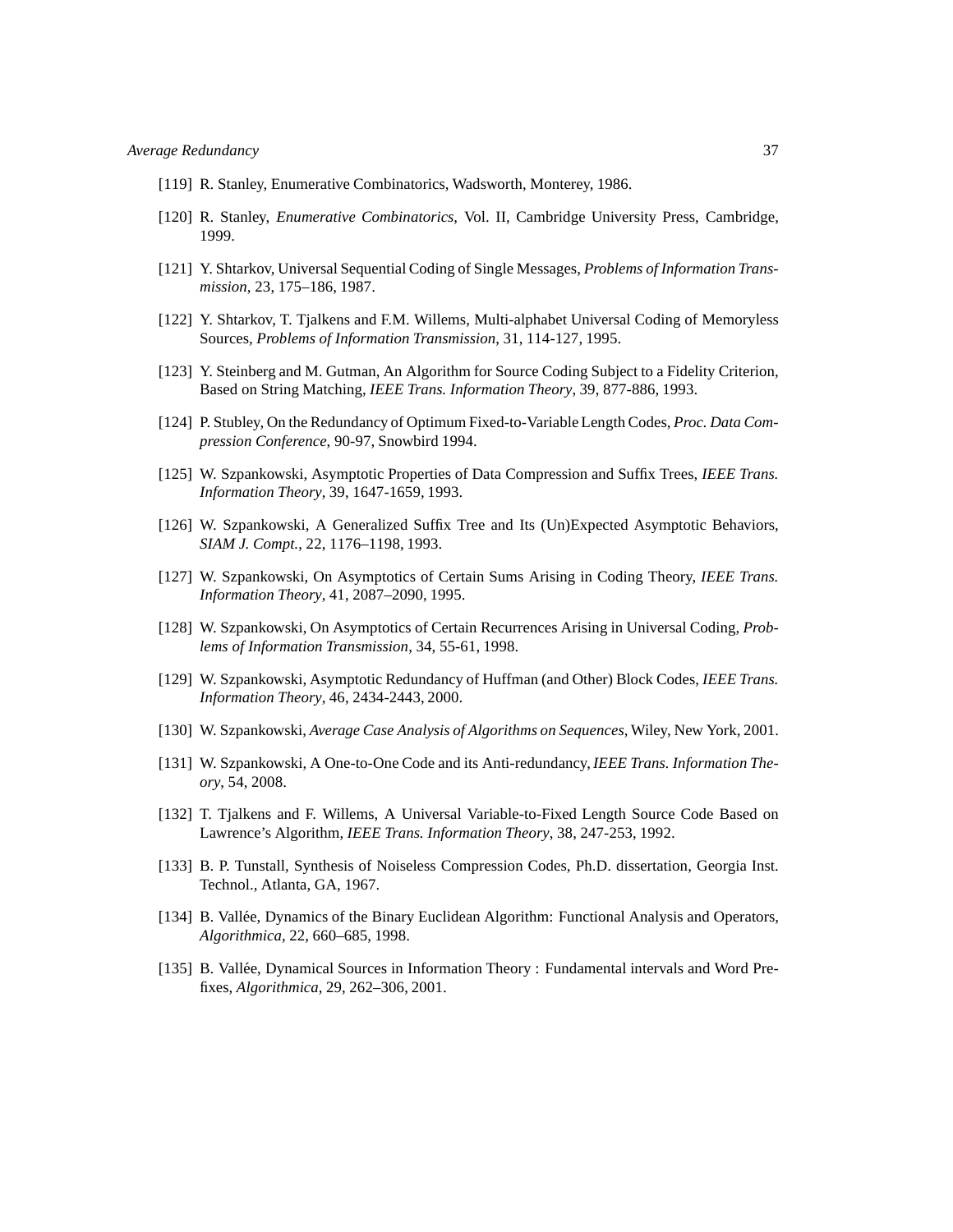- [136] K. Visweswariah, S. Kulkurani, and S. Verdu, Universal Variable-to-Fixed Length Source Codes, *IEEE Trans. Information Theory*, 47, 1461-1472, 2001.
- [137] J. Vitter and P. Krishnan, Optimal Prefetching via Data Compression, *J. ACM*, 43, 771–793, 1996.
- [138] M. Ward and W. Szpankowski. Analysis of a Randomized Selection Algorithm Motivated by the LZ'77 Scheme. In *The First Workshop on Analytic Algorithmics and Combinatorics*, New Orleans, 153-160, 2004.
- [139] M. Weinberger, N. Merhav, and M. Feder, Optimal Sequential Probability Assignments for Individual Sequences, *IEEE Trans. Information Theory*, 40, 384–396, 1994.
- [140] M. Weinberger, J. Rissanen, and M. Feder, A Universal Finite Memory Sources, *IEEE Trans. Information Theory*, 41, 643–652, 1995.
- [141] M. Weinberger, J. Rissanen, and R. Arps, Applications of Universal Context Modeling to Lossless Compression of Gray-Scale Images, *IEEE Trans. Image Processing*, 5, 575-586, 1996.
- [142] M. Weinberger, G. Seroussi, and G. Sapiro, LOCO-I: A Low Complexity, Context-Based Lossless Image Compression Algorithms, *Proc. Data Compression Conference*, 140-149, Snowbird 1996.
- [143] F.M. Willems, Y. Shtarkov and T. Tjalkens, The Context-Tree Weighting Method: Basic Properties, *IEEE Trans. Information Theory*, 41, 653–664, 1995.
- [144] F.M. Willems, Y. Shtarkov and T. Tjalkens, Context Weighting for General Finite Context Sources, *IEEE Trans. Information Theory*, 42, 1514-1520, 1996.
- [145] P. Whittle, Some Distribution and Moment Formulæ for Markov Chain, *J. Roy. Stat. Soc.,* Ser. B., 17, 235–242, 1955.
- [146] A. D. Wyner, An Upper Bound on the Entropy Series, *Inform. Control*, 20, 176-181, 1972.
- [147] A. J. Wyner, The Redundancy and Distribution of the Phrase Lengths of the Fixed-Database Lempel-Ziv Algorithm, *IEEE Trans. Information Theory*, 43, 1439–1465, 1997.
- [148] A. Wyner and J. Ziv, Some Asymptotic Properties of the Entropy of a Stationary Ergodic Data Source with Applications to Data Compression, *IEEE Trans. Information Theory*, 35, 1250-1258, 1989.
- [149] Q. Xie, A. Barron, Minimax Redundancy for the Class of Memoryless Sources, *IEEE Trans. Information Theory*, 43, 647-657, 1997.
- [150] Q. Xie, A. Barron, Asymptotic Minimax Regret for Data Compression, Gambling, and Prediction, *IEEE Trans. Information Theory*, 46, 431-445, 2000.
- [151] E.H. Yang, and J. Kieffer, Simple Universal Lossy Data Compression Schemes Derived From Lempel-Ziv algorithm, *IEEE Trans. Information Theory*, 42, 239-245, 1996.